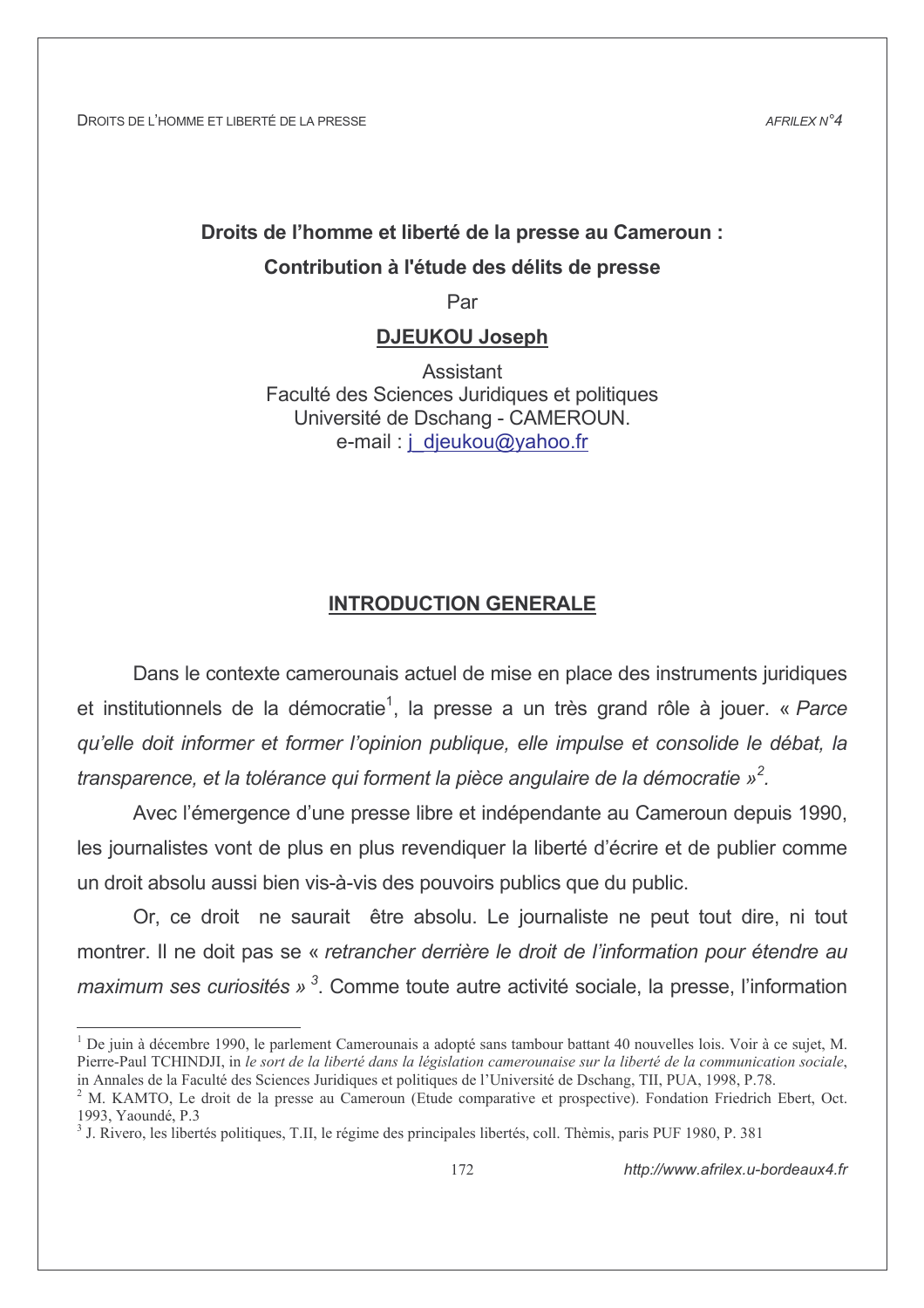#### AFRILEX N°4

ou la communication sont nécessairement soumises à un certain nombre de règles de droit. En effet, il est indispensable d'assurer l'ordre dans la société, de déterminer les conditions d'exercice de ces diverses activités ; d'assurer à chaque membre de la société le plein usage de ses facultés et le respect de ses droits : de limiter les abus qui pourraient être ainsi commis ; d'empêcher que des dommages ne soient injustement et inutilement causés à des individus ou à la collectivité ; de les réparer et de les réprimer.

Le journaliste doit donc, dans la gestion quotidienne de la liberté de la presse, préserver non seulement l'ordre public, mais aussi tous les droits et libertés rattachés à l'individu. La liberté de la presse doit évoluer dans un cadre juridique précis. Le législateur va donc fixer les limites à l'intérieur desquelles elle s'exercera. Au-delà de celles-ci, toute action ou omission du journaliste ou de l'informateur constituera une infraction dite « délit de presse ».

Si la plupart des Etats modernes définissent et spécifient les délits de presse, le législateur camerounais garde un silence « suspect » qui pourrait bien nuire à une réelle expansion de la presse. En effet, la loi n° 90/052 du 19 décembre 1990 portant liberté de communication sociale au Cameroun ne dresse pas un catalogue autonome des délits de presse. Traitant des délits de presse, le chapitre XI de cette loi, en son article 74, à renvoyer aux dispositions du code pénal en précisant que les « peines qui repriment les infractions commises par voie d'organes de presse et de communication audio-visuelle (sont) prévues par le code pénal ». En réalité, une lecture attentive des articles 74 et 75 de la même loi permet de conclure que les délits de presse sont des délits de droit commun au Cameroun. On les relève donc dans plusieurs textes législatifs et réglementaires<sup>(4)</sup>, voire dans diverses règles du code civil et du pouvoir de police administrative.

Il y a donc grand intérêt à dresser un tableau des infractions de presse camerounaises d'abord pour mieux situer les citoyens et tous ceux qui souhaitent

<sup>&</sup>lt;sup>(4)</sup> Voir textes juridiques sur la communication au Cameroun. Institut PANOS, Ed. du CRAC – Yaoundé (Cameroun). Septembre 1997. Voir aussi loi n° 67/LF/1 du 12 Juin 1967 portant code pénal camerounais.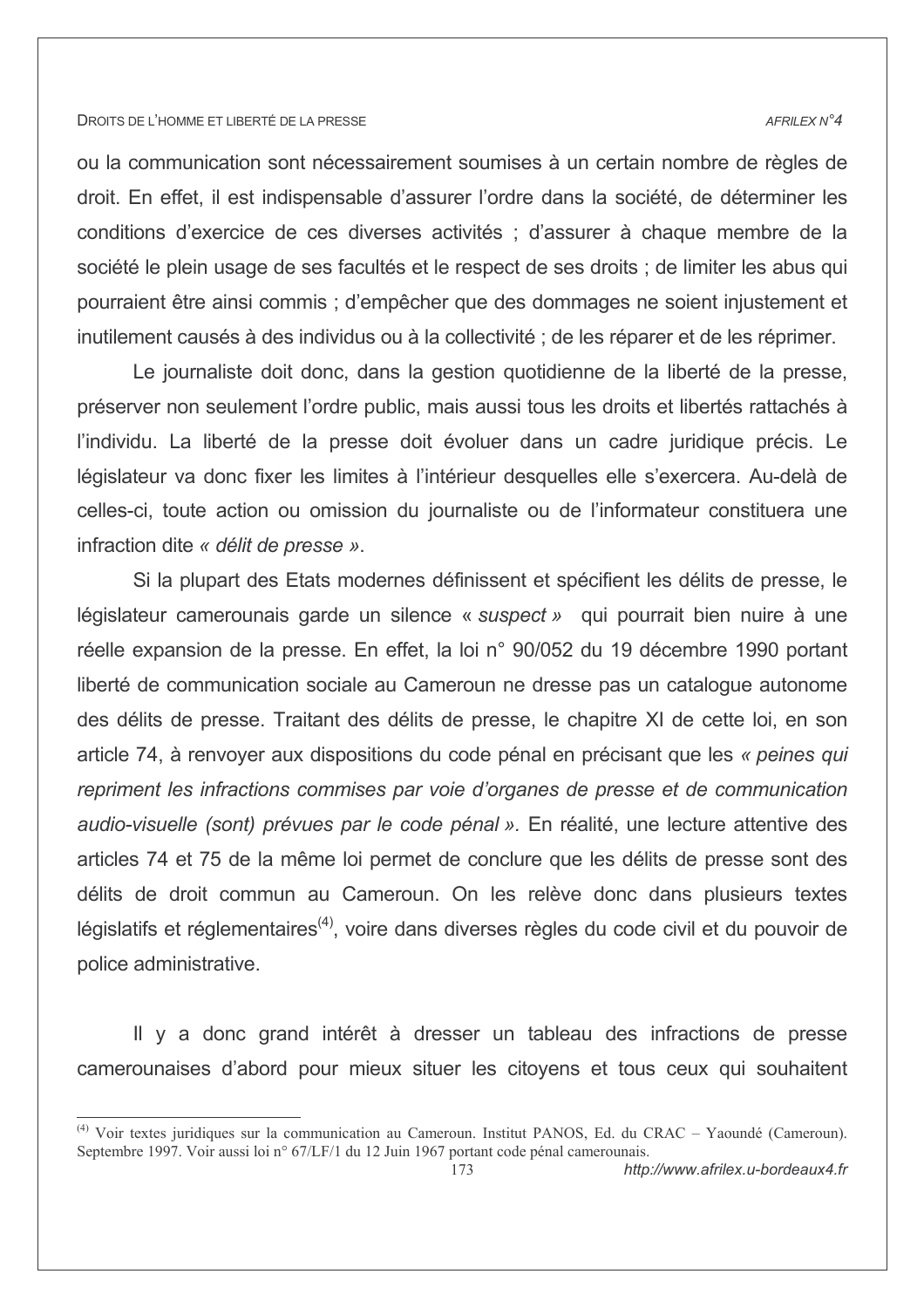étudier la réglémentation camerounaise de la presse, mais bien plus encore, ceux qui doivent l'appliquer (journalistes) ou la faire respecter (autorités administratives et magistrats).

Dans un contexte un peu éparpillé du cadre juridique, et, sans doute, pour dresser un panorama complet des infractions qui constituent des limitations au droit fondamental de l'homme qu'est la liberté de presse, il paraît nécessaire de déterminer clairement les catégories de délits existantes (I) et les règles de droit qui les sanctionnent (II).

### **I-ESSAI DE CLASSIFICATION DES DELITS DE PRESSE CAMEROUNAIS**

Les infractions susceptibles d'être commises par voie de communication sociale sont diverses et varient en fonction du triple rôle joué par la presse : L'information, l'expression des idées et des opinions sur des faits ou des institutions et enfin les jugements portés sur les hommes<sup>(5)</sup>. Des abus sont susceptibles d'être commis dans l'exercice de ces trois fonctions. En informant, elle peut troubler l'ordre social soit par le mensonge, c'est le délit de fausses nouvelles (art. 113 Nouveau du code pénal), soit en publiant des informatons interdites (art. 198, 109, 224 et 300 du code pénal). Dans son rôle de critique des institutions et des faits, elle pourra se révéler dangereuse en faisant l'éloge d'infractions diverses, en provoguant à leur commission (art. 97 code pénal) ou encore en portant atteinte au moral de l'armée (art. 154 nouveau du code pénal). Enfin, dans le jugement porté sur les personnes, la presse peut se rendre coupable d'injures ou de diffamation (art. 305 et 307 du code pénal).

Mais, en prenant en considération les intérêts protégés par les incrimitations du droit de la presse, ces délits peuvent être scindés, suivant une distinction désormais classique, en deux catégories principales : les délits relatifs à l'intérêt public (§ I) et les délits relatifs à l'intérêts privé (§ II).

http://www.afrilex.u-bordeaux4.fr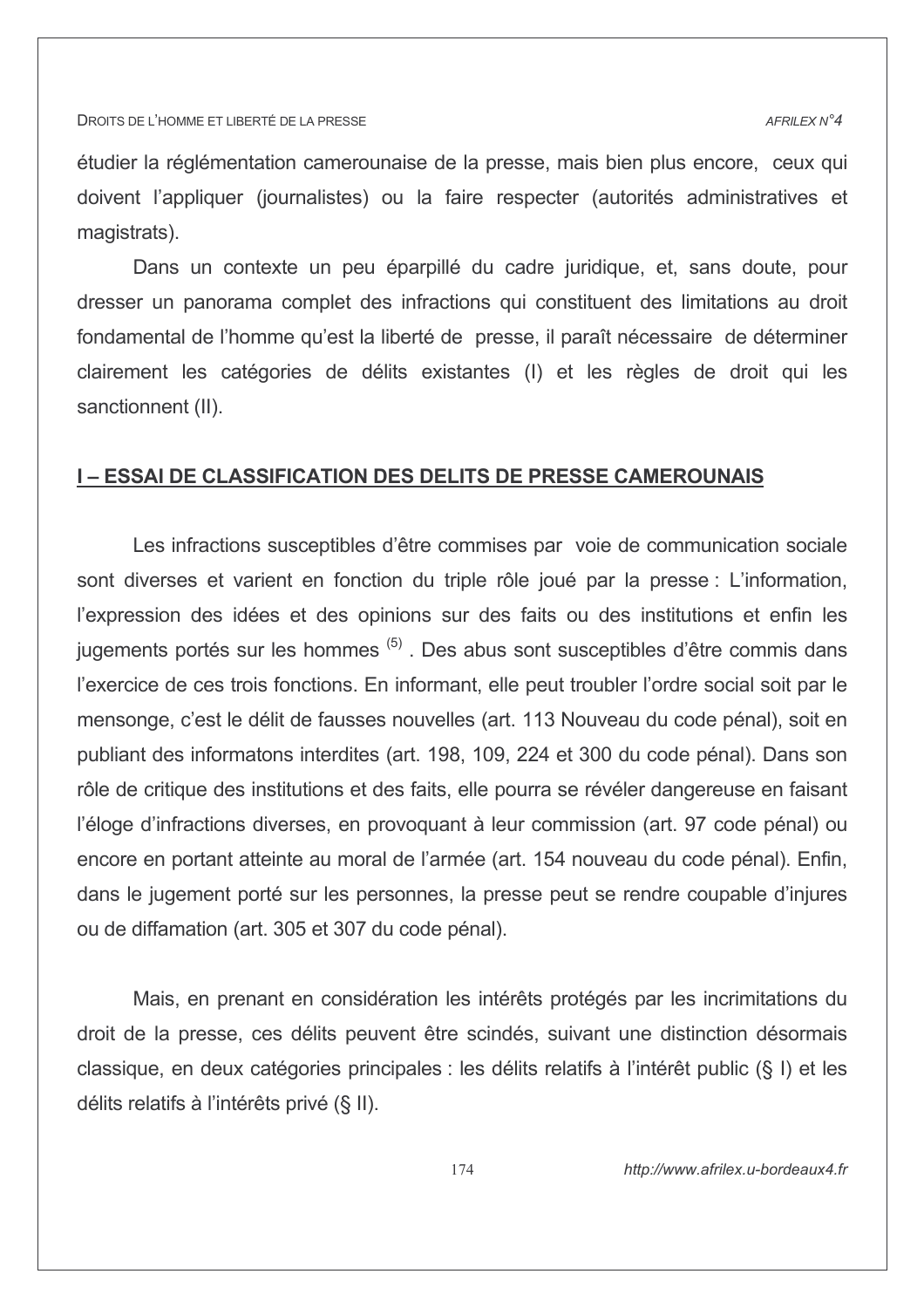# **§1-LES DELITS RELATIFS A L'INTERET PUBLIC**

L'intérêt public, relativement à l'intérêt privé, a un caractère d'ordre général. Il se rattache à la protection de la stabilité de l'ordre social dans son ensemble. Dans la gestion quotidienne de la liberté de la presse, le journaliste doit préserver l'intérêt général ; il doit prendre en considératon la sécurité, la sûreté, la moralité... publiques. C'est dans le même but que le législateur camerounais a adopté des mesures objectives tendant à interdire la provocation aux crimes et délits (A), les délits contre les autorités publiques et corps constitués (B) et certaines divulgations (C).

### A-LA PROVOCATION AUX CRIMES ET AUX DÉLITS

La provocation, en matière de presse, est l'utilisation de l'organe de communication sociale pour inciter à la commission des crimes ou délits<sup>6</sup> contre les valeurs sociales les plus précieuses: la paix publique, l'intérêt général<sup>7</sup>. La loi camerounaise distingue entre la provocation directe et la provocation indirecte.

# 1°-La provocation directe

Elle consiste en l'incitation a une ou plusieurs infractions bien déterminées. La provocation directe doit inviter à tous les crimes et délits politiques prévus et réprimés par le titre 1er du livre II du code pénal camerounais<sup>8</sup>. On y trouve les atteintes à la sûreté extérieure et intérieure de l'État ainsi que diverses autres atteintes aux institutions

 $8$  Art 102 à 126

<sup>&</sup>lt;sup>(5)</sup> A. CHAVANNE, Juris – Classeur Pénal, C. pén. App. Art. 283 à 294. Presse n° 2 et SS.

 $6\text{ L'article } 21\text{ du code pénal carmerounais organise la distinction des crimes et délits selon le quantum de la peine qui les sanctionne ;$ ainsi:

<sup>-</sup> sont qualifiés de crimes les infractions punies de la peine de mort ou d'une peine privative de liberté dont le maximum est supérieur à  $\operatorname{d}$ ix ans;

sont qualifiés de délits les infractions punies d'une peine privative de liberté ou d'une amende lorsque la peine privative de liberté encourue est supérieure à dix jours et n'excède pas dix ans ou que le maximum de l'amende est supérieur à 25.000 francs.

<sup>7</sup> Le législateur en érigeant en infractions les provocations à commettre certains crimes et délits, a voulu obliger l'informateur à mesurer ses responsabilités envers son public. En effet, il serait moralement choquant de voir punir l'auteur matériel d'une infraction, alors que le journaliste dont les articles ont inspiré son geste échapperait à toute responsabilité.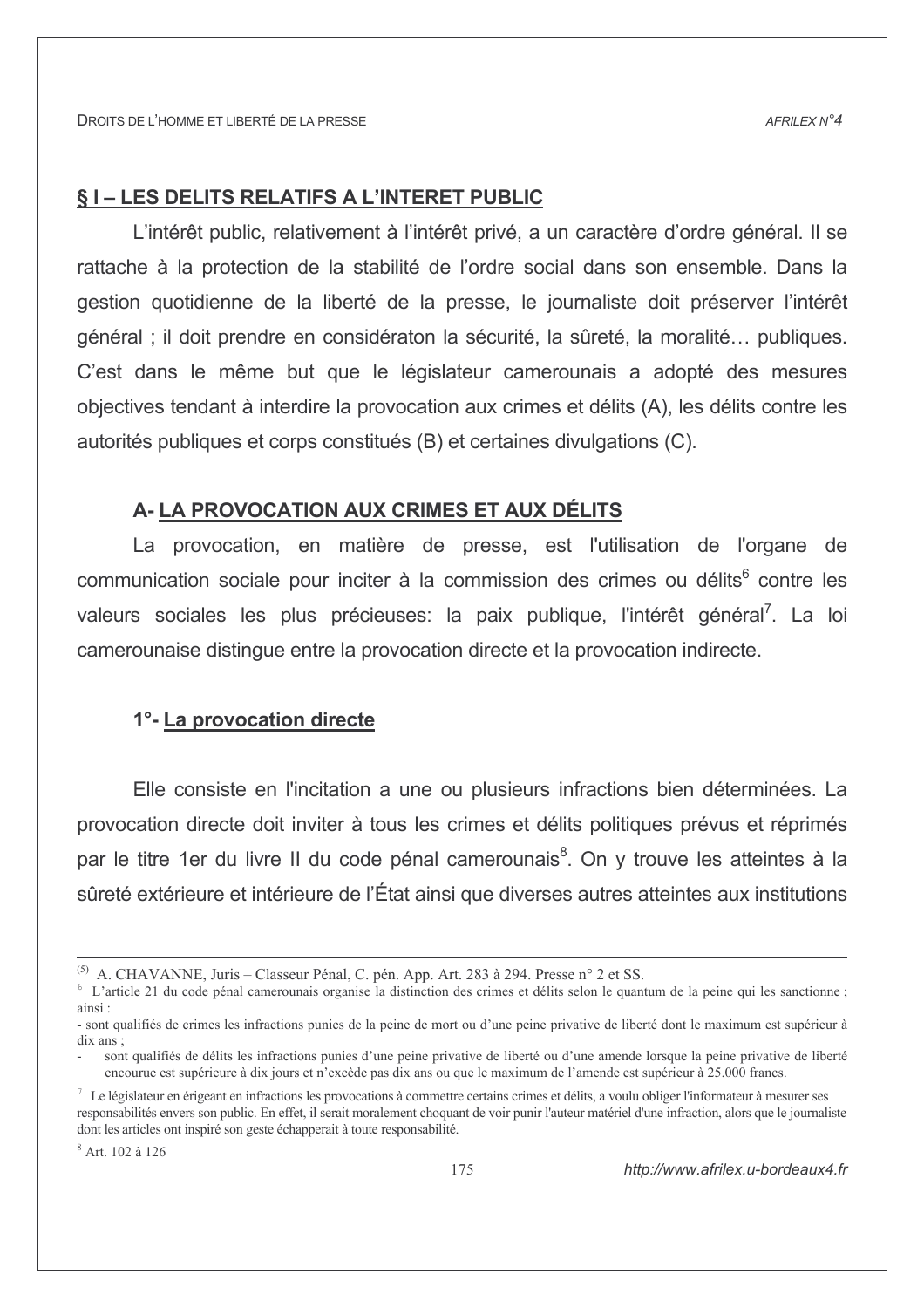de la République et à l'intégrité du territoire, les atteintes à la constitution et les infractions commises par les fonctionnaires dans l'exercice de leurs fonctions.

Les communicateurs, à travers les discours ou les écrits, vont donc pousser ou exciter leurs auditeurs ou leurs lecteurs à des actions précises constitutives de crimes ou délits<sup>9</sup>. Le caractère direct de la provocation s'attache au "lien entre le projet du provocateur et l'infraction à laquelle il invite, mais non pas à la relation entre sa personne et tel ou tel individu entraîné par ses propos : l'écrivain ou l'orateur sont punissables quoiqu'ils ne connaissent pas chacune des personnes auxquelles ils s'adressent et quoiqu'ils ne mesurent pas la réceptivité de celles-ci<sup>n10</sup>.

La provocation directe, suivie ou non d'effet, est punissable ; de manière générale, le code pénal camerounais réprime toutes les infractions susceptibles d'être directement provoquées contre l'intérêt public.

### 2°-La provocation indirecte

La provocation indirecte consiste à présenter, décrire ou commenter des crimes ou délits comme des actes louables voire méritoires ; il est clair que faire l'éloge d'un acte délictueux, c'est inciter implicitement à le commettre. En effet, "les esprits enclins à la délinguance (trouveront ainsi) des arguments et justifications propres à les aider à passer à l'acte"<sup>11</sup>.

L'article 267 du code pénal punit celui qui fait publiquement l'apologie des crimes de meurtre, pillage, incendie, destruction, vol, ainsi que des crimes ou délits d'atteinte à la sûreté de l'État.

<sup>&</sup>lt;sup>9</sup> En 1995, avant et pendant la guerre civile au Rwanda, certains médias se sont transformés en instruments de la haine raciale. Les animateurs de "La Radio des Milles Collines" appelaient ainsi à tuer les Tutsis dans les termes d'une violence effrovable.

<sup>&</sup>lt;sup>10</sup> J-H. ROBERT, Droit de la presse, LITEC, Paris, 1969, Fasc. 130, p. 5.

 $^{11}$  J-H ROBERT, op. cit. p.6.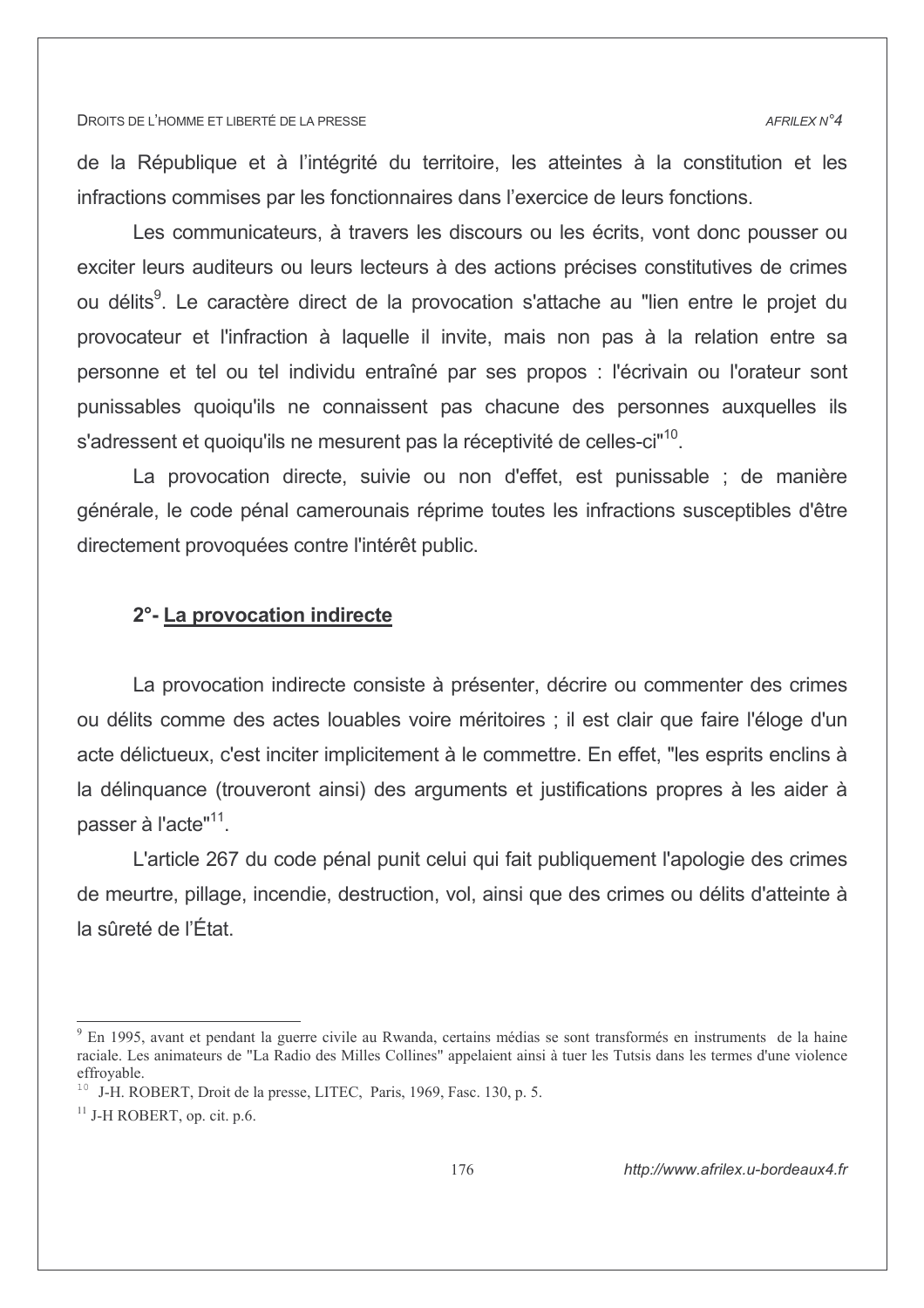#### AFRILEX N°4

Ensuite, l'article 157 du code pénal camerounais réprime la rébellion, c'est-à-dire la provocation par quelque moyen que ce soit à la résistance à l'application des lois, réglements et ordres légitimes de l'autorité publique.

Le législateur camerounais réprime enfin la sédition, c'est-à-dire la révolte à l'autorité publique. En effet, l'article 154 (nouveau) du code pénal punit "celui qui par des écrits au public, incite à la révolte contre le gouvernement et les institutions de la République"<sup>12</sup>. L'article 235 du même code étend le champ d'application de la sédition aux "cris et chants proférés dans un lieu ouvert au public". Le code pénal fédéral nigérian a inclu dans l'intention délictueuse celle "de provoquer la haine ou le mépris envers la personne du chef de gouvernement militaire fédéral, ou de susciter la désaffection à son égard... $^{\prime\prime}$ <sup>13</sup>.

La provocation indirecte se distingue de la provocation directe en ce qu'elle n'encourage pas à une infraction déterminée, mais crée intentionnellement un état d'esprit délinguant ou rebelle aux lois. C'est par exemple le cas d'un journaliste qui, indigné par une loi d'amnistie votée en faveur de telle ou telle catégorie de personnes, inviterait ses lecteurs à rendre eux-mêmes une justice que l'État refuse, et serait en cela écouté par un meurtrier, un incendiaire et un preneur d'otages. Il n'y aurait pas de provocation directe faute de précision dans les propos incitatifs quant à la nature des crimes ou délits à commettre<sup>14</sup>.

Quoiqu'il en soit, l'absence d'une énumération expresse des délits de presse au Cameroun ne permet pas de déterminer avec précision, la marge qui sépare la provocation aux crimes et délits avec une véritable liberté d'expression.

<sup>&</sup>lt;sup>12</sup> En France, déjà en 1894, une loi du 28 Juillet avait créé le délit de propagande anarchiste. Il s'agit de toute mise en cause de l'ordre social avec utilisation de moyen d'action violente pour y parvenir. Une provocation à la rébellion militaire, ou une grève générale à des fins politiques visant à bloquer totalement les rouages sociaux ont ainsi été déclarées par la jurisprudence comme étant des actions de propagande anarchiste (voir Cass, Crim. 9 Février 1924, S. 1925-1-141). En fait, la législation protège les bases idéologiques de l'Etat.

<sup>&</sup>lt;sup>13</sup> Frank OKWU UGBOAJAH :in "La politique de la communication au Nigeria", UNESCO, 1980.

<sup>&</sup>lt;sup>14</sup> A ce sujet, voir M.C. DUCOMTE, Gaz-Palais, 1989, 1, doctrine 254.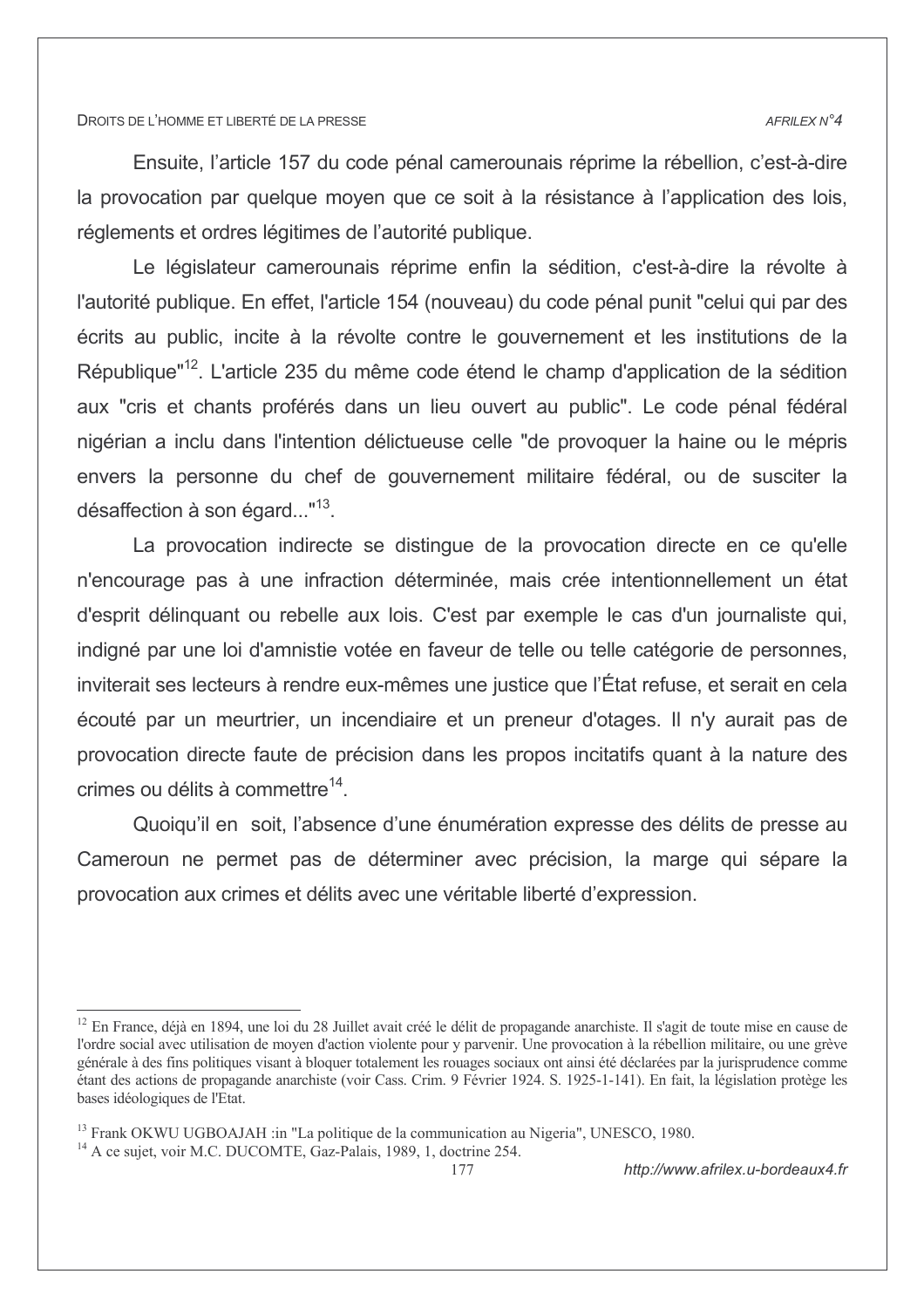# B - LES DÉLITS CONTRE LES AUTORITÉS ET LES INSTITUTIONS PUBLIQUES

C'est de loin la catégorie de délits la plus large. Elle regroupe en réalité les offenses et les outrages aux autorités publiques et aux institutions<sup>15</sup>.

# 1°- L'outrage aux autorités publiques

Les autorités publiques sont les représentants de l'Etat, des pouvoirs publics ou de la Nation, voire toutes les personnalités administratives chargées de matérialiser les interventions de l'Etat. Toutes les personnes possédant une autorité assortie d'un pouvoir d'injonction ou de décision relèvent de l'autorité publique.

Relativement aux autorités publiques, l'outrage doit être comprise comme "tout ce qui est volontairement destiné à diminuer l'autorité morale d'une personne ou le respect dû à sa fonction..."<sup>16</sup>. L'article 152 du Code pénal camerounais dispose que le délit d'outrage est constitué par "toute diffamation, injure ou menace faite soit par des gestes, paroles (écrits, dessins) ou cris proférés dans des lieux ouverts au public, soit par tout procédé destiné à atteindre le public". Il s'agit en réalité des offenses aux autorités et aux institutions publiques.

Plusieurs dispositions du Code pénal tendent à protéger les organes de l'État et les personnalités qui les incarnent : le Président de la République, celui qui exerce ses attributions et un certain nombre d'autres personnalités sont couverts par cette protection.

## Outrage au Président de la République et aux autres personnalités

Ce délit est prévu par l'article 153 du Code pénal qui réprime sévèrement l'outrage fait au Président de la République. La loi accorde ainsi une protection particulière au Président de la République, au respect dû à sa personne, à ses

<sup>&</sup>lt;sup>15</sup> Le délit d'outrage nous semble être la perpétuation du vieux crime de "lèse majesté".

<sup>&</sup>lt;sup>16</sup> Encyclopédie des huissiers de justices. E.H. Fasc. 124-2.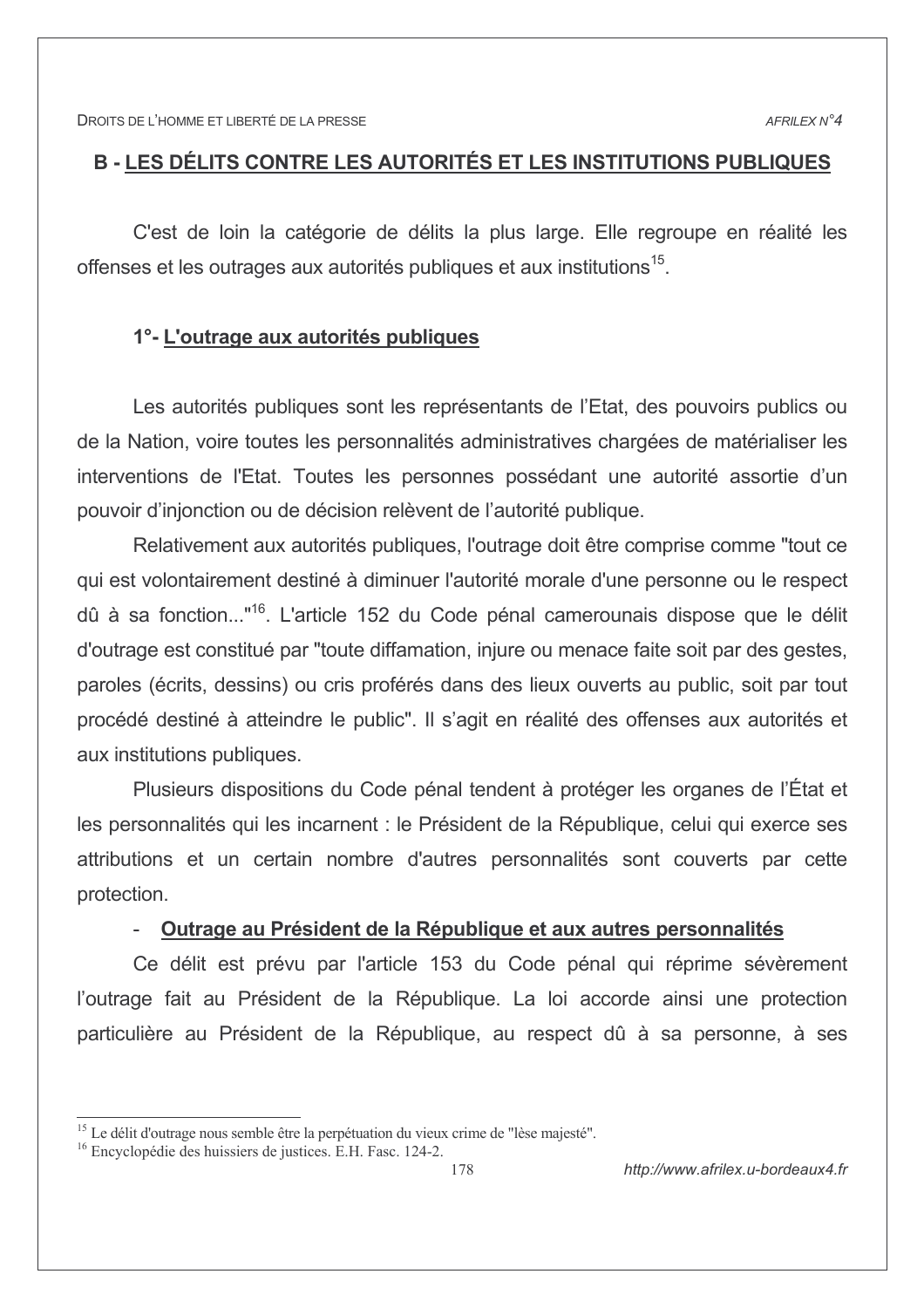#### AFRILEX N°4

fonctions. Dans un jugement du 18 Janvier 1991<sup>17</sup>, le Tribunal de première instance de Douala soutient qu'outre leur anachronisme, les expressions d'une lettre ouverte publiée à l'égard du Président de la République "traduisent la malveillance qu'a eu leur auteur de salir et de vilipender la fonction présidentielle dont l'impersonnalité devrait inspirer à tous tolérance et respect, et interdire à chacun toute ruse ou toute forme de menace". De même, la Cour d'appel du Littoral a décidé<sup>18</sup> que les termes "joueur de Songo'o"<sup>19</sup>. "salaud"<sup>20</sup> sont outrageants à l'endroit du Chef de l'État. Selon la même logique, la Cour de Cassation française considère comme outrage les imputations de nature à blesser le Président de la République "dans son honneur, sa considération et sa délicatesse"<sup>21</sup>.

La doctrine estime que le délit d'outrage protège le Président de la République seulement quand il est en activité d'une part, d'autre part qu'il s'agit d'un délit d'ordre public<sup>22</sup> et partant, le déclenchement des poursuites contre l'auteur de l'outrage n'est pas subordonné à la constitution de partie civile. Le parquet peut prendre seul l'initiative de la poursuite.

Au Cameroun, le délit d'outrage protège non seulement le Président de la République, mais aussi la personne qui exerce tout ou partie de ses prérogatives. Il protège également les Chefs d'État étrangers, les Chefs de Gouvernement étrangers, les Ministres des Affaires étrangères des gouvernements étrangers, ainsi que les représentants diplomatiques accrédités au Cameroun<sup>23</sup>. Les personnes ainsi protégées doivent appartenir à un État reconnu par le Cameroun, être en activité et exercer leurs fonctions $^{24}$ .

<sup>&</sup>lt;sup>17</sup> T.P.I. de Douala, jugement N° 1665 du 18 janvier 1991, M.P. et Président de la République c/ Célestin MONGA et Pius NJAWE.

<sup>&</sup>lt;sup>18</sup> Cour d'Appel du Littoral, Arrêt N° 9/P du 03 Oct. 1996, M. P. c/ NJAWE NOUMENI Pius, EYOUM NGANGUE, Alain CHRISTIAN et le journal MESSAGER POPOLI.

<sup>&</sup>lt;sup>19</sup> Le terme insinuant que le Président de la République est un homme paresseux

<sup>&</sup>lt;sup>20</sup> Le terme signifiant homme moralement méprisable.

 $^{21}$  Cass. Crim., 13 Juillet 1960, Revue de Sc. Crim. 1961. p. 110.

<sup>&</sup>lt;sup>22</sup> Voir Albert CHAVANE, op.cit.; BOUCHERON, Droit répressif, Droit pénal, Ve ouvrage N° 109

<sup>&</sup>lt;sup>23</sup> Article 153 al 2 du Code pénal camerounais.

<sup>&</sup>lt;sup>24</sup> Les étrangers, anciens Chefs d'État, de gouvernement, les anciens ministres des affaires étrangères ne sont protégés que selon les règles ordinaires de l'injure et de la diffamation des articles 305, 306 et 307 du Code Pénal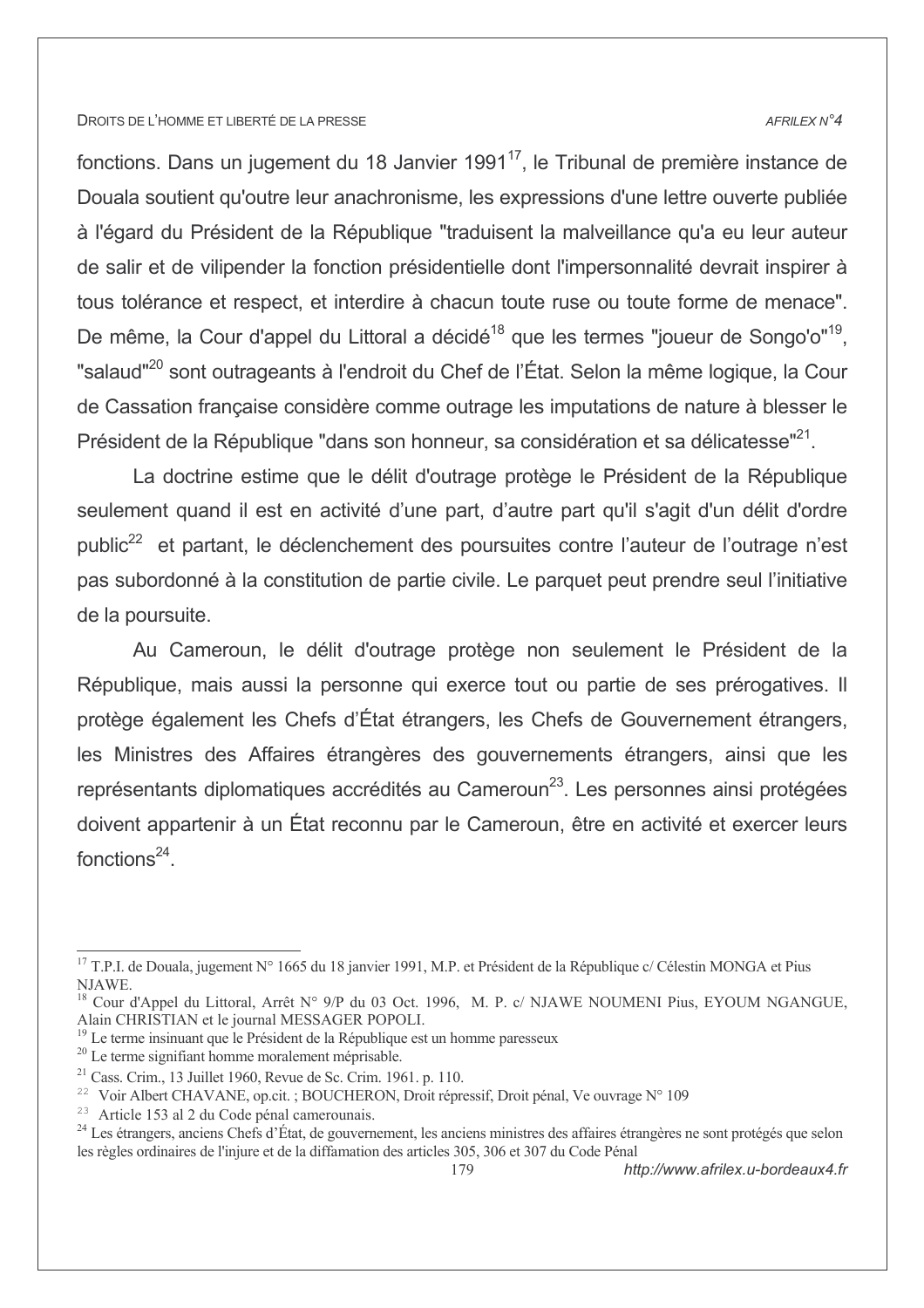Enfin, en matière de délit d'outrage au Président de la République et aux autres personnalités. « l'exceptio veritatis » n'est pas admis, c'est-à-dire que "la vérité du fait diffamatoire ne peut en aucun cas être rapportée"<sup>25</sup>.

# - Outrage aux membres du gouvernement, de l'Assemblée Nationale ou à un fonctionnaire

Cette infraction est prévue et réprimée par l'article 154 (nouveau) du Code pénal camerounais. Les fonctionnaires, membres du gouvernement et de l'Assemblée Nationale, doivent être outragés "à raison de leurs fonctions ou de leur qualité". L'outrage doit se situer au cours de la période où la victime exercait ses fonctions et se rapporter à des faits de ces fonctions. La jurisprudence<sup>26</sup> décide que les imputations doivent s'apprécier non d'après l'intention de leur auteur ou le but par lui recherché, mais d'après leur objet même et la nature du fait sur lequel elles portent. Elles doivent présenter un rapport direct et étroit avec les fonctions ou la qualité de la victime<sup>27</sup>. Dans un jugement du 11 Juin 1996<sup>28</sup>, le Tribunal de première instance de Douala soutient que la qualité de la partie civile (Ministre d'État chargé de l'agriculture) constitue le support de l'outrage fait à un membre du gouvernement.

L'article 154 (nouveau) du Code pénal doit être interprété en fonction du but poursuivi par le législateur, qui est d'assurer le respect dû aux représentants de l'État, des pouvoirs publics ou de la nation. Dans ce sens, la Cour d'appel du Littoral a décidé<sup>29</sup> que les termes "cons"<sup>30</sup> et "dépités de Ngoa-Ekelle"<sup>31</sup> sont outrageants à l'endroit des membres de l'Assemblée Nationale. De même, dans un jugement du 18

<sup>&</sup>lt;sup>25</sup> Cf. Art. 153 du Code pénal.

<sup>&</sup>lt;sup>26</sup> Cass. Crim. 23 Août 1989, Bull. Crim. N° 312.

<sup>&</sup>lt;sup>27</sup> Sur la distinction entre infraction détachable de la fonction et celle non détachable, voir Maurice KAMTO : "La responsabilité pénale des ministres sous la Ve République", in Revue de Droit public et de Science politique en France et à l'étranger, LGDJ, Paris 1991, p. 1266.

<sup>&</sup>lt;sup>28</sup> T.P.I. de Douala, jugement N° 4735 du 11 Juin 1996, M.P. et Augustin Frédérick KODOCK c/Sévérin TCHOUNKEU et le journal La Nouvelle Expression.

<sup>&</sup>lt;sup>28</sup> T.P.I. de Douala, jugement N° 4735 du 11 Juin 1996, M.P. et Augustin Frédérick KODOCK c/Sévérin TCHOUNKEU et le journal La Nouvelle Expression.

Cour d'appel du Littoral, Arrêt N° 9/P du 3 Oct. 1996 précité.

<sup>&</sup>lt;sup>30</sup> Ce terme renvoie au calembour "constitutionnels" ou "cons" tout court.

<sup>&</sup>lt;sup>31</sup> Comprendre « députés de Ngoa-Ekelle »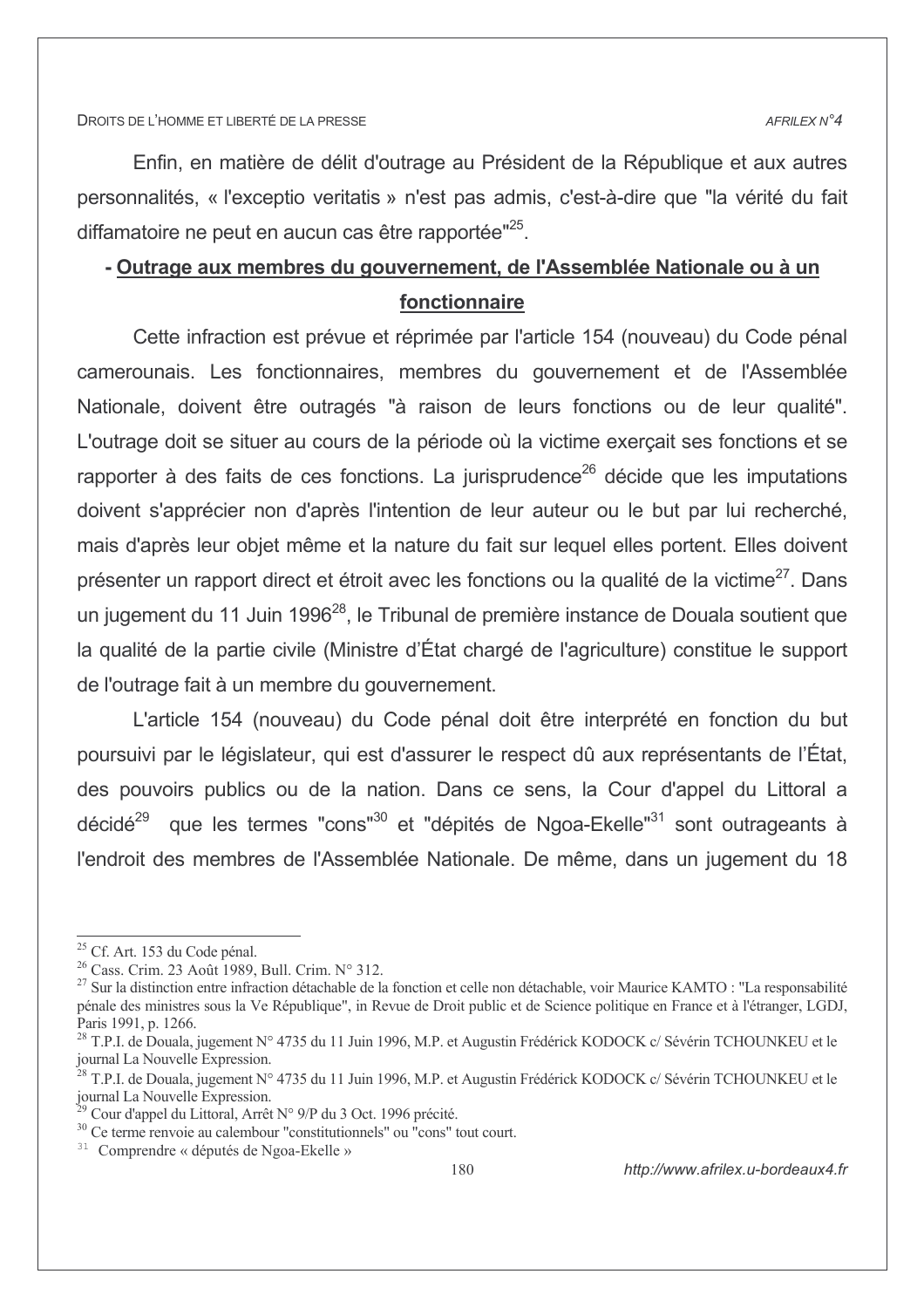#### AFRILEX N°4

janvier 1991<sup>32</sup>, les prévenus ont été sévèrement condamnés pour avoir "outragé par iniures et diffamation les membres de l'Assemblée Nationale en ce que d'une part ils les ont traités "d'illettrés", expression outrageante parce que injurieuse et d'autre part, en ce qu'ils ont affirmé sans pouvoir en rapporter la preuve que les députés votent clandestinement les lois".

Contrairement à la pratique camerounaise, les délits d'outrage aux autorités publiques tendent à tomber en désuétude dans les pays démocratiques modernes<sup>33</sup>. Malgré l'interprétation jurisprudentielle sévère des textes relatifs au délit d'outrage, la doctrine tend plutôt à reconnaître le bien fondé d'une critique, même acerbe, des autorités publiques dans une vraie démocratie<sup>34</sup>.

# 2°- L'outrage aux institutions publiques

Il s'agit ici de l'outrage aux corps constitués et aux administrations publiques. Les corps constitués sont des "organismes permanents de la nation exerçant une portion d'autorité...<sup>35</sup>". L'article 154 (nouveau) du Code pénal qui réprime les outrages aux corps constitués et aux administrations publiques exprime sans doute le souci du législateur camerounais de protéger spécialement les institutions les plus importantes de l'État que les cours et tribunaux, les forces armées, les administrations publiques et sont: l'Assemblée Nationale.

### - Les cours et tribunaux

Il s'agit de toutes les juridictions, aussi bien de droit commun que d'exception, de premier ou de dernier ressort, de droit moderne ou de droit traditionnel. La doctrine estime que les parquets auprès de ces juridictions sont également protégés car ils en

http://www.afrilex.u-bordeaux4.fr

<sup>&</sup>lt;sup>32</sup> T.P.I. de Douala, jugement N° 1665 du 18 Janvier 1991,. M.P. et Président de la République c/ Célestin MONGA, Pius NJAWE et le journal Le Messager.

En ce sens voir M. KAMTO, le droit de la presse au Cameroun, op. cit. p. 21

<sup>34</sup> M.KAMTO Idem.

<sup>&</sup>lt;sup>35</sup> PATIN, Rappr. : D.1950, J. 558, cité par Paul BERTHIAN, in droit de la presse, A. CHAVANNE et autres, fasc. 160, p.8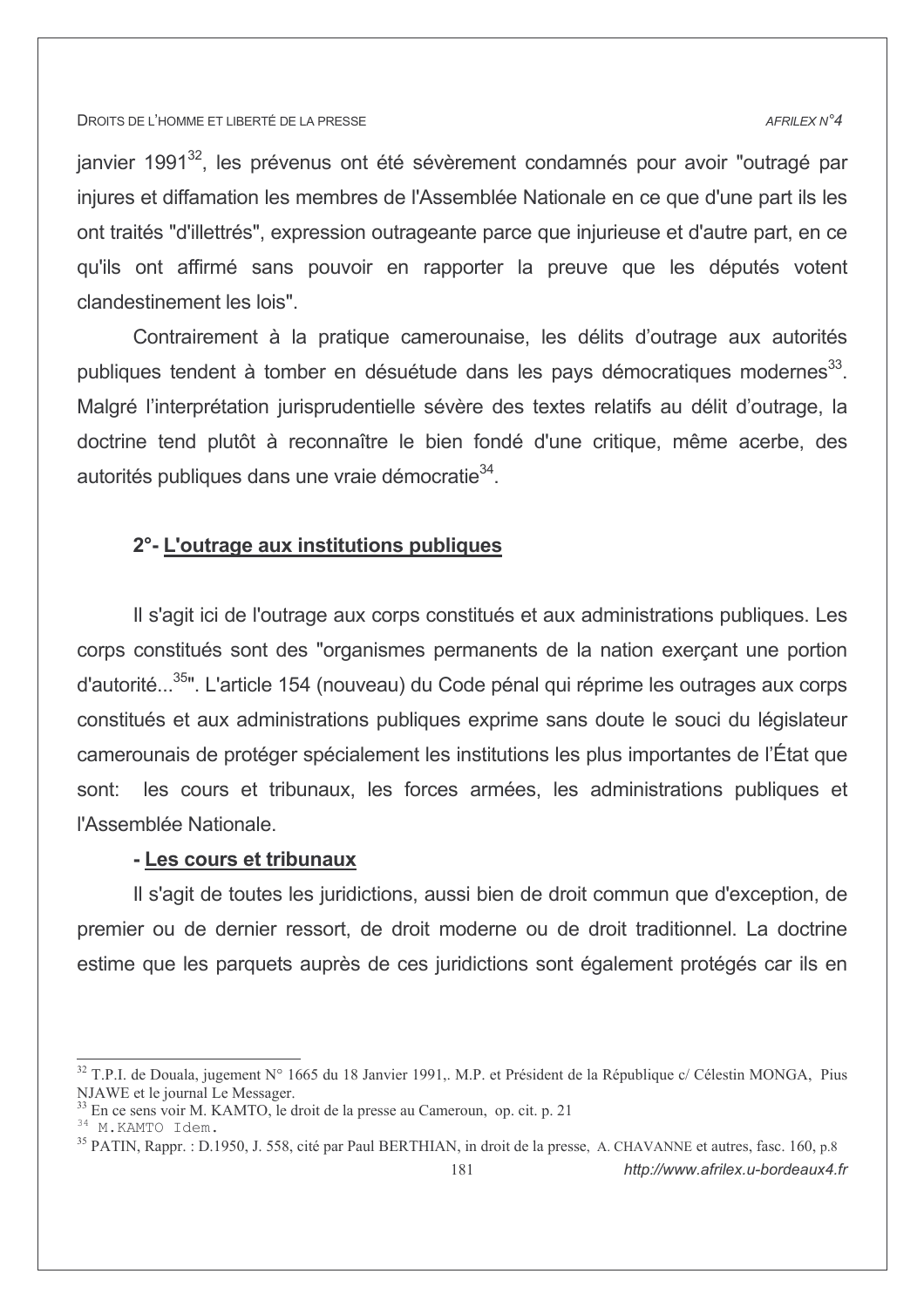#### AFRILEX N°4

sont partie intégrante<sup>36</sup>; par contre, sont exclus du champ de cette protection les greffes, le corps des huissiers, les avocats et tous les auxiliaires de justice. La poursuite doit être engagée sur plainte du chef de la juridiction outragée.

Dans l'affaire MONGA<sup>37</sup>, le juge soutient que les prévenus ont outragé par diffamation les cours et tribunaux en ce qu'ils ont fait, sans pouvoir en rapporter la preuve, la double allégation suivant laquelle "le pouvoir judiciaire est à la botte du pouvoir exécutif" d'une part, et d'autre part "la justice camerounaise condamne en priorité ceux qui n'ont pas su corrompre le tribunal".

### - Les forces armées

Les forces armées, d'une manière très générale, désignent les armées de terre, de l'air, la marine, la gendarmerie nationale et même les forces supplétives ou auxilliaires éventuellement constituées.

La protection des forces armées est très renforcée. En effet, la diffamation envers l'armée peut constituer, par un cumul idéal d'infractions, le crime d'entreprise de démoralisation de l'armée réprimé par l'article 108 al. 2 du code pénal ou le délit de provocation des militaires à la rébellion prévue par l'article 157 du même code. L'armée étant unique et très hiérarchisée, l'outrage envers l'une de ses parties l'atteint dans son ensemble, et la poursuite est engagée par le Ministre de la défense.

# - Les administrations publiques

Il s'agit d'abord des formations hiérarchiques de fonctionnaires chargés de la gestion des biens, des services et des droits de l'État, c'est-à-dire en fait tous les services publics au sens technique du terme. Ensuite, on peut légitimement considérer comme faisant partie des administrations publiques, les établissements publics établis en vue d'utilité publique<sup>38</sup>.

<sup>&</sup>lt;sup>36</sup> Paul BERTHIAU, op.cit. p. 6. Voir également DENYSE CHAT, La diffamation envers les groupes, Revue de Science criminelle, 1964, p. 918

<sup>&</sup>lt;sup>37</sup> T.P.I. de Douala, jugement n° 1665 du 18 janvier 1991, précité.

<sup>&</sup>lt;sup>38</sup> Dans le même sens, voir PATIN, op. cit. D.J.558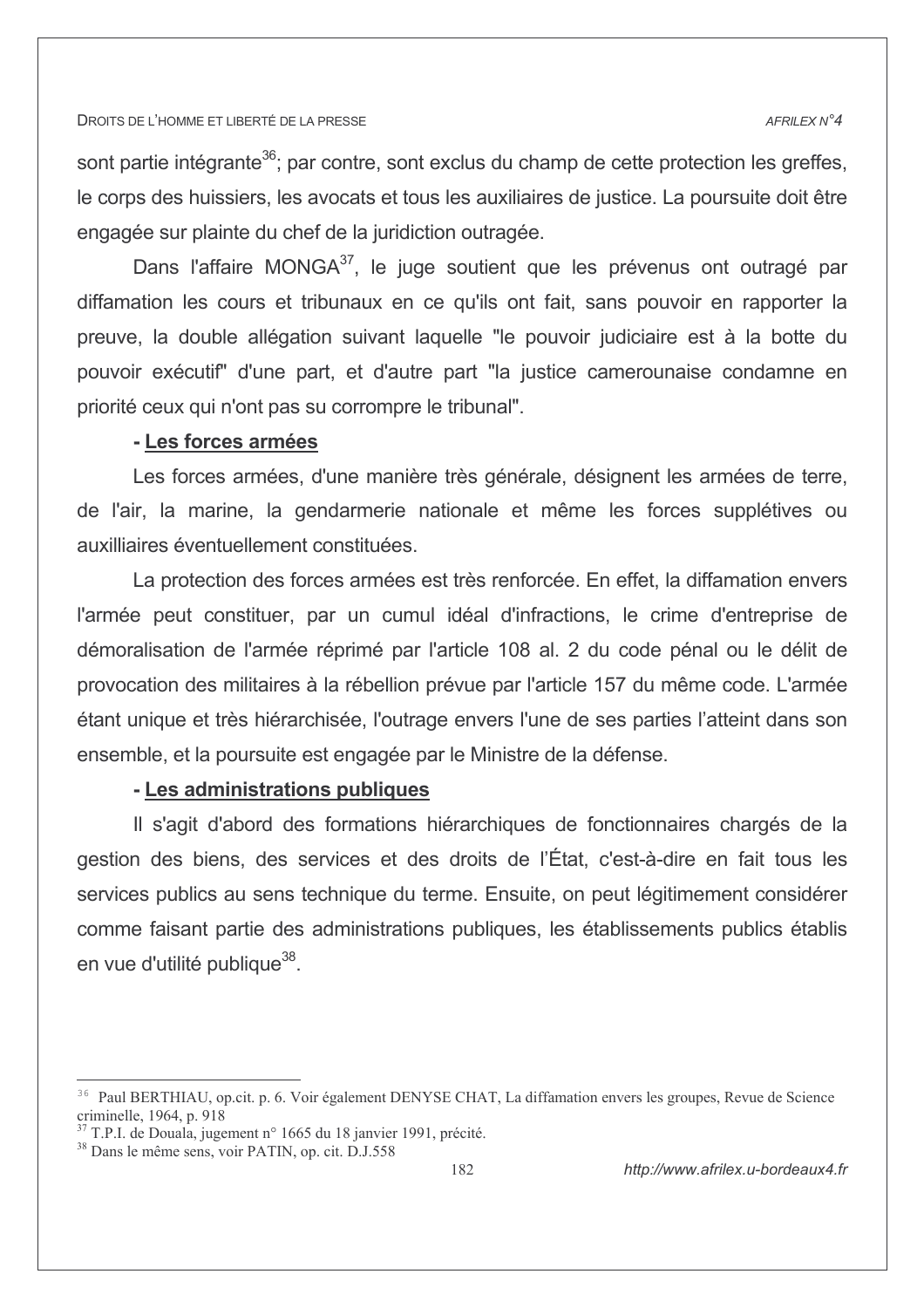La poursuite ne peut être engagée que sur une délibération conforme prise par les organes statutaires du corps outragé ou sur la plainte du Ministre dont relève le corps.

En somme, on relève chez le législateur Camerounais le souci de protéger l'ensemble des institutions de l'État dont certaines n'ont pas toujours la personnalité juridique d'une part, et d'autre part "la volonté d'encourager la critique utile des organes de l'État"<sup>39</sup>. En effet, en régime démocratique, le fonctionnement des institutions nationales doit être contrôlé par l'opinion. C'est certainement pourquoi le législateur camerounais a donné l'occasion à toute personne poursuivie pour outrage aux corps constitués et aux administrations publiques de pouvoir rapporter la vérité du fait diffamatoire.

# **C - LES DIVULGATIONS INTERDITES**

Le droit du public à l'information se heurte à un certain nombre d'interdictions légales, dont la transgression constitue un délit: les fausses nouvelles, les outrages aux bonnes moeurs, les secrets d'intérêt public.

# 1°- Les fausses nouvelles

Les fausses nouvelles sont des faits répandus par voie de presse et présentés comme vrais ou vraisemblables alors qu'ils sont inexacts dans leur totalité ou en partie. L'article 113 (nouveau) du Code pénal punit celui qui émet ou publie "des nouvelles mensongères et susceptibles de nuire aux autorités ou à la cohésion nationale".

Le caractère vague de la formule "susceptible de..." ouvre dangereusement la voie à l'appréciation subjective du juge, donc à l'arbitraire, et, pour l'informateur, à l'insécurité. De même, la fausseté ou le caractère mensonger de la nouvelle est une question de fait laissée à l'appréciation du juge de fond<sup>40</sup>. Aux termes de l'article 240 du

<sup>&</sup>lt;sup>39</sup> M. KAMTO, op.cit. p. 22.

<sup>&</sup>lt;sup>40</sup> C.A. de Douala, Arrêt N° 9/P du 03 Octobre 1996, Ministère public c/ NJAWE Pius, EYOUM NGANGUE et Journal Messager Popoli.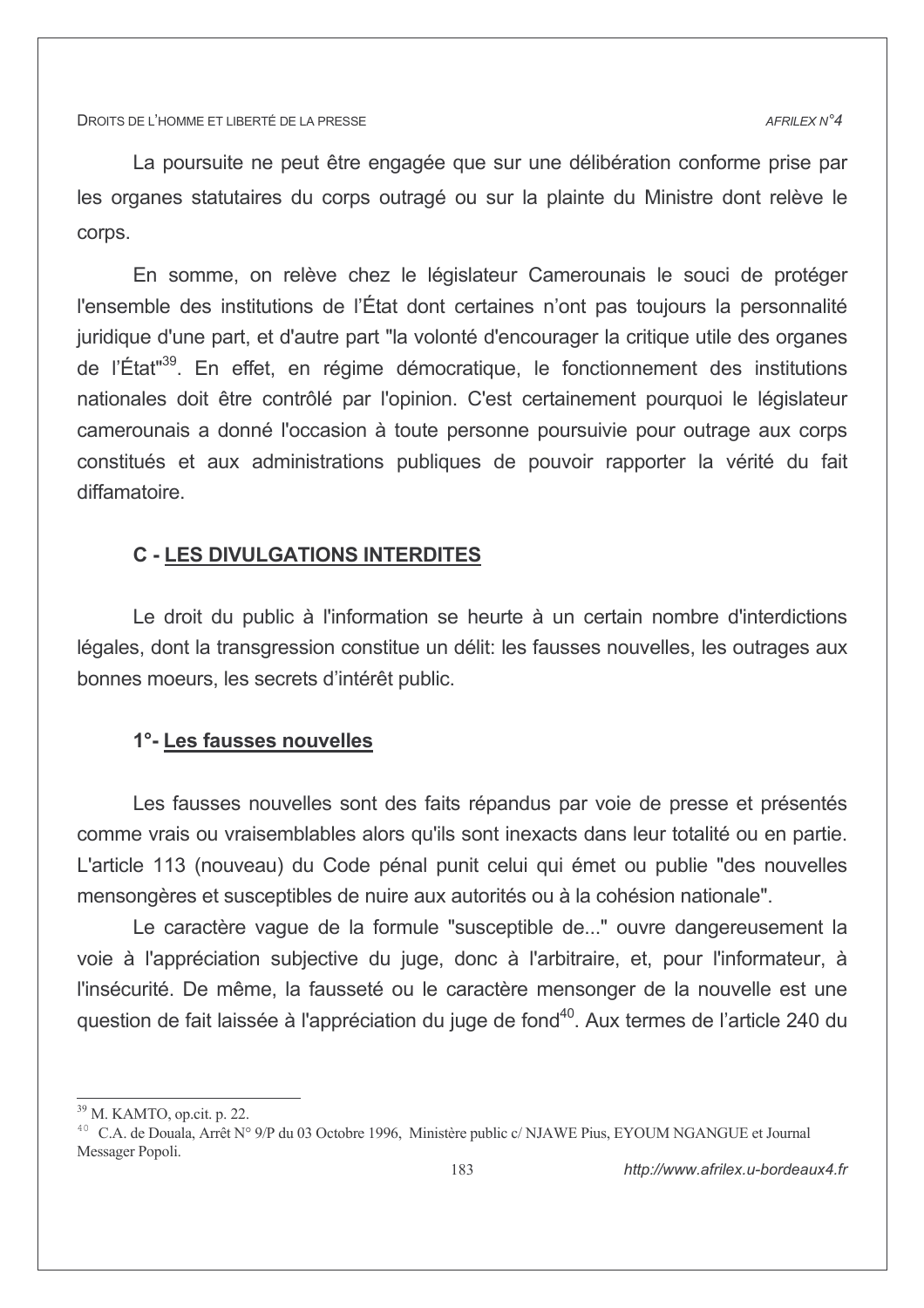code pénal, la publication de la nouvelle devient un délit si le communicateur ne peut en rapporter la preuve et si elle est faite de mauvaise foi<sup>41</sup>.

Dans les pays occidentaux par contre, la déontologie interdit aux journalistes la publication de nouvelles non fondées. C'est ainsi que le premier point du Code de pratique édité par la Commission du Contentieux de la Presse Britannique dispose que la presse doit contrôler la véracité des informations qu'elle diffuse. D'une manière générale, le contrôle de la véracité des nouvelles relève de plus en plus de la déontologie plutôt que de la loi.

## 2°- Les outrages aux bonnes moeurs

Il s'agit des atteintes à la morale publique et religieuse ainsi qu'à toute valeur morale protégée par la loi. Plusieurs dispositions du Code pénal camerounais protègent les bonnes moeurs contre la presse.

La loi réprime ainsi les atteintes aux moeurs<sup>42</sup>, c'est-à-dire des faits, attitudes ou comportements impudiques tels la nudité et la publicité obscène. L'infraction est constituée dès lors qu'elle peut être connue par le public, même si elle est accomplie à domicile ou, en toute circonstance, quand elle est perpétrée sur la personne d'un mineur. La loi punit également les cris, chants et discours contraires à la décence ou attirant l'attention du public sur une occasion de débauche<sup>43</sup>. Sont également réprimés, les affiches ou images contraires à la décence, les publications obscènes<sup>44</sup>, les annonces ou correspondances à but immoral : ainsi les annonces anodines informant le public sur les ventes d'objets obscènes ou des annonces sur "les maisons closes" ou susceptibles d'inciter à la débauche. La loi réprime aussi les publications équivoques<sup>45</sup> susceptibles de faire la publicité aux divorces, suicides des mineurs, publicités médicales, comptes-rendus, photos ou images des exécutions capitales ou de certains

<sup>&</sup>lt;sup>41</sup> La jurisprudence camerounaise estime que la charge de la preuve du caractère mensonger de la nouvelle publiée incombe au Ministère public ; voir notamment : T.P.I. de Douala, jugement N° 3671 (bis) Cor. du 24 Avril 1996. Aff. M.P. c/ Pius NJAWE, EYOUM NGANGUE et le journal le Messager.

<sup>&</sup>lt;sup>42</sup> Art. 263 Code pénal

<sup>&</sup>lt;sup>43</sup> Art. 264 du Code pénal

<sup>&</sup>lt;sup>44</sup> Art 265 du Code pénal.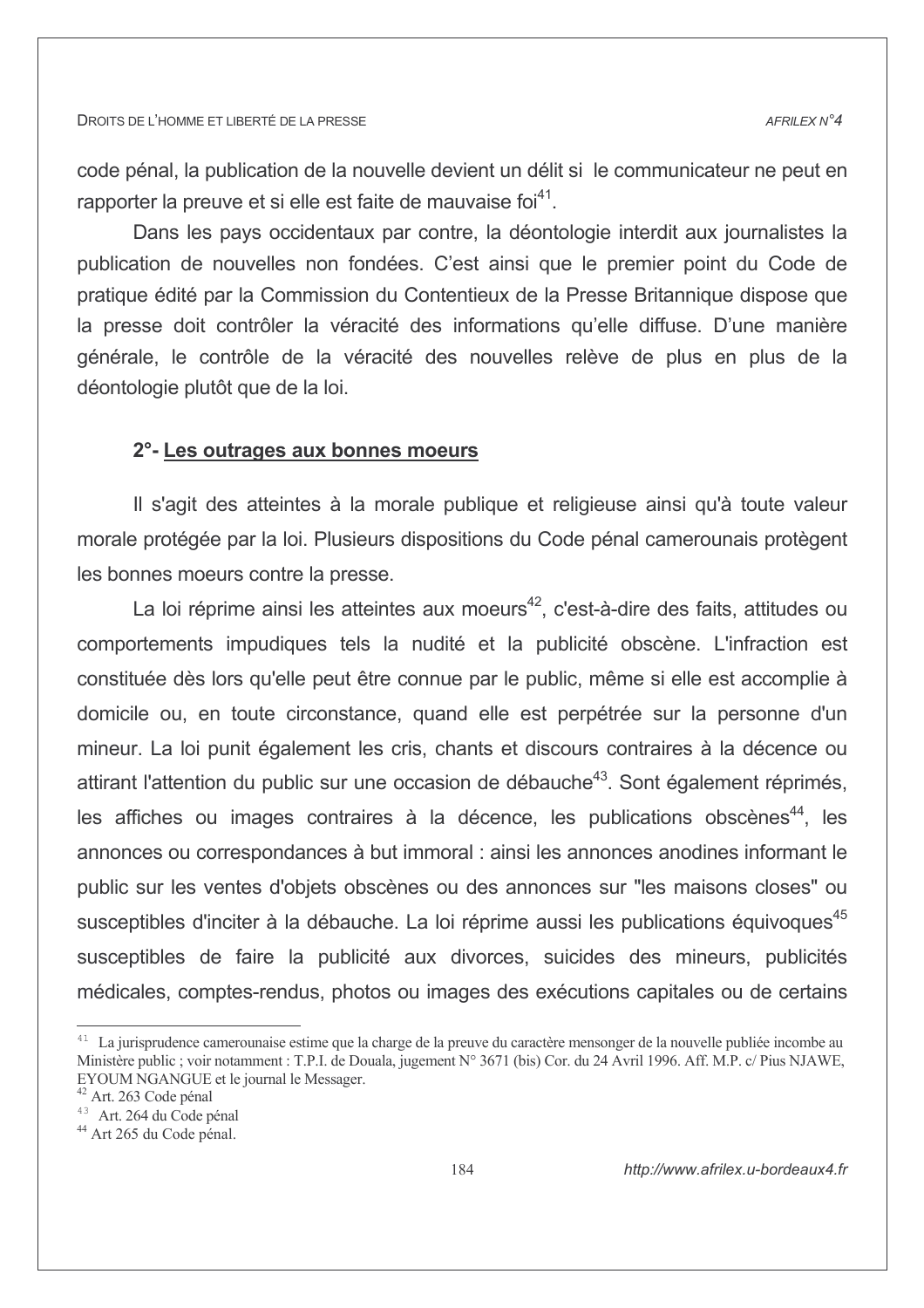#### AFRILEX N°4

crimes et délits, comptes rendus des débats de certains procès en diffamation, des procès sur les recherches de paternité. l'adultère ou l'avortement. Il s'agit en fait d'interdire certaines informations qui ne cherchent qu'à exploiter, dans le public, une curiosité jugée malsaine ou morbide telle la publication faisant l'apologie de la pornographie, de la magie, de la sorcellerie ou de l'occultisme.

Il faut souligner qu'en matière d'outrage aux bonnes moeurs, les enfants, les races et les religions<sup>46</sup> sont particulièrement protégées. Il s'agit d'éviter le phénomène de contagion psychologique.

### 3°- Les secrets d'intérêt public

Cette catégorie d'infractions protège les secrets judiciaires<sup>47</sup>, les secrets parlementaires, les secrets de défense nationale<sup>48</sup>, les secrets du Conseil supérieur de la magistrature, les secrets commerciaux et industriels<sup>49</sup>, voire certains secrets professionnels<sup>50</sup> inspirés par la déontologie.

La protection de tous ces secrets d'intérêt public tend en fait à imposer à l'informateur un minimum de discrétion. La sagesse des Nations affirme que "toute vérité n'est pas bonne à dire" et FONTENELLE prétendait que s'il avait eu la main pleine de vérités, il se serait bien gardé de l'ouvrir. La publication d'informations même conformes à la vérité peut présenter un grave danger social ou s'avérer parfaitement inoportune. Mais, le législateur devrait équilibrer les droits légitimes de l'information, le

- $^{48}$  Art 109 Idem
- <sup>49</sup> Art 224 Idem

 $50$  Art 310 Idem

<sup>&</sup>lt;sup>45</sup> Art 266 du Code pénal

<sup>&</sup>lt;sup>46</sup> Art. 272 du Code pénal sur les obstacles aux cultes.

<sup>47</sup> Art 198 code pénal

 $50$  Art 310 Idem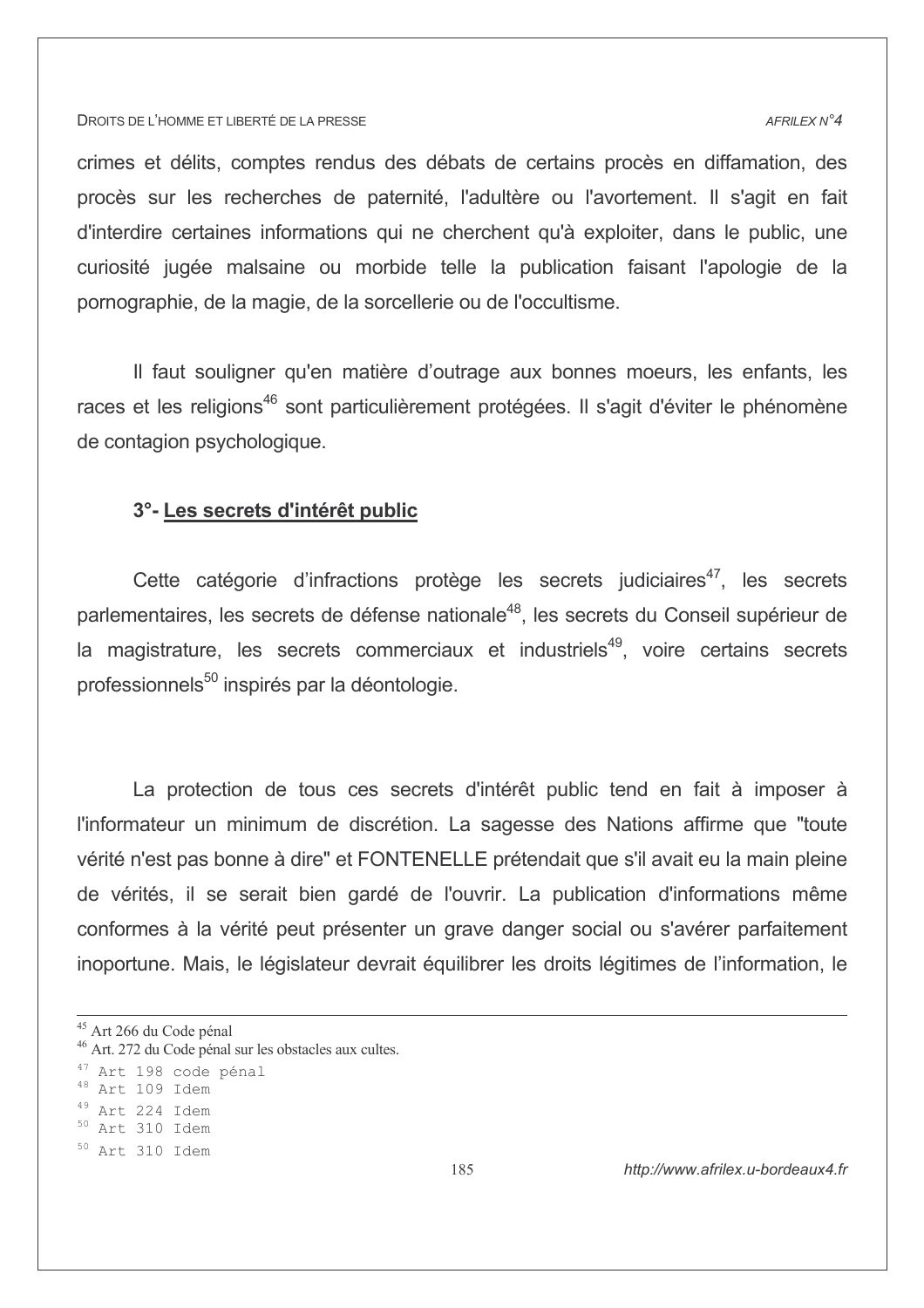respect de la liberté d'information et le souci de limiter ou d'empêcher des abus regretables en réduisant au maximum les cas d'interdiction.

# **SII - LES DÉLITS RELATIFS A L'INTÉRÊT PRIVE**

De nature politique, la liberté d'expression tend à assurer le contrôle de la collectivité des citoyens sur les affaires qui sont les leurs<sup>51</sup>. Il se déduit de là que les droits de la personnalité assignent à cette liberté, une limite que peuvent consolider de justes incriminations : Celles de la diffamation et de l'injure (A) et des atteintes à la vie privée (B).

### A- Les délits d'injure et de diffamation

La société a intérêt à ce que les citoyens vivent en paix les uns avec les autres et respectent leur vie privée, leur intimité, leur honneur et leur réputation naturels. C'est pourquoi dans tous les Etats modernes, les délits d'injure et de diffamation font l'objet de sanstions répressives.

L'injure est constituée par toute expression outrageante, terme de mépris ou investive, tandis que la diffamation est une allégation ou imputation d'un fait qui porte atteinte à l'honneur ou à la considération d'une personne. L'injure se distingue de la diffamation « par son degré de crésibilité »  $52$ . Si pour la diffamation l'information publiée ou diffusée n'est pas nécessairement fausse, l'injure par contre ne doit comporter « l'imputation d'aucun fait »<sup>53</sup> Il y a lieu de préciser la ligne de démarcation entre ces deux infractions notamment en relevant les éléments constitutifs particuliers à la diffamation (1) et à l'injure (2), et leurs éléments communs (3).

<sup>&</sup>lt;sup>51</sup> Henri BLIN, Albert CHAVAUNE et autres, le droit de la presse, op. cit. Fasc. 110, 2, 11-92.

<sup>&</sup>lt;sup>52</sup> Sur la distinction entre injure et diffamation, on se reportera avec grand profit, à l'étude du professeur Maurice KAMTO ainsi intitulée : « La responsabilité pénale des Ministres sous la Ve République », OP. Cit. PP 1239 – 1308 Notamment P. 1262

<sup>&</sup>lt;sup>53</sup> CASS Crim 9 Octobre 1974 : D. 1974, I.R. 235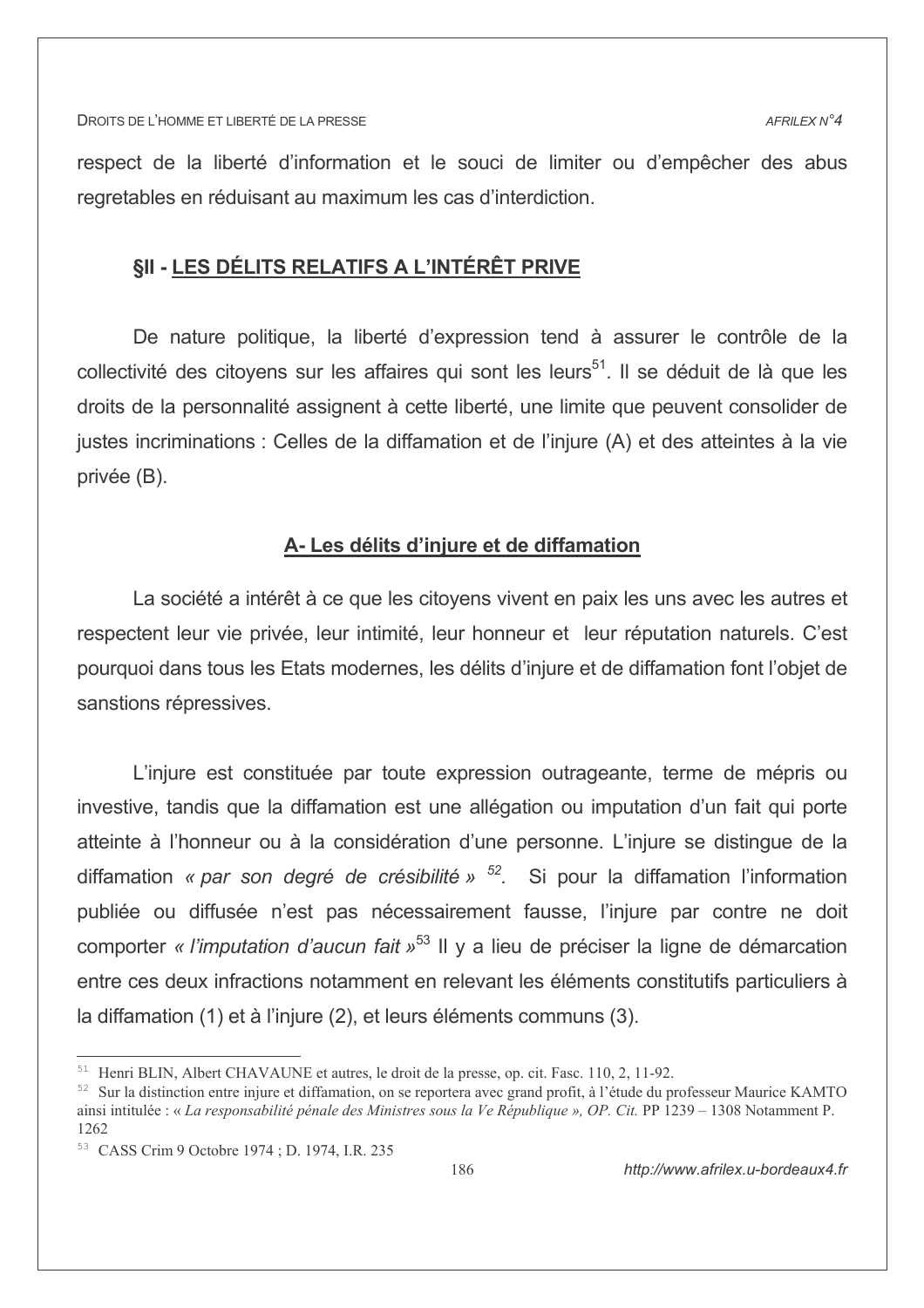# 1°- Les éléments constitutifs particuliers à la diffamation

Aux termes de l'article 305 du Code pénal Camerounais, on doit trouver réunis dans toute diffamation cing éléments :

1 - L'allégation ou l'imputation d'un fait déterminé.

2 - Il doit s'agir d'un fait de nature à porter atteinte à l'honneur et à la considédation.

- 3 Elle doit viser une personne déterminée.
- 4 Elle doit être faite de mauvaise foi.
- 5 Elle doit être publique

Les trois derniers éléments étant communs à l'injure et à la diffamation, seuls les deux premiers seront étudiés ici.

# a) - L'allégation ou l'imputation d'un fait déterminé

L'imputation, mode de diffamation directe, consiste à affirmer personnellement un fait en le prenant à son compte. La simple allégation au contraire, consiste à le présenter comme étant plus ou moins douteux sans en prendre personnellement la responsabilité.

L'imputation ou l'allégation doit concerner un ou plusieurs faits déterminés et précis dont on ne peut rapporter la preuve pour constituer une diffamation. On doit entendre par « fait », toute action, toute inaction ou même l'imputation d'un propos tenu. C'est ainsi qu'il a été jugé comme diffamatoire l'imputation portée contre une personne d'avoir été la plus "sensuelle espionne" de la querre, d'avoir servi l'ennemi comme agent secret, d'avoir peut être été la "maîtresse d'Hitler" alors et surtout qu'aucune preuve ne pouvait être rapportée<sup>54</sup>. De même, le tribunal de première instance de Douala, siégeant en matière correctionnelle le 11 Avril 1991, estime qu'en affirmant que les hautes personnalités influentes au rang desquelles le plaignant se "partagent le gâteau" et ne sont jamais inquiétées, les prévenus imputent nécessairement à ce dernier des actes d'abus de sa fonction ; et lorsque ceux-ci ne sont pas prouvés, ils tombent sous le coup

<sup>&</sup>lt;sup>54</sup> Voir Cass. Crim. 10 Février 1958, Bulletin Crim. N° 479, p. 77.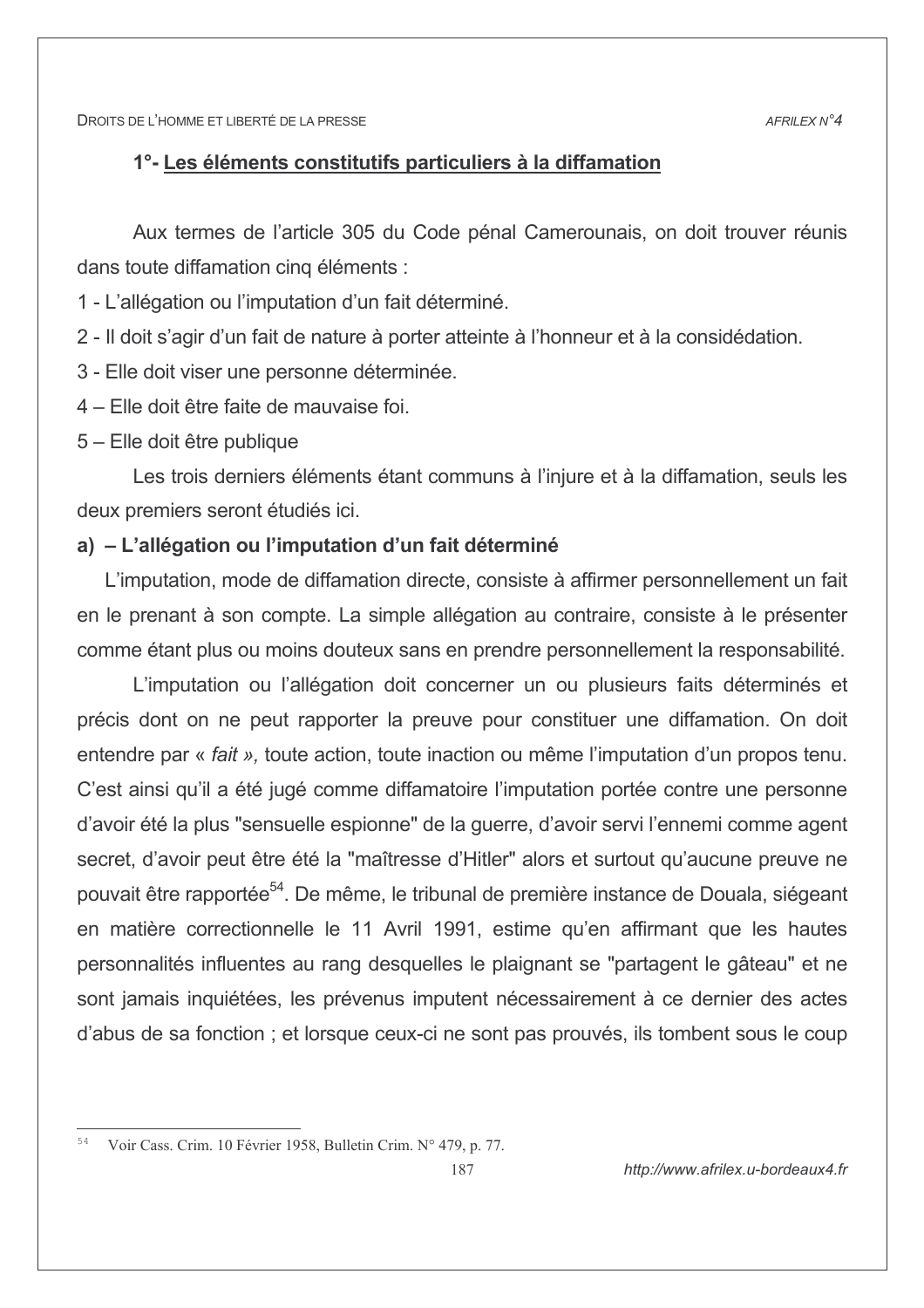#### AFRILEX N°4

de la diffamation<sup>55</sup>. Il y a également diffamation à dire que quelqu'un a fait l'objet de condamnations, même sans préciser lesquelles <sup>56</sup>, à représenter Monsieur le PEN plongeant un canard dans une baignoire <sup>57</sup>.

# b)- Fait de nature à porter atteinte à l'honneur ou à la considération.

L'article 305 du Code Pénal exige pour qu'on puisse retenir une diffamation que le fait précis imputé soit de nature à porter atteinte à l'honneur ou à la considération.

L'honneur est un bien qui consiste pour un citoyen à n'avoir rien à se reprocher qui soit contraire à la morale. La considération par contre, c'est l'idée que les autres se font d'une personne. La considération est liée à l'estime publique, elle entraîne l'hommage des autres à l'égard de la position extérieure et mondaine de quelqu'un.

L'atteinte à l'honneur atteint l'homme plus intimement que l'atteinte à la considération ; celle-ci implique des manquements à des devoirs beaucoup plus relatifs<sup>58</sup>. La considération est composée de tous les éléments sur lesquels le monde nous juge. Les atteintes à l'honorabilité sont en fait toute imputation qui, même sans constituer les infractions, constituent des manquements à la loi morale et à la probité, et sont de nature à attirer le mépris des autres sur celui qui s'en est rendu coupable. Dans une espèce<sup>59</sup>, le juge souligne que les faits imputés au plaignant dans l'article du journal en cause « sont de nature à porter atteinte à (son) honneur en ce qu'ils font croire que cet individu agit sans probité, ni loyauté, et à sa considération car ils supposent une défaillance par rapport aux qualités qui devraient être les siennes ».

<sup>55</sup> T.P.I. de Douala, jugement N° 3595/COR du 11 Avril 1991, M.P. et Sadou HAYATOU c/ Martin WAFFO et AYATA FOTSO.

<sup>&</sup>lt;sup>56</sup> Cass. Crim. 15 Oct. 1985, J.C.P. 86 éd. G. 5

<sup>57</sup> Aff. Du canard enchaîné, paris 15 janvier 1986 : Gaz. Pal. 1986, 2, 701, 4 arrêts.

<sup>&</sup>lt;sup>58</sup> L'estime publique par exemple est une notion très relative

<sup>&</sup>lt;sup>59</sup> TPI de Douala, jug. N° 2033/COR, du 03 février 1988 M.P. et A. TSOUNGUI C/le Journal Galaxie Et Patrice Penda http://www.afrilex.u-bordeaux4.fr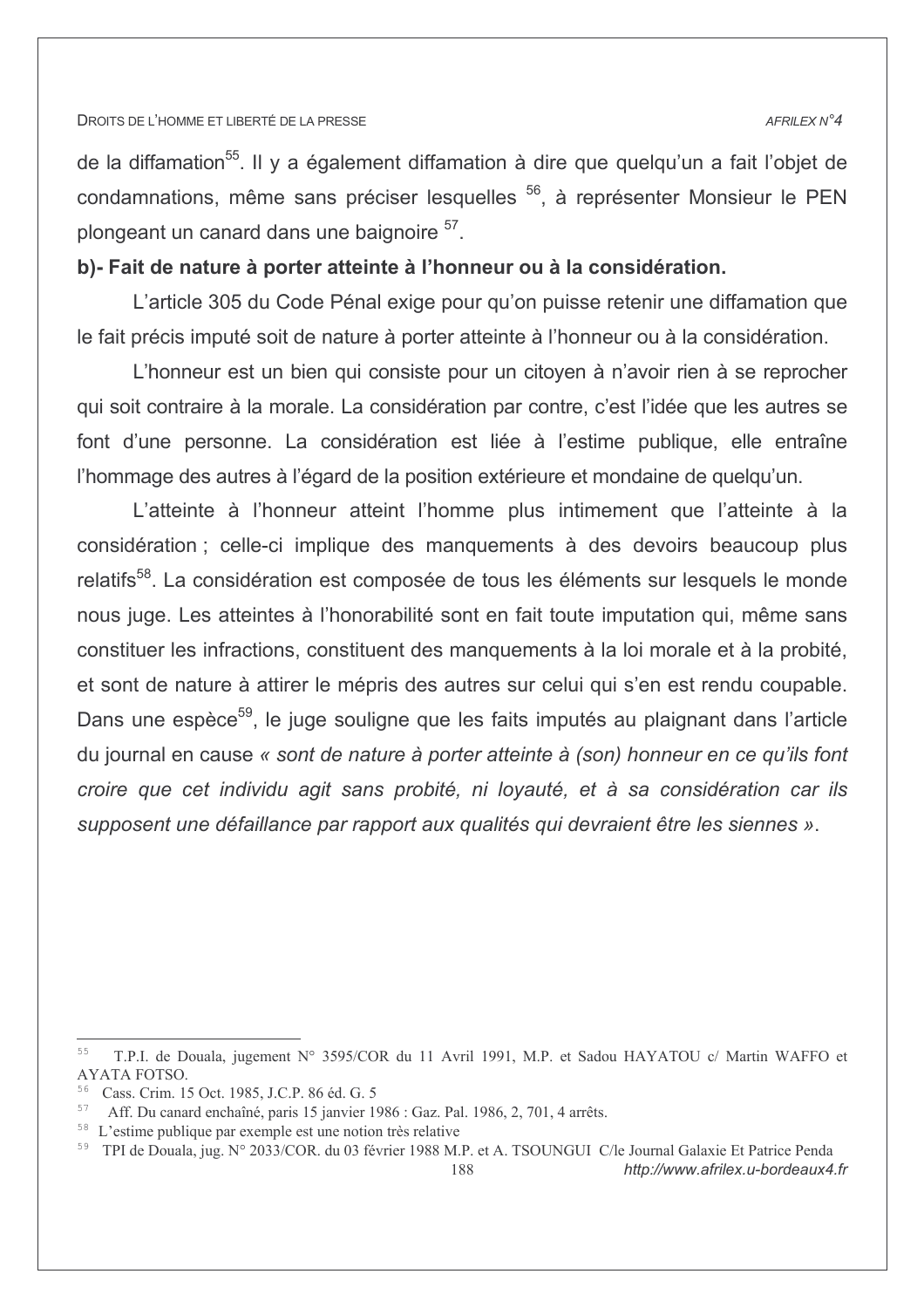# 2° - Les éléments constitutifs particuliers à l'iniure

Aux termes de l'article 307 du Code Pénal Camerounais, le délit d'iniure exige la réunion de quatre éléments :

1°) L'emploi d'une expression outrageante, d'un geste, d'un terme de mépris ou d'une invective :

2°) Elle doit viser un corps ou une personne déterminante ;

3°) Elle doit être faite de mauvaise foi :

4°) Elle doit être publique.

Les trois derniers éléments étant communs à la diffamation et à l'injure, le premier seul est propre au délit d'injure et retiendra notre attention ici.

Contrairement à la diffamation, l'injure ne renferme l'imputation d'aucun fait. L'injure est une pure expression de mépris hautain. Il s'agit généralement d'un propos méprisant, d'une invective obscène ou ordurière.

On entend par expression outrageante tout propos qui, sans contenir l'imputation d'un fait précis, est de nature à porter atteinte à l'honneur ou à la délicatesse de celui auguel il s'adresse. Ainsi, l'expression « vous manquez de courage civique  $v^{60}$ .

L'invective poursuit le même but sous une forme violente ou grossière, par exemple « vous n'êtes que des putains et des grues »<sup>61</sup>. En l'espèce il y avait allusion à un vice, à un état et non à un fait précis.

Quant à la notion de « mépris » retenue par l'article 307 du code pénal, il s'agit d'un terme ne respectant pas la dignité de celui auguel il s'adresse et le rabaissant publiquement, par exemple dire de quelqu'un « qu'il est sans domicile connu » <sup>62</sup>. Il y a là un terme de mépris même si la chose n'est pas infamante en soi.

Enfin, quant à la notion de « geste », il s'agit surtout de l'action d'imiter, de peindre par des attitudes, sans parole. La loi l'ayant prévu, il peut donc y avoir injure par simple geste : geste d'après lequel une personne a l'esprit dérangé, dit un

<sup>&</sup>lt;sup>60</sup> CASS, CRIM, 20 Juin 1946 : Gaz, Pal, 1946, 2, 178, cité par A, CHAVANNE et autres, Op. Cit. Fasc, 160, 2, 11-89

<sup>&</sup>lt;sup>61</sup> CASS. CRIM. 06 janvier 1949 : Bull. CRIM. N° 6, Idem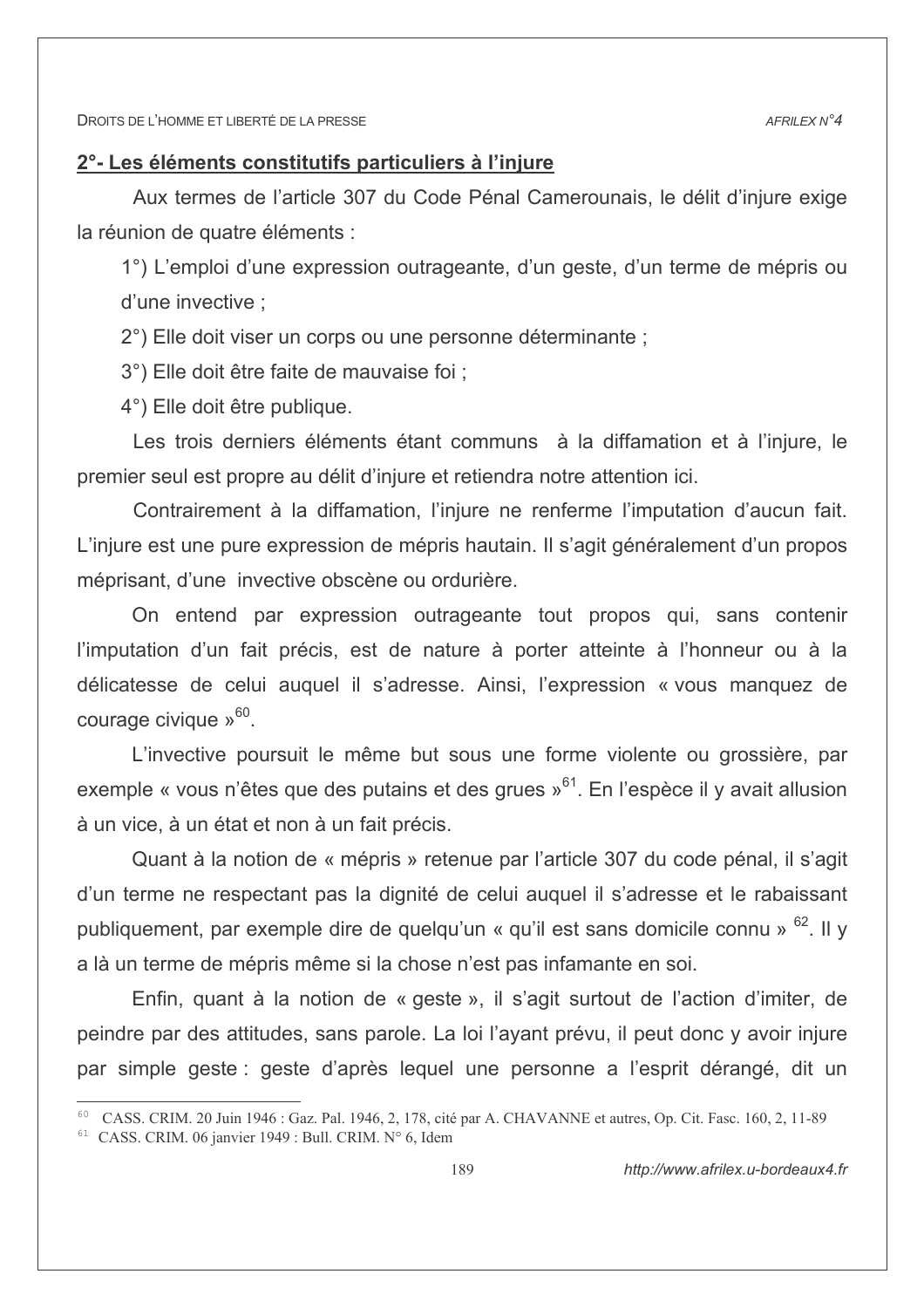mensonge, voire est trompé par son conjoint ; donner un soufflet, cracher sur une personne a pour but d'insulter et de manifester le mépris. le dédain.

Cette distinction entre expression outrageante, geste, terme de mépris ou invective n'offre aucun intérêt pratique. Les quatre formes constituent toutes des injures que la loi traite exactement de la même manière.

Les délits d'injure et de diffamation, malgré leur spécifité, se rencontrent par plusieurs éléments communs.

# 3°- Les éléments constitutifs communs à l'injure et à la diffamation.

Une lecture attentive des articles 305 et 307 du Code Pénal camerounais qui traitent respectivement de la diffamation et de l'injure permet de relever trois éléments communs à ces deux infractions :

- 1. Les termes injurieux ou diffamatoires doivent viser un corps ou une personne déterminée :
- 2. Ils doivent être faits de mauvaise foi :
- 3. Ils doivent être publics.

### a) La publicité

Aux termes de l'article 152 du code pénal, les moyens de la publicité sont simples; la diffamation et l'injure doivent être faits par "tout procédé destiné à atteindre le public". Le tribunal de première instance de Douala siégeant en matière correctionnelle le 04 Février 1993, a retenu que les écrits d'un journal constituaient une diffamation et une injure<sup>63</sup>. De même, les dessins d'un journal, ses photos ou ses caricatures peuvent aussi constituer une injure ou une diffamation. Il en est de même des discours, cris, menaces proférés dans les lieux publics, les placards ou affiches exposés au regard du public, ainsi que tous gravures, peintures, images ou emblèmes.

# b) L'intention coupable

En matière d'injure et de diffamation, l'intention coupable est toujours présumée. Cette présomption de mauvaise foi découle de la théorie classique de l'intention. En

 $190$ 

 $62$  CASS, CRIM, 20 juin 1912 ; Bull, Crim, N° 329, Idem

<sup>&</sup>lt;sup>63</sup> T.P.I. de Douala, jugement N° 3309/COR du 04 Février 1993, précité.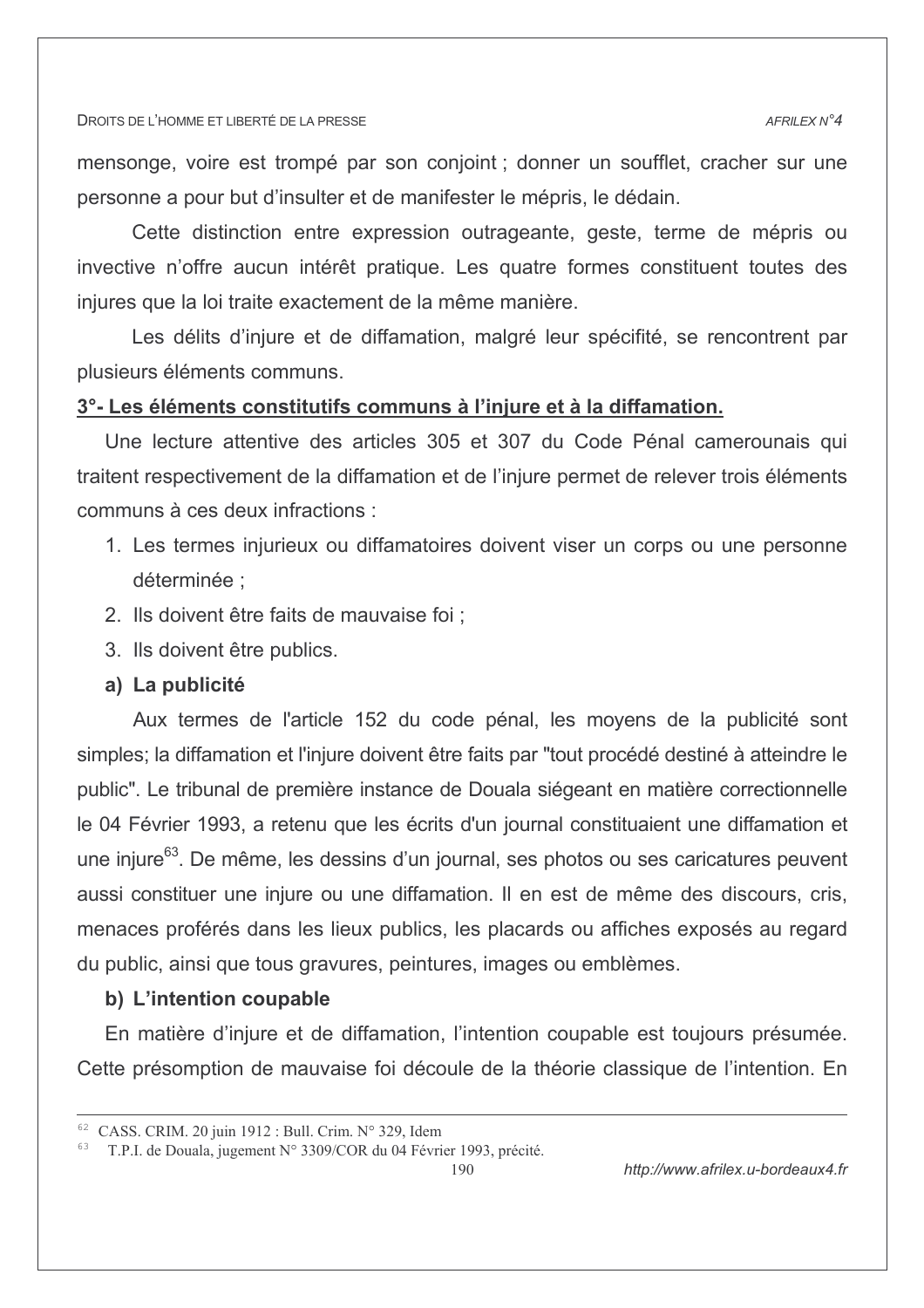#### AFRILEX N°4

effet, à moins d'être inconscient ; le diffamateur ou celui qui tient des propos injuriers sait que les écrits qu'il publie ou les invectives qu'il tient sont de nature à porter atteinte à l'honneur ou à la considération de celui qu'ils concernent. Peu importe le mobil qui l'anime; le seul emploi des imputations diffamatoires ou injuriers est suffisant pour caractériser l'intention nécessaire et c'est à celui qui les emploi de faire la preuve de sa bonne foi.

## c) L'injure ou la diffamation doit viser un corps ou une personne déterminée.

Les imputations diffamatoires ou injurieuses doivent expressément désigner la victime qui peut être une personne physique ou morale ou un corps. La jurisprudence camerounaise relève que le support de l'infraction doit permettre la détermination sans équivoque de la personne visée. C'est ainsi que le tribunal de première instance de Douala, dans un jugement du 11 Avril 1991, précise qu'il est (...) de jurisprudence constante que l'action en diffamation se trouve fondée dès lors que le texte diffamatoire permet à la personne qui se prétend diffamée de se reconnaître comme étant personnellement visée et aux lecteurs dudit texte, de l'identifier"<sup>64</sup>. De même, dans un arrêt du 03 Octobre 1996, Ministère public c/ journal Le Messager-Popoli, NJAWE et EYOUM<sup>65</sup>, la cour soutient "qu'il est de jurisprudence constante que la diffamation peut être réalisée même contre une personne non expressément nommée, mais dont l'identification est rendue possible ; celle-ci pouvant être déduite de tous les éléments de la cause puisés même dans les procédés détournés de désignation, pourvu qu'aucun doute ne soit possible sur l'identité de la personne ... visée". En l'espèce, la défense arquait que le plaignant n'était pas nommé dans l'article du journal incriminé.

Les injures et les diffamations peuvent concerner tant les personnes morales, sociétés ou associations, que les personnes physiques, voire les personnes décédées. Aux termes de l'article 305 du Code pénal, la diffamation portant atteinte à la mémoire des morts est celle qui cherche, à travers les decujus, à porter atteinte à la considération et à l'honneur de leurs héritiers, époux ou légataires universels vivants.

<sup>&</sup>lt;sup>64</sup> T.P.I. de Douala, jugement ADD N° 3593 du 11 Avril 1991, M.P. et SADOU HAYATOU c/ Martin WAFFO.

Arrêt N° 9/P/CA du Littoral du 03 Octobre 1996, précité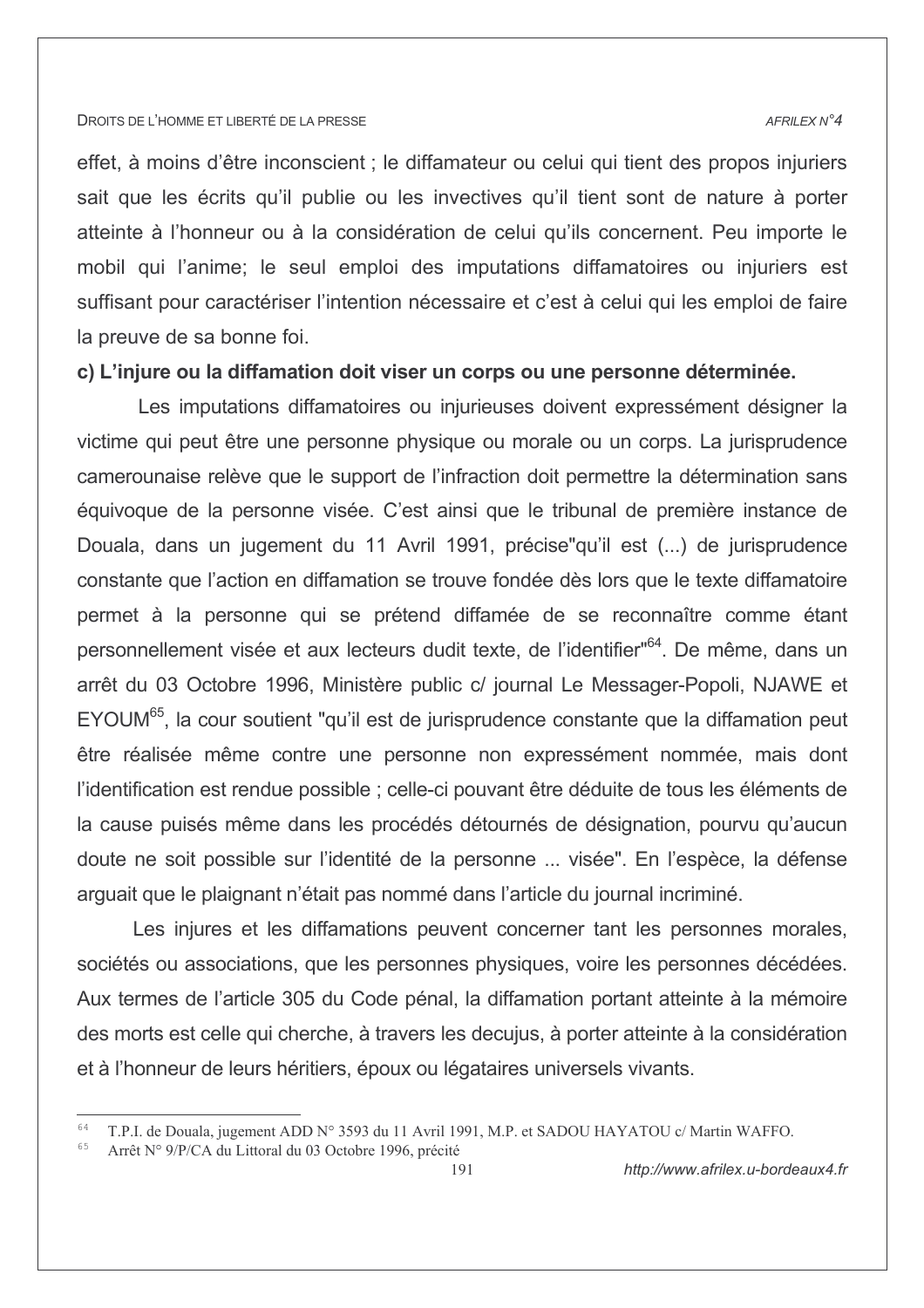#### AFRILEX N°4

Dans la législation de la majorité des Etats, notamment dans les pays anglosaxons et en Allemagne, on note une confusion totale entre les délits de diffamation et d'iniure. La protection de l'honneur et la considération des gens étant le souci principal du législateur, toute publication de nature à nuire à la réputation d'une personne est passible de poursuites en justice pour diffamation. Au Nigéria, l'outrage à un chef d'Etat (injure) se confond même avec le délit de sédition<sup>66</sup>.

Il y a pourtant grand intérêt à distinguer les deux infractions, d'abord parce que la peine n'est pas la même, mais aussi parce que la diffamation n'est pas excusée par la provocation, Tandis que l'injure provoquée échappe à la poursuite. A l'inverse, la diffamation comporte dans certains cas la possibilité d'une « exceptio veritatis » que ne comporte pas l'injure.

### d) Les atteintes à la vie privée

La liberté de l'information a toujours eu pour limite le respect de la vie privée. Badinter définit la vie privée comme « le droit de l'individu à une vie retirée et anonyme, le droit d'être laissé seul à vivre sa propre vie avec un degré minimum d'interférences des autres »<sup>67</sup>.

L'atteinte à la vie privée c'est la divulgation des éléments qui, par référence au droit positif, peuvent être considérés comme appartenant au domaine de la vie privée d'un individu. Parmi les éléments de la vie privée, dont le législateur assure la protection, figure en premier lieu la vie familiale de l'individu.

La jurisprudence proclame, depuis longtemps que chacun a droit au respect de sa vie familiale. Il en résulte que les péripéties de la vie conjugale n'ont pas à être

<sup>&</sup>lt;sup>66</sup> M. KAMTO, le droit de la presse au Cameroun, OP. cit. P. 30

 $67$  Parmi les nombreuses études consacrées à la notion de vie privée et, notamment à la distinction entre vie privée et vie publique, voir : LINDON Raymond, la presse et la vie privée, JCP 1965. I. 1887 ; Badinter Robert, le droit au respect de la vie privée, JCP. 1968. I. 2136; EDELMAN Bernard. Esquisse d'une théorie du sujet : l'homme et son image, Rec. Dalloz-Sirey 1970, Chron. XXVI, PP. 119-122. M. KAMTO. La responsabilité pénale des Ministres sous la Vè république. Op. Cit. PP. 1240-1308; et Hubert Charles, "Actes détachables" et « Actes rattachables » en droit administratif francais (contribution à une théorie de l'action administrative), Paris, L.G D.J, 1968, 242 P.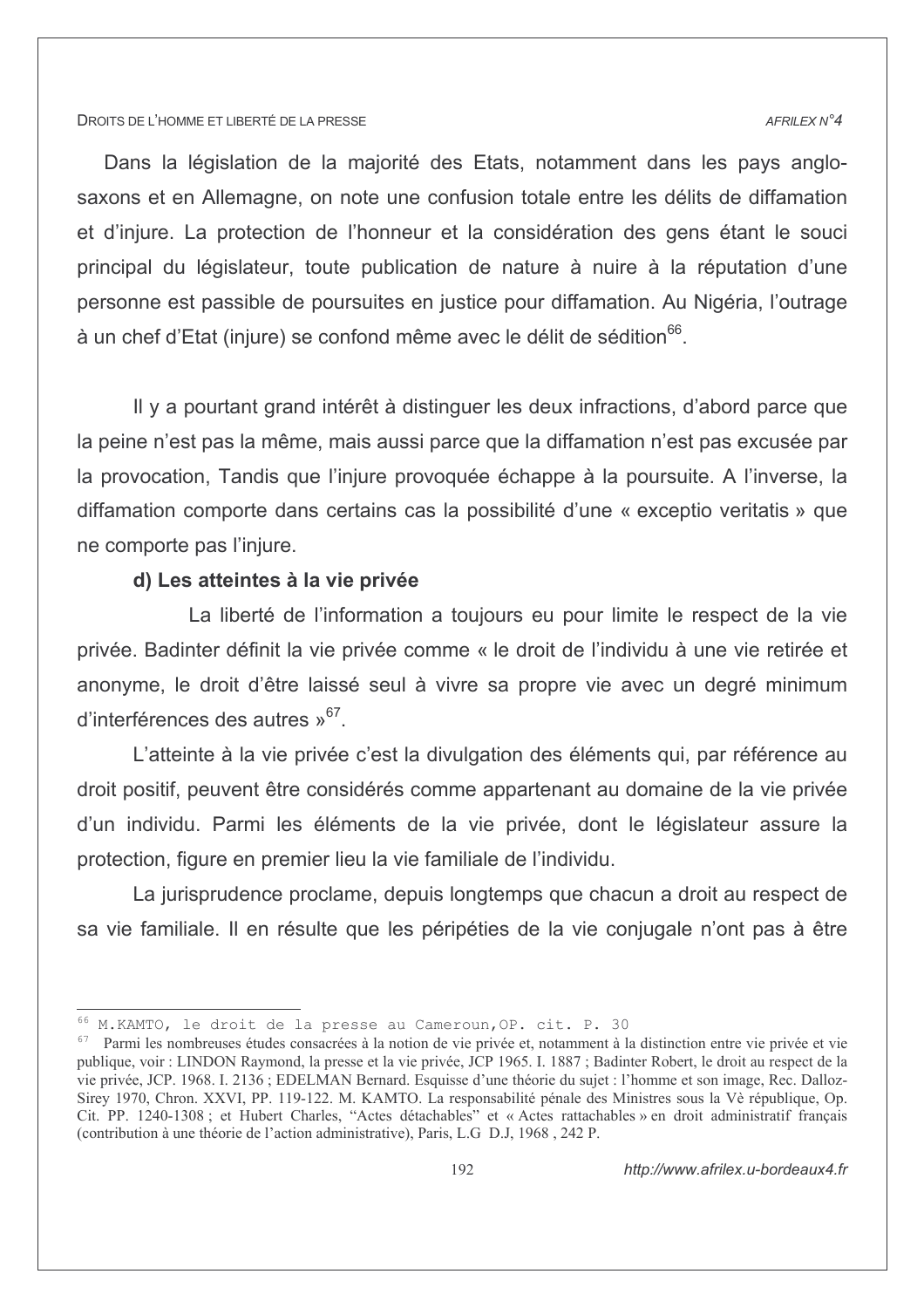#### AFRILEX N°4

publiées, notamment les problèmes de filiation, de mariage <sup>68</sup> et de divorce<sup>69</sup>. A côté de la vie familiale au sens strict, la vie privée comprend aussi la vie sentimentale et amoureuse et le droit à l'image. Ainsi, dans un jugement du 02 Juin 1976, le tribunal de grande instance de Parie a rappelé, à propos d'un article publié sous le titre « les fiançailles surprises de Caroline de Monaco » que la « vie sentimentale d'une jeune fille présente un caractère strictement privé et que l'article 9 du Code Pénal interdit de porter à la connaissance du public les liaisons, véritables ou imaginaires, qui peuvent lui être prêtées  $v^{70}$ .

Le domaine de la vie privée, protégé par le législateur, comprend également le droit pour chacun de s'opposer à la divulgation dans le public de sa fortune ou de ses ressources<sup>71</sup>, les impôts qu'il paie, ses loisirs <sup>72</sup> et, dans une certaine mesure, sa vie professionnelle, sa santé<sup>73</sup>, ses convictions religieuses voire les circonstances de la mort et la dépouille mortelle.

Par une loi du 17 Juillet 1970, le législateur français a rendu la protection de la vie privée plus efficace en l'assortissant de sanctions pénales sévères. Ces sanctions, prévues par les articles 368 à 372 du Code Pénal, répriment les trois infractions suivantes :

- L'audition, l'enregistrement ou la transmission de paroles;
- La fixation ou la transmission de l'image d'une personne :
- Le montage des paroles ou de l'image d'une personne.

Une telle évolution nous semble possible et urgente au Cameroun surtout à une époque où les progrès scientifique et techniques récents des moyens d'information menacent gravement le droit du citoyen au respect de son intimité et de sa dignité.

http://www.afrilex.u-bordeaux4.fr

 $68$  CASS CIV.  $2^e$ , 7 janvier 1976 : Bull. II n° 3

<sup>&</sup>lt;sup>69</sup> Paris, 7 Oct. 81 : D. 1983, 403, note Lindon

<sup>&</sup>lt;sup>70</sup> TGI Paris, 2 juin 1976 : D. 1977, 364

<sup>&</sup>lt;sup>71</sup> TGI Paris, référés, 12 Janvier 1987, Serge KAMPF et Marcel Bich. C/ Sté groupe Expansion S.A.

<sup>&</sup>lt;sup>72</sup> CASS. CIV. 1<sup>er</sup>, 23 oct. 1990, pourvoi n° 89-13163, société Mail Newspaper PLC et Nigel DEMPTSTER C/Aga Kham 73 Il a été indiqué que ce fut la publication de la photographie du fils de l'acteur Gérard Philippe sur un lit d'hôpital qui détermina le Législateur à s'engager sur la voie de la protection de la vie privée. Depuis lors, la jurisprudence a estimé, à diverses reprises, que le droit au respect de la vie privée permettait à chacun de voir sanctionné les indiscrétions publiées sur sa santé (CASS. Civ. II, 27 nov. 1963 ; TGI de la Seine, 8 Juillet 1965. J.C.P., II, 14443).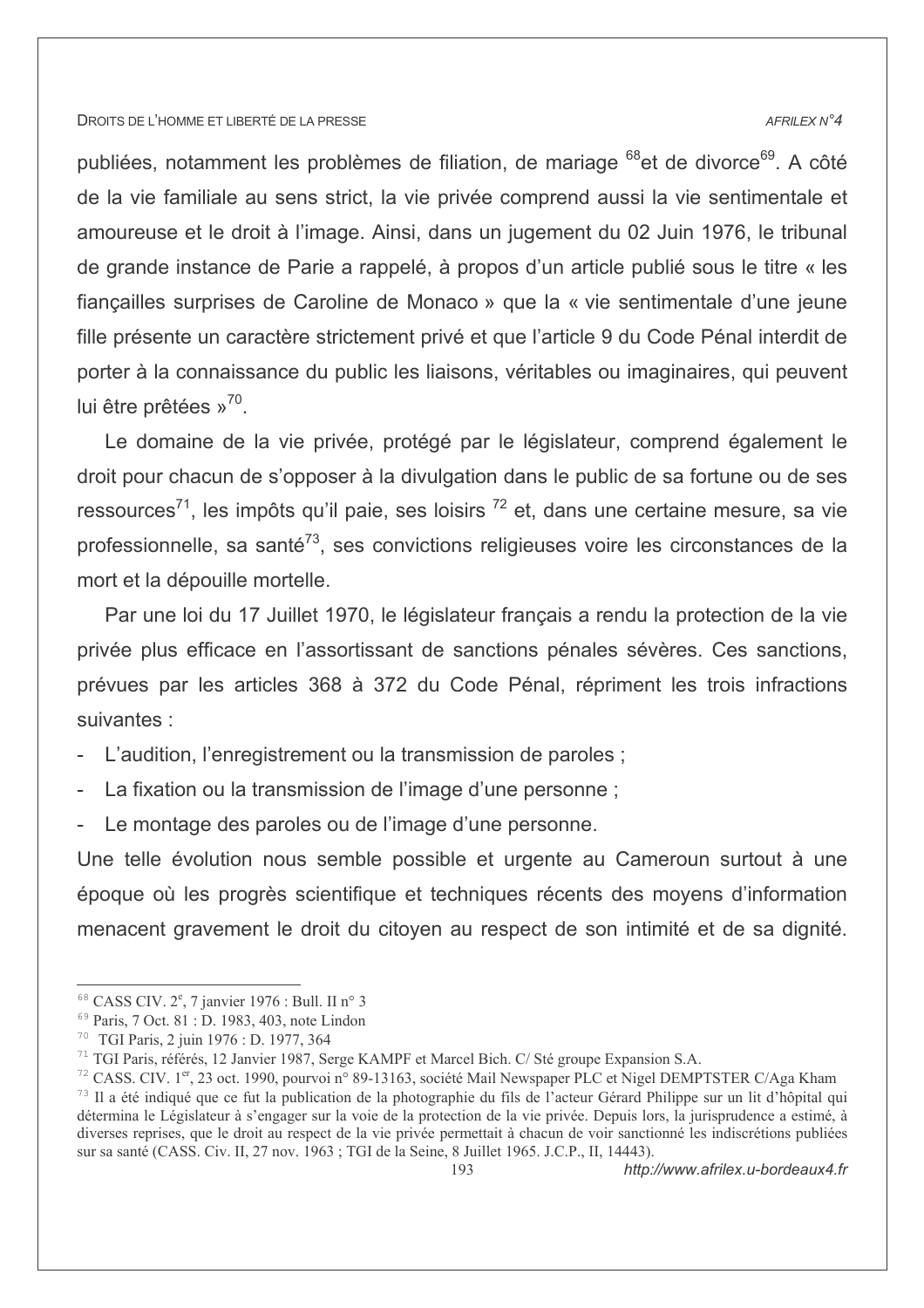Ces développements de la technologie moderne exigent un réexamen radical des garanties juridiques de la vie privée voire publique.

# **II - LA REPRESSION DES DELITS DE PRESSE AU CAMEROUN**

Au Cameroun, la répression des infractions commises par voie de presse contre l'intérêt privé ou public consiste en un contrôle à posteriori, essentiellement judiciaire des activités de la presse. Ce régime répressif oblige à déterminer les responsabilités (§I) et les règles de procédures à respecter (§II).

# **§I - LA DETERMINATION DES RESPONSABILITES**

On doit déterminer clairement les personnes responsables (A) et le régime dérogatoire au droit pénal de la presse camerounaise (B).

# A - L'IMPUTABILITE DU DELIT

Il faut distinguer entre la responsabilité à titre principal et la responsabilité à titre de complice.

## 1°-La responsabilité à titre d'auteur principal

L'article 74 de la loi N° 90/052 dresse la liste des personnes qui seront appelées, par substitution, à répondre des délits de presse à titre d'auteur principal. Ce texte dispose que sont passibles comme auteurs principaux des peines qui répriment les infractions commises par voie d'organe de presse et de communication audiovisuelle dans l'ordre ci-après, à savoir: les directeurs de publication ou éditeurs, quelles que soient leurs professions et leurs dénominations ainsi que les auteurs :

- 1) à leur défaut, les imprimeurs, les distributeurs, les directeurs des entreprises d'enregistrement ou de diffusion;
- 2) à défaut de ces derniers, les afficheurs, les colporteurs, les vendeurs à la criée.

http://www.afrilex.u-bordeaux4.fr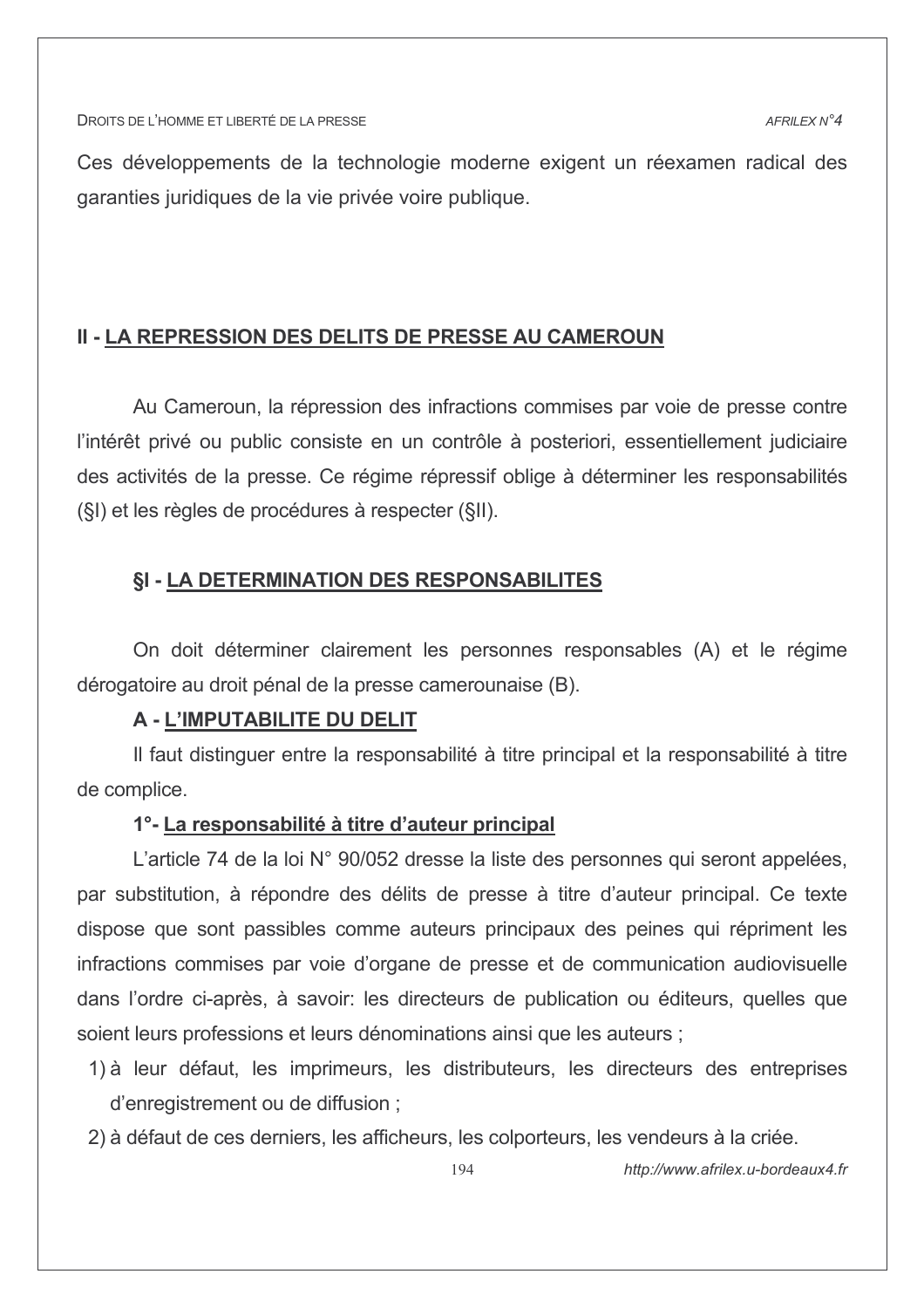#### AFRILEX N°4

L'article 74 institue ainsi une échelle de responsabilité habituellement dénommée "responsabilité en cascade"<sup>74</sup> : les personnes désignées étant appelées les unes après les autres, selon leur rang à défaut des représentants de la ligne précédente. La responsabilité s'analyse donc par rang et non par personne. Plusieurs personnes d'un rang et de profession différentes peuvent être poursuivies en même temps. C'est ainsi que le juge camerounais poursuit habituellement en même temps l'auteur et le directeur de publication d'un périodique<sup>75</sup>. La responsabilité subsidiaire suppose que celui qui aurait dû être appelé à titre principal ne puisse pas être déterminé. Par contre, la fuite, le décès après la publication de l'écrit litigieux ou l'immunité parlementaire ne peuvent permettre de poursuivre les personnes subséquentes. La jurisprudence soutient que les personnes subséquentes de l'article 74 peuvent échapper à la sanction en révélant l'identité de ceux qui les précèdent<sup>76</sup>. En somme, chacune des personnes désignées par l'article 74 peut rapporter la preuve de son innocence : pour l'auteur, il s'agira de prouver que la publication de l'écrit litigieux a été faite à son insu. Les autres devront prouver qu'ils n'exerçaient pas effectivement les fonctions qu'on leur impute par suite d'une démission, par exemple. Ainsi, un directeur de publication peut soutenir qu'il a donné l'ordre formel de ne pas diffuser une émission et qu'il a démissionné avant que n'intervienne la diffusion. Par contre, l'ignorance du caractère délictueux de la diffusion ou le trouble de santé ne saurait être invoqué.

# 2° - La responsabilité à titre de complice

Traitant aussi des personnes responsables des infractions commises par voie de presse, l'article 75 de la loi N° 90/052 du 19 Décembre 1990 précitée dispose : "peuvent être poursuivies au même titre et dans tous les cas les personnes auxquelles s'appliquent l'article 97 du Code pénal" ; l'article 97 lui-même est ainsi libellé : "est

<sup>76</sup> T.P.I de Douala, jugement n° 3309/COR du 04 Février 1999, précité.

<sup>&</sup>lt;sup>74</sup> J. ROCHE et A. POUILLE, op.cit., p. 124.

<sup>&</sup>lt;sup>75</sup> Il s'agit là d'une position constante de la jurisprudence camerounaise : T.P.I. de Douala, jugement  $N^{\circ}$  1665 du 18 Janvier 1991; T.P.I. de Douala, jugement n° 3595/COR du 11/04/91; T.P.I. de Douala, jugement N° 3309/COR du 04 Février 1993 ; arrêt n° 9/P/CA du Littoral du 03 Oct. 1996, etc.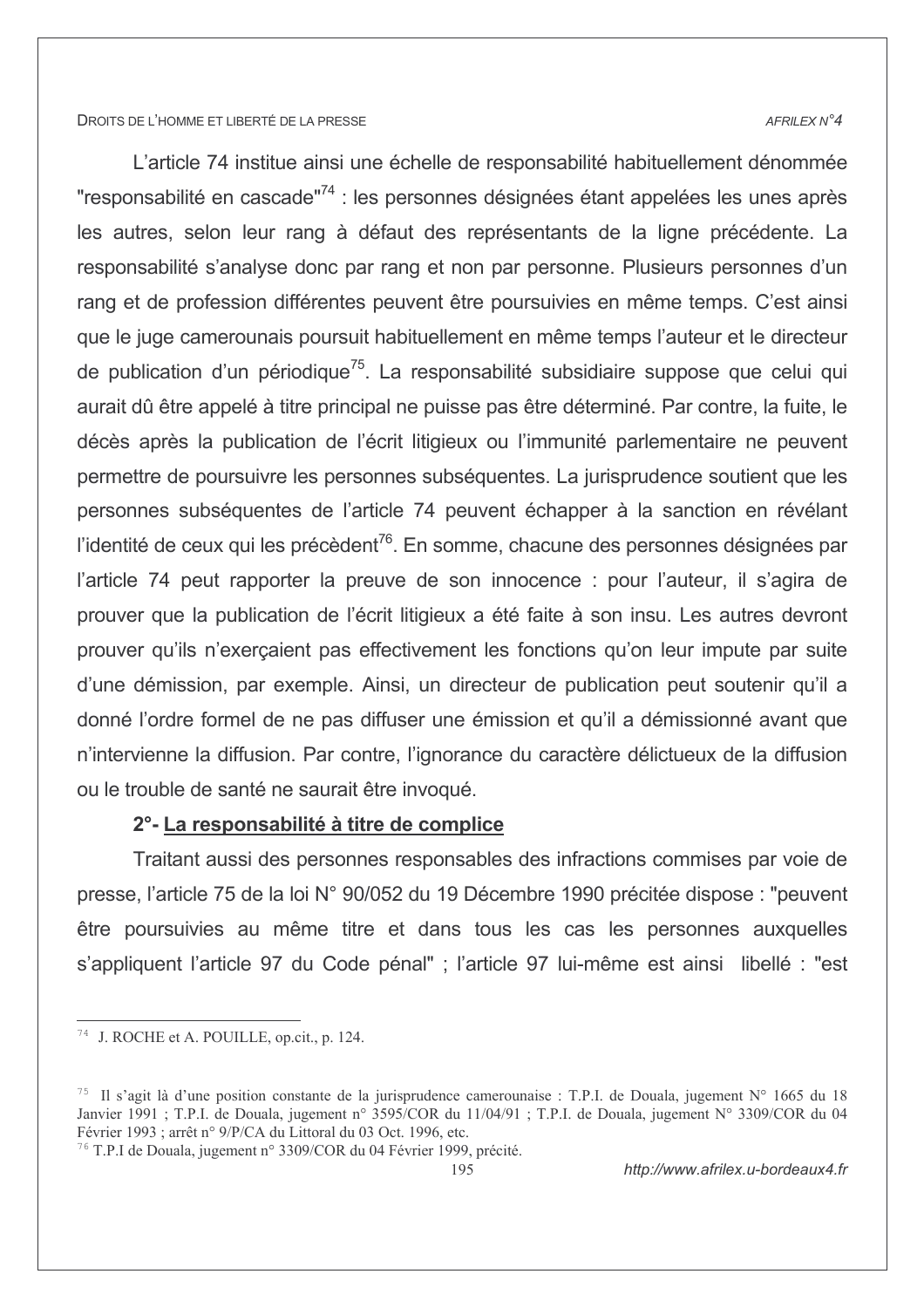#### AFRILEX N°4

complice d'une infraction qualifiée de crime ou délit, celui qui provoque de quelque manière que ce soit à l'infraction... ". La combinaison de ces deux articles permet à notre avis de poursuivre comme complice l'auteur de tout écrit ou de toute émission qui en appelle aux crimes et délits : c'est-à-dire qui va utiliser la presse pour provoquer directement ou indirectement à la commission de une ou plusieurs infractions. Le législateur camerounais pose ainsi une disposition très générale puisqu'elle fait de la provocation par voie de presse, un cas de complicité de tous les crimes et délits quelconques dont elle est la cause.

Ainsi, peut donc être poursuivie toute personne qui provoque à l'infraction de quelque manière que ce soit ou qui donne les instructions pour le commettre, qui aide ou facilite la préparation ou la consommation de l'infraction. La constatation d'un de ces moyens (ou de tout autre) suffit donc à établir la provocation de droit commun et partant, la complicité. Selon H. GUILLOT<sup>77</sup>, seront également complices tous ceux qui auront procuré des instruments ou tout autre moyen qui aura servi à la publication délictueuse en sachant qu'ils devaient y servir comme ceux qui auront, en connaissance de cause, aidé ou assisté le directeur de publication ou la réalisation de la publication.

Le domaine de la complicité est extrêmement large. On peut distinguer la complicité dans les faits de publication, la complicité dans la rédaction et la complicité dans les modes de distribution<sup>78</sup>. Il s'agit, par exemple, de celui qui, au cours d'un entretien privé, fournit à l'auteur d'un article ou d'un livre la matière d'une diffamation ou d'une provocation raciale en sachant que ses propos seront publiés.

Enfin, conformément au droit commun, une poursuite au titre de la complicité n'implique pas nécessairement la poursuite de l'auteur principal. Si la complicité exige un fait principal punissable, elle n'impose pas un auteur effectivement puni. Les éléments du fait principal doivent être qualifiés.

# 3°-La responsabilité civile des auteurs et propriétaires des organes de presse

H. GUILLOT, Encyclopédie Dalloz pénal. V. Presse, N° 632 cité par H. BLIN, A. CHAVANNE, R. DRAGO et J. BOINET, op.cit. Fasc. 122, 28, 11-92.

<sup>&</sup>lt;sup>78</sup> Cass, Crim. 8 janvier 1991, JCP 91, IV, éd. G. p. 144.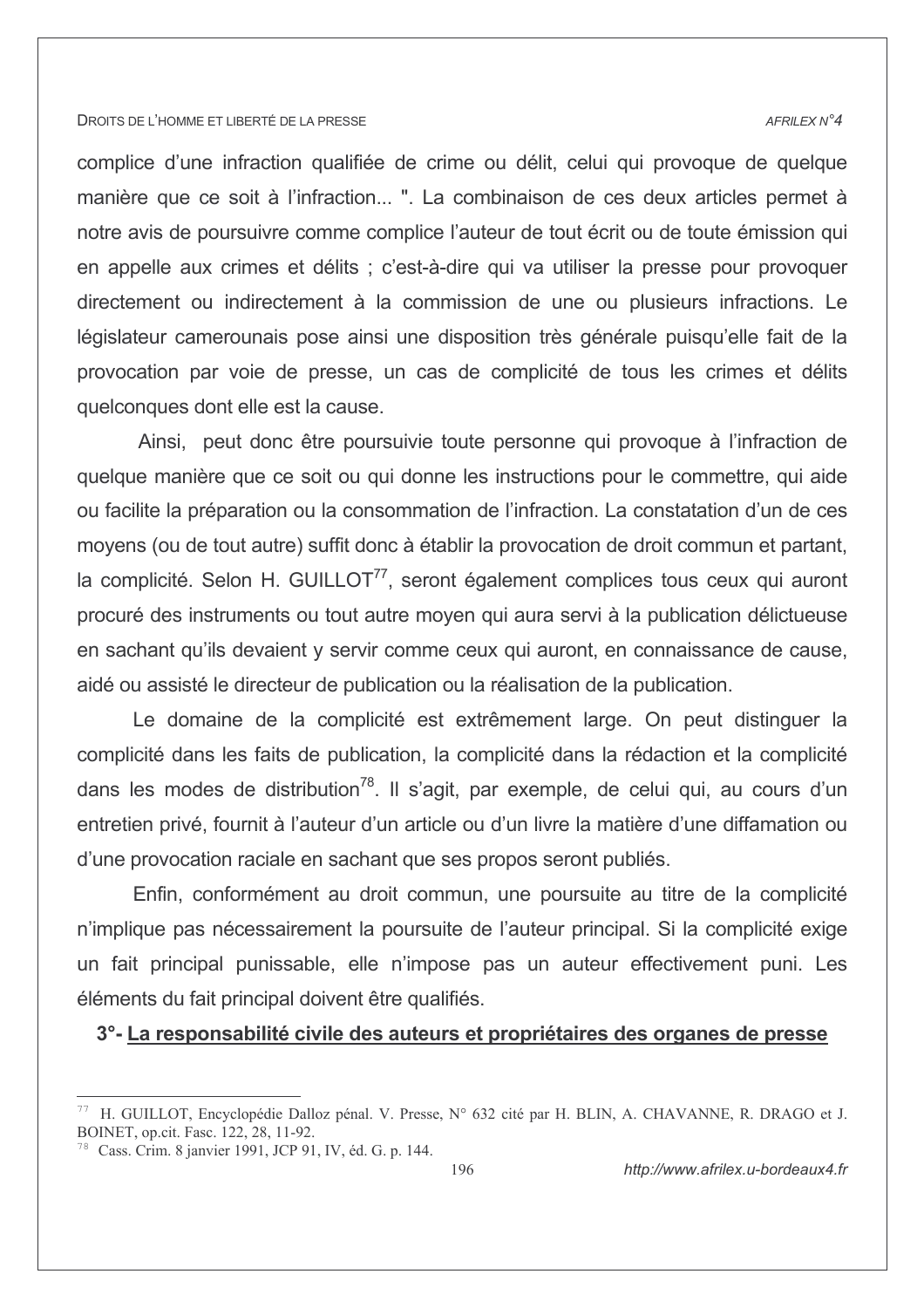#### AFRILEX N°4

Aux termes de l'article 76 de la loi N° 90/052, les propriétaires d'organes de presse et de communication audiovisuelle ainsi que les auteurs sont solidairement responsables des condamnations pécuniaires prononcées au profit des tiers contre les personnes désignées comme responsables à titre principal ou à titre de complice.

La responsabilité des maîtres et commettants frappe donc les propriétaires, voire les auteurs qui sont tenus de répondre des dommages-intérêts de leurs préposés. les auteurs et les propriétaires sont également tenus dans les termes du droit commun, de réparer les dommages causés à autrui par leur faute personnelle ou leur imprudence. Lorsque le journal appartient à une société, celle-ci est déclarée civilement responsable par l'intermédiaire de ses organes<sup>79</sup>.

# **B-LES REGIMES DEROGATOIRES AU DROIT PENAL DE LA PRESSE**

Le régime dérogatoire au droit pénal de la presse consiste en des règles ou procédures favorables au prévenu. En effet, le législateur camerounais a prévu expressément des hypothèses de faits justificatifs grâce auxquelles, pour des raisons d'intérêt général, des délits de presse, même constitués, ne peuvent faire l'objet de poursuites. Ces causes d'exonération sont : les immunités, l'exception de vérité et l'excuse légale de provocation.

# 1°- Les immunités parlementaire et judiciaire

L'immunité parlementaire concerne ici surtout l'irresponsabilité qui protège la liberté d'expression des députés contre des poursuites judiciaires et des arrestations intempestives. Ainsi, les discours ou propos tenus dans l'hémicycle au cours des séances, comme ceux qui sont prononcés au sein des commissions, du bureau ou des conférences des présidents ne peuvent être constitutifs de diffamation ou d'injure<sup>80</sup>, de provocation aux crimes et délits. Il en est de même des comptes rendus faits de bonne foi des séances publiques des assemblées législatives. Les paroles et écrits émanant

<sup>79</sup> C.A. de Yaoundé, A. N° 1019/Cor. du 31 Juillet 1987, MAUGER, où la SOPECAM est déclarée civilement responsable des actes du quotidien camerounais « Cameroon Tribune ».

<sup>&</sup>lt;sup>80</sup> L'article 306 du Code pénal camerounais dans ses alinéas 1 et 2 consacre cette exception à la diffamation.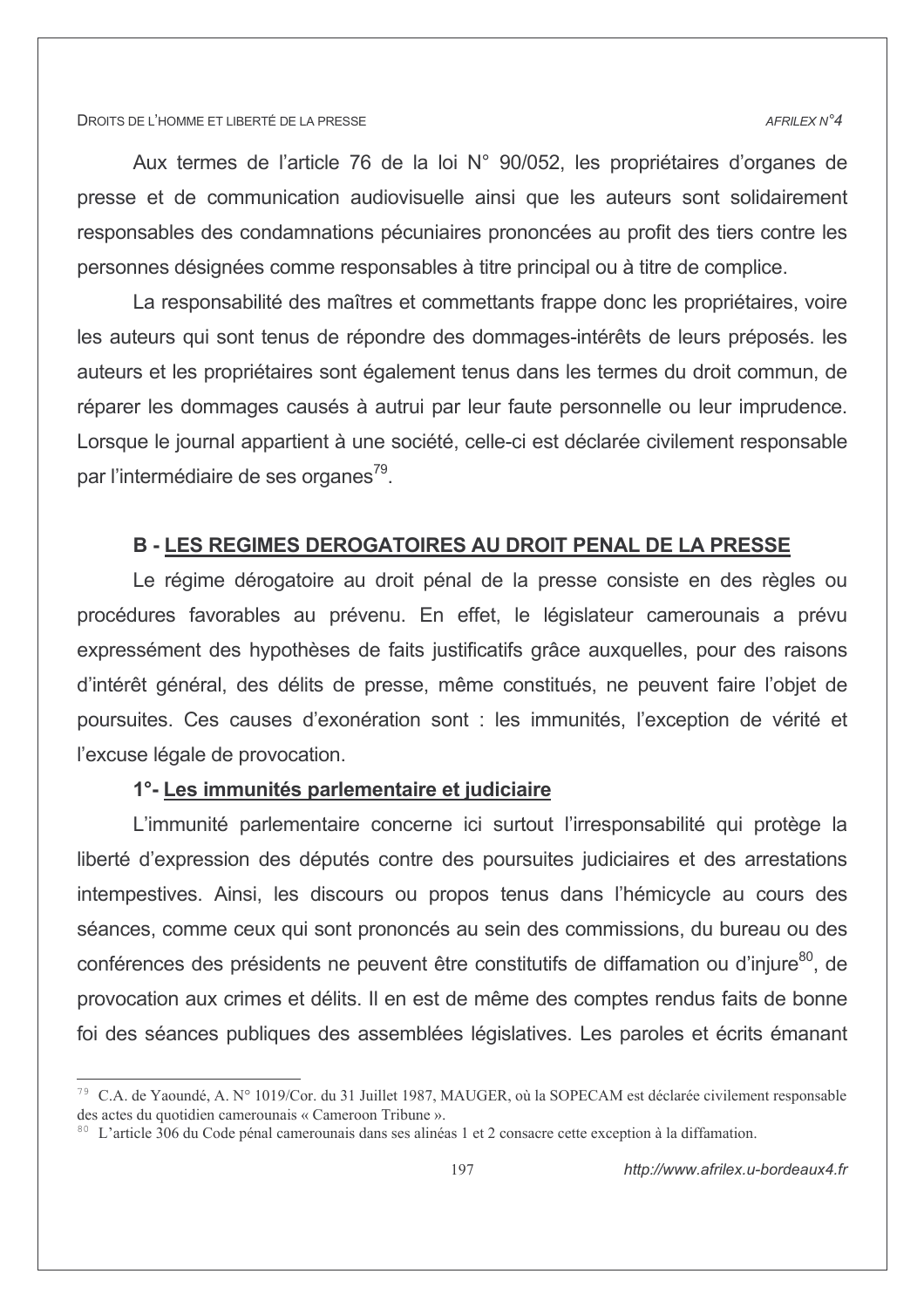#### $AFRII$   $FXN^24$

d'un député chargé d'une enquête parlementaire intéressent ses fonctions et relèvent de l'immunité. De même, sont couverts par l'irresponsabilité parlementaire, les rapports et pièces imprimés par ordre de l'assemblée, les documents officiellement diffusés ou distribués pour information et les discours dont l'impression ou l'affichage ont été ordonnés par l'assemblée.

Le fondement de l'irresponsabilité parlementaire réside dans le respect de la souveraineté incarnée par le parlement. Les délibérations des assemblées doivent être libres, sans la crainte d'éventuelles arrestations ou poursuites judiciaires.

Quant à l'immunité judiciaire, il s'agit d'une immunité spéciale prévue par la loi dans l'intérêt de la défense. En effet, les parties et leurs conseils ne doivent pas être intimidés par la menace d'éventuelles poursuites pénales. L'alinéa 3 de l'article 306 du Code pénal camerounais dispose que les débats judiciaires, les discours prononcés ou les écrits produits devant les juridictions ne constituent aucune infraction. Dans le même sens, les comptes rendus fidèles et de bonne fois de ces débats et discours sont aussi protégés par une immunité spéciale. la publication des décisions judiciaires ellesmêmes, y compris celles rendues en matière de diffamation ne constituent pas d'infraction.

Comme l'irresponsabilité parlementaire, l'immunité judiciaire est d'ordre public. Les intéressés soulèvent l'exception en tout état de cause et les juges la relèvent  $d'$ office $81$ .

### 2°-L'exception de vérité

Il s'agit d'un fait justificatif institué par le législateur pour permettre à un prévenu d'échapper à la condamnation en rapportant la preuve de l'exactitude de ses allégations.

En matière de diffamation, la personne qui allègue un fait justificatif peut échapper aux poursuites judiciaires ; la preuve de la vérité du fait diffamatoire est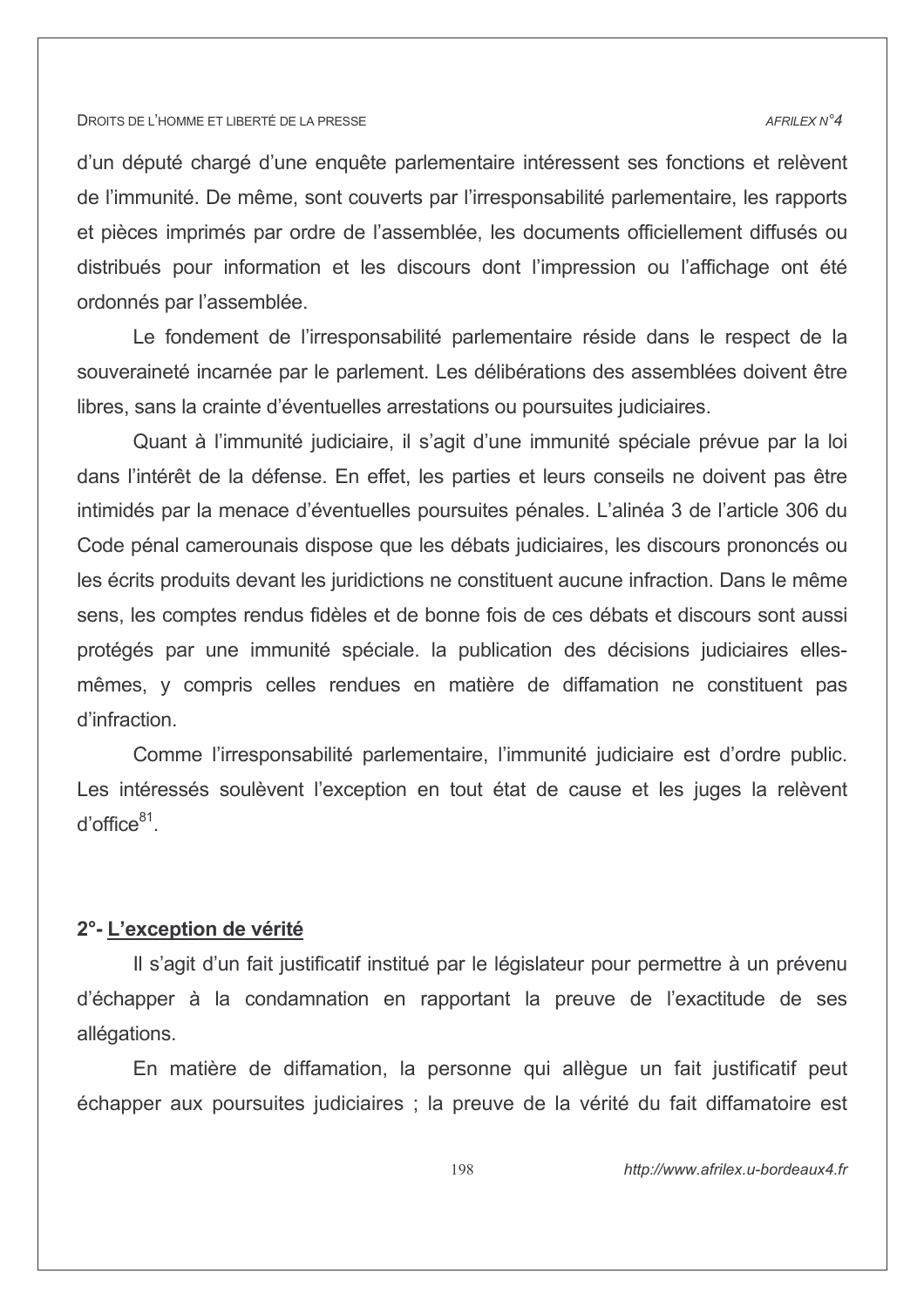# généralement une défense suffisante. En ce sens, la jurisprudence camerounaise s'est toujours conformée à la lettre de la loi<sup>82</sup>. Cependant, l'article 305 al. 2 du Code pénal camerounais prévoit trois cas dans lesquels il est interdit de faire la preuve de la vérité des imputations diffamatoires et dans lesquels, par conséquent, cette vérité n'est pas un fait justificatif : les faits concernant la vie privée de la victime, les faits remontant à plus de dix ans et les faits prescrits, amnistiés, réhabilités ou révisés. De même en matière d'outrage au président de la république, l'article 153 al. 3 du code pénal dispose que la vérité du fait diffamatoire ne peut en aucun cas être rapportée.

La production de la preuve du fait diffamatoire pose le problème de la protection des sources d'information du journaliste ; aux termes de l'article 50 de la loi n° 90/052, la protection des sources est reconnue et garantie aux journalistes et aux auxilliaires de la profession de journaliste. Le juge devrait sans doute en tenir compte dans l'exigence de la preuve du fait diffamatoire.

# 3°- L'excuse légale de provocation

L'article 85 du code pénal entérine pour l'injure une excuse légale, la provocation. Celle-ci peut être considérée comme un "agissement volontaire de nature à excéder sa victime et donc d'expliquer la réplique qui est l'injure"<sup>83</sup>. Une telle réaction est également admise en France. La Cour de cassation, dans un arrêt du 17 Janvier 1936, dit qu'elle "doit s'entendre de tout fait accompli volontairement dans le but d'irriter une personne et venant par suite expliquer et excuser les propos injurieux qui lui sont reprochés"<sup>84</sup>. Il peut s'agir de "tout fait qui a pu exciter le prévenu à proférer ou à écrire les injures pour lesquelles il est poursuivi<sup>85</sup>.

Cependant, pour que la provocation puisse être retenue, il est nécessaire qu'elle soit directe, immédiate et surtout proportionnelle à l'acte de provocation. Dans

http://www.afrilex.u-bordeaux4.fr

#### AFRILEX N°4

<sup>&</sup>lt;sup>81</sup> Pour un exemple d'immunité judiciaire soulevée d'office, voir Cass. 9 Oct. 1978 : Revue de Sc. Crim. 1979, p. 566.

<sup>&</sup>lt;sup>82</sup> T.P.I. de Douala, jugement N° 1665 du 18 Janvier 1991, Aff. Célestin MONGA ; T.P.I. de Douala, jugement N° 3593/Cor du 11 Avril 1991 ; Aff. SADOU HAYATOU ; T.P.I. de Douala, jugement N° 3556/Cor du 4 Avril 1996, MP, SFIC et NANA Isaïe c/ Resseiri, Journal Perspective Hebdo.

<sup>&</sup>lt;sup>83</sup> Philippe BILGER et Bernard PREVOST, "Le droit de la presse" Que sais-je ? 2e éd. P.U.F. Déc. 1990 p.69.

<sup>&</sup>lt;sup>84</sup> Cass. Crim. 17 janvier 1936 : Gaz. Pal. 1936, 1, p. 320

<sup>&</sup>lt;sup>85</sup> Cité par Albert CHAVANNE et autres op. cit. Fasc. 151,2, 11-89, Trib. De simple police de Lyon, 2 Sept. 1908 : D. 1908, 5, 63. 199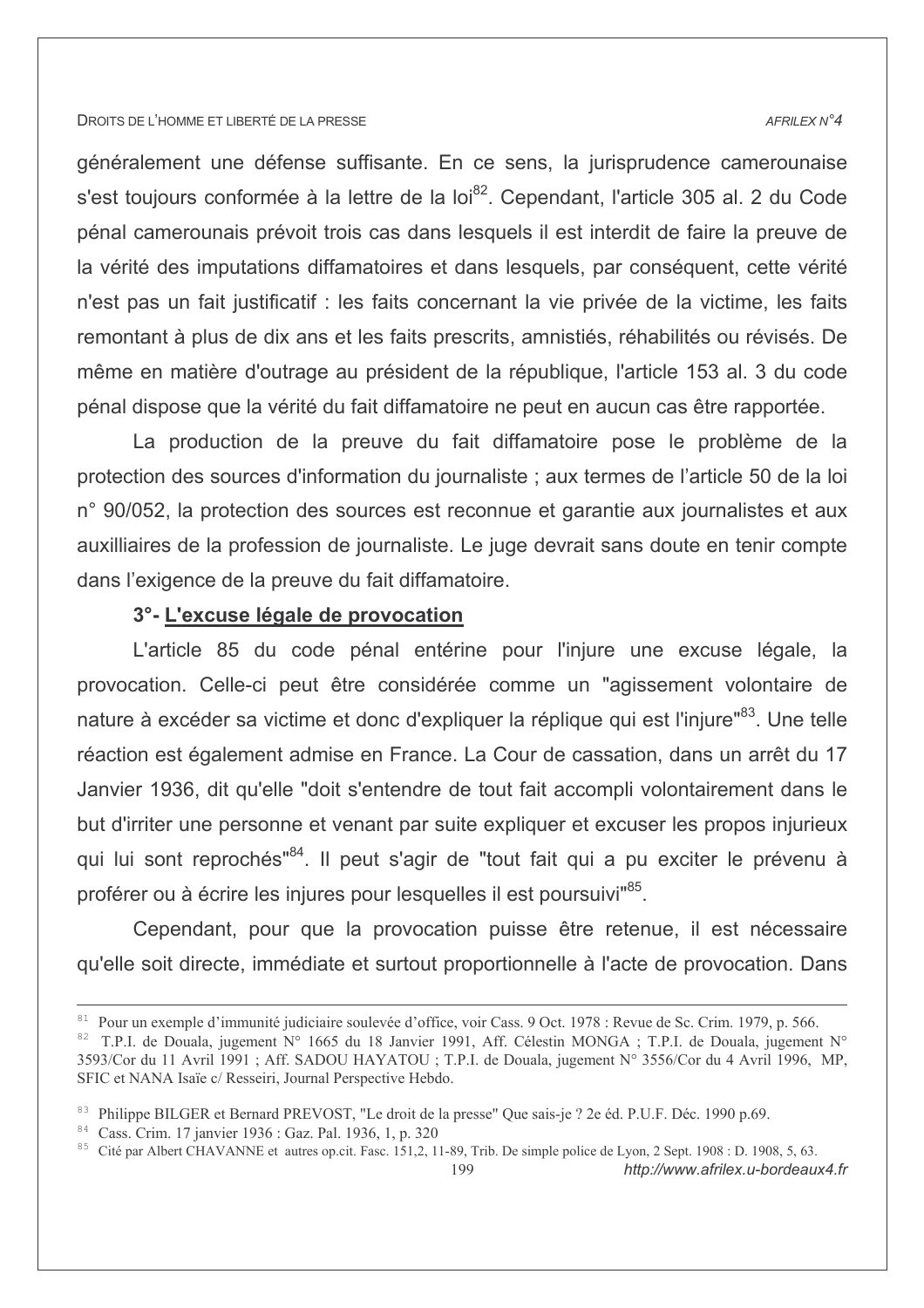#### AFRILEX N°4

tous les cas, le juge conserve un large pouvoir d'appréciation du bien fondé de l'excuse de provocation. Et, lorsqu'elle est admise, la provocation peut constituer soit une excuse absolutoire, soit une excuse atténuante. En tant qu'excuse atténuante, elle a pour effet de diminuer la culpabilité et d'atténuer la peine de celui qui a commis une infraction. Comme excuse absolutoire, elle empêche toute condamnation ; en fait, elle supprime la peine du délit d'injure et toute possibilité de condamnation aussi bien à la peine principale qu'aux peines accessoires ou complémentaires.

# **§II - LES PARTICULARITES DE LA PROCEDURE CAMEROUNAISE**

La répression des infractions de presse obéit au Cameroun à une procédure particulière. Ceci est vrai non seulement pour les règles de poursuites (A), vrai aussi pour les peines applicables (B) et les modalités de la répression (C).

### A<sup>o</sup>- Les règles de poursuites

Aux termes de l'article 77 de la loi N° 90/052 du 19 décembre 1990 précitée, les infractions commises par voir d'organe de presse et de communication audiovisuelle devant les tribunaux de première instance siégeant en matière sont déférées correctionnelle.

# 1°- L'exercice de l'action publique

D'une manière générale, la poursuite des infractions commises par voie d'organe de presse et de communication audiovisuelle a lieu d'office et à la requête du Ministère public, conformément aux règles du droit commun.

Ce principe est consacré par la loi N° 90/052<sup>86</sup>. Toutefois, l'alinéa 2 de l'article 78 apporte à cette règle générale une importante dérogation particulièrement sensible en subordonnant la poursuite des délits d'injure et de diffamation à une plainte préalable de la victime ou de son représentant lorsqu'il s'agit d'un particulier d'une part, d'autres part à une plainte préalable d'un membre de l'institution ou de son chef

<sup>&</sup>lt;sup>86</sup> Articles 78 al 1 er et 79 de la loi nº 90/052 du 19 Décembre 1990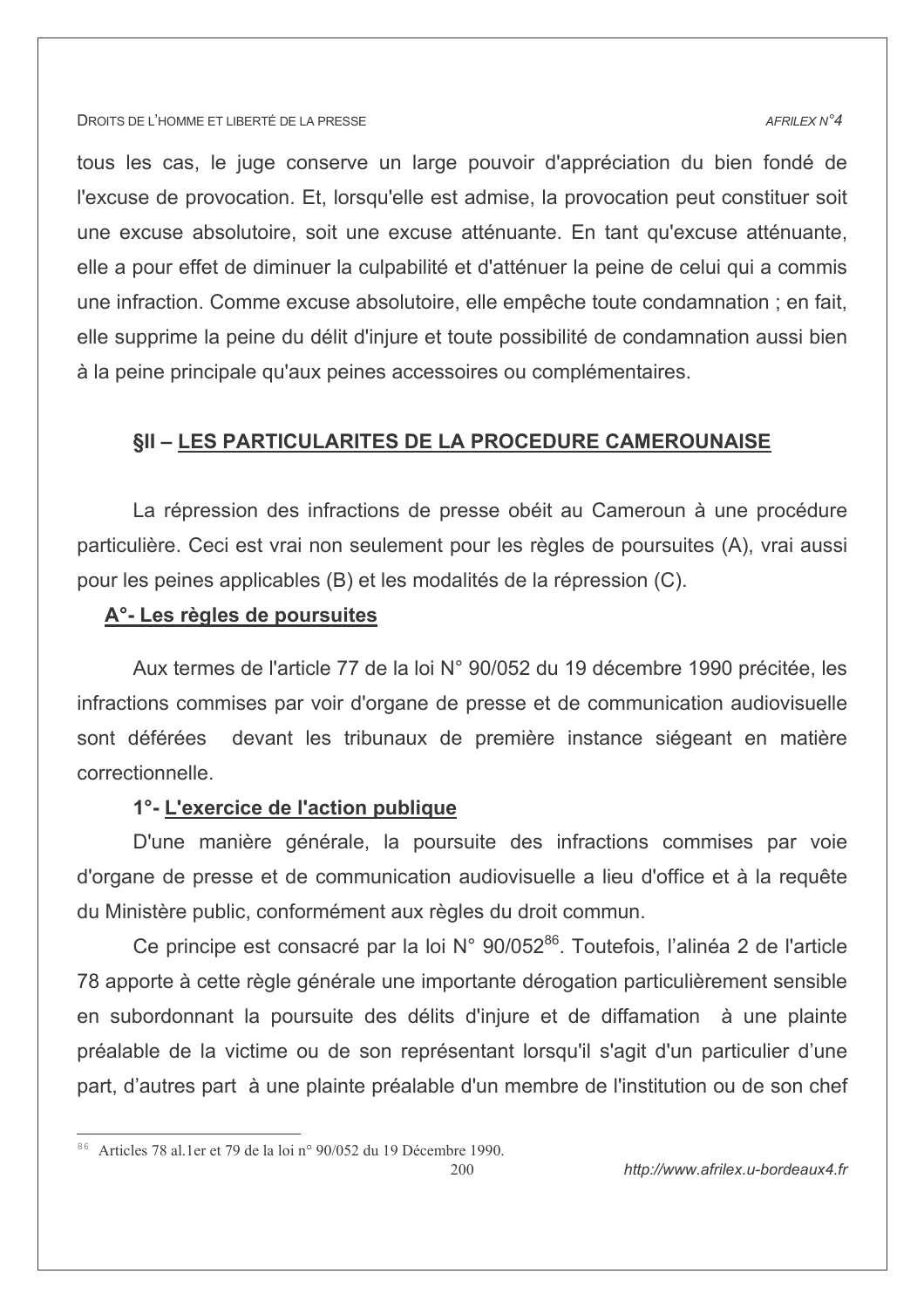lorsqu'il s'agit d'une assemblée, d'une personne morale, d'un corps ou d'une administration publique.

De même. l'article 79 précise qu'en matière d'iniure et de diffamation. le désistement du plaignant ou de la partie poursuivante arrête l'action publique. Le rôle de la personne injuriée ou diffamée est donc capital dans les procès en injure ou en diffamation. C'est elle qui met en mouvement l'action publique et qui l'arrête par le désistement. Ces dispositions de procédure visent sans doute à limiter les actions en diffamation dont la pratique excessive peut nuire la liberté de presse.

Enfin, la simultanéité de poursuite de l'action pénale et civile est de règle. En effet, l'action civile en dommages-intérêts "ne peut, sauf cas de décès de l'auteur du fait incriminé, d'amnistie ou d'immunité, être poursuivie séparément de l'action publique"<sup>87</sup>. L'action publique et l'action civile se prescrivent après trois ans, à compter du jour où elles avaient été commises.

### 2° - Le déroulement de l'instance

L'instance en infractions commises par voie d'organe de presse et de communication audiovisuelle se déroule en général suivant les règles du droit commun, sous réserve du régime de la preuve et des délais.

Pour toute infraction commise par voie d'organe de communication sociale, "le tribunal compétent statue en temps ordinaire dans un délai de quinze jours à compter de la date de la première audience"<sup>88</sup>. En période électorale, ces délais sont ramenés à quarante-huit heures. Cependant, en cas d'information judiciaire, l'ordonnance de clôture doit intervenir dans un délai de trente jours à compter de la date de saisine du procureur de la République. En cas d'injure ou de diffamation en période électorale contre un candidat, le délai de citation est ramené à vingt-quatre heures.

Les faits doivent être articulés. Et, par "articulation"<sup>89</sup> on doit entendre l'énonciation nette et précise des faits, objet de la poursuite, des circonstances de temps, de lieu, de publicité qui impriment aux faits les caractères légaux d'une

<sup>&</sup>lt;sup>87</sup> Article 82 de la loi N° 90/052 du 19 Déc. 1990

 $88$  Article 83 de la loi N° 90/052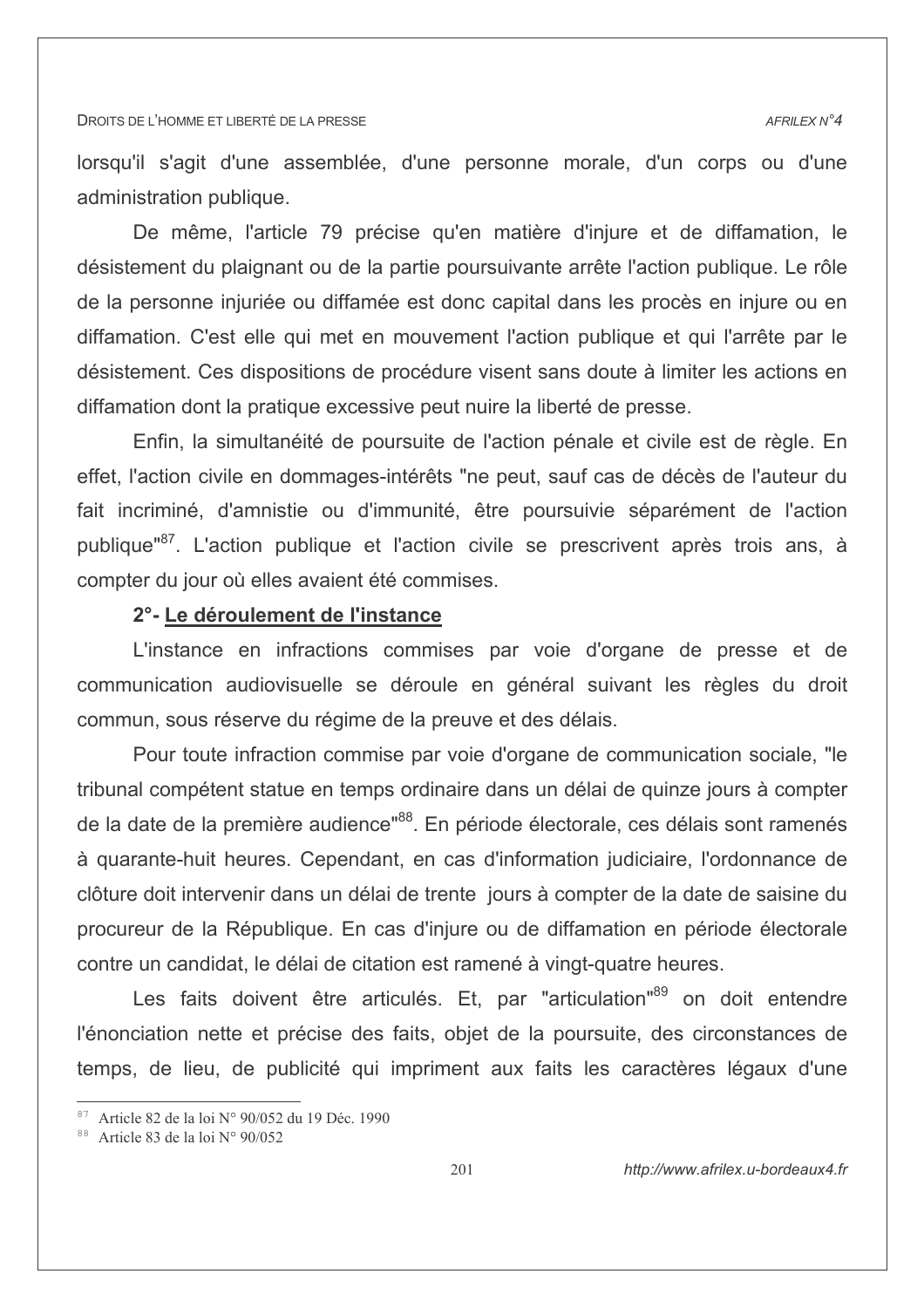#### AFRILEX N°4

infraction déterminée et réprimée par la loi. Si l'infraction consiste en un discours, en des paroles proférées, il convient de rapporter textuellement les propos incriminés, en les accompagnant de leurs traductions éventuelles. Si le délit a été commis par voie de livre, il suffira de citer le titre, le nom de l'auteur et la page : s'il s'agit d'un journal, on citera le titre, le numéro et la date, et, dans tous les cas, de reproduire la première et la dernière phrase des passages qui motivent la poursuite, de manière à ce que l'écrit soit désigné avec précision<sup>90</sup>.

Ensuite, les faits doivent être qualifiés sous peine de nullité. La qualification c'est la dénomination légale attribuée aux faits précisés dans le réquisitoire.

Enfin, la preuve du fait incriminé doit être rapportée à peine de déchéance. Toutefois, la preuve du fait diffamatoire incombe au prévenu. Aux termes de l'article 81 de la loi N° 90/052, le prévenu qui veut faire la preuve des faits diffamatoires, dispose de cing jours après la citation pour signifier au Ministère Public ou au plaignant à son domicile élu, selon le cas, Les faits qualifiés dans la citation dont il entend prouver la vérité, la copie des pièces et les noms, professions et domicile de ses témoins.

Le régime légal de la preuve en matière de diffamation est donc exceptionnel du droit commun.

Le délai d'opposition est de cinq jours à compter de la date de la signification de la décision à la partie défaillante, à personne ou à domicile. Les délais d'appel et de pouvoir sont de cing jours à compter de la date du jugement ou de l'arrêt<sup>91</sup>. Enfin, l'action publique et l'action civile résultant des infractions commises par voie d'organe de communication sociale se prescrivent après trois ans, à compter du jour où elles avaient été commises.

<sup>&</sup>lt;sup>89</sup> A. CHAVANNE et autres, OP. Cit. Fasc. 210, 2, 11-89

<sup>&</sup>lt;sup>90</sup> Cass. crim. 17 mars 1981 : Bulletin criminelle. N° 97, p. 267.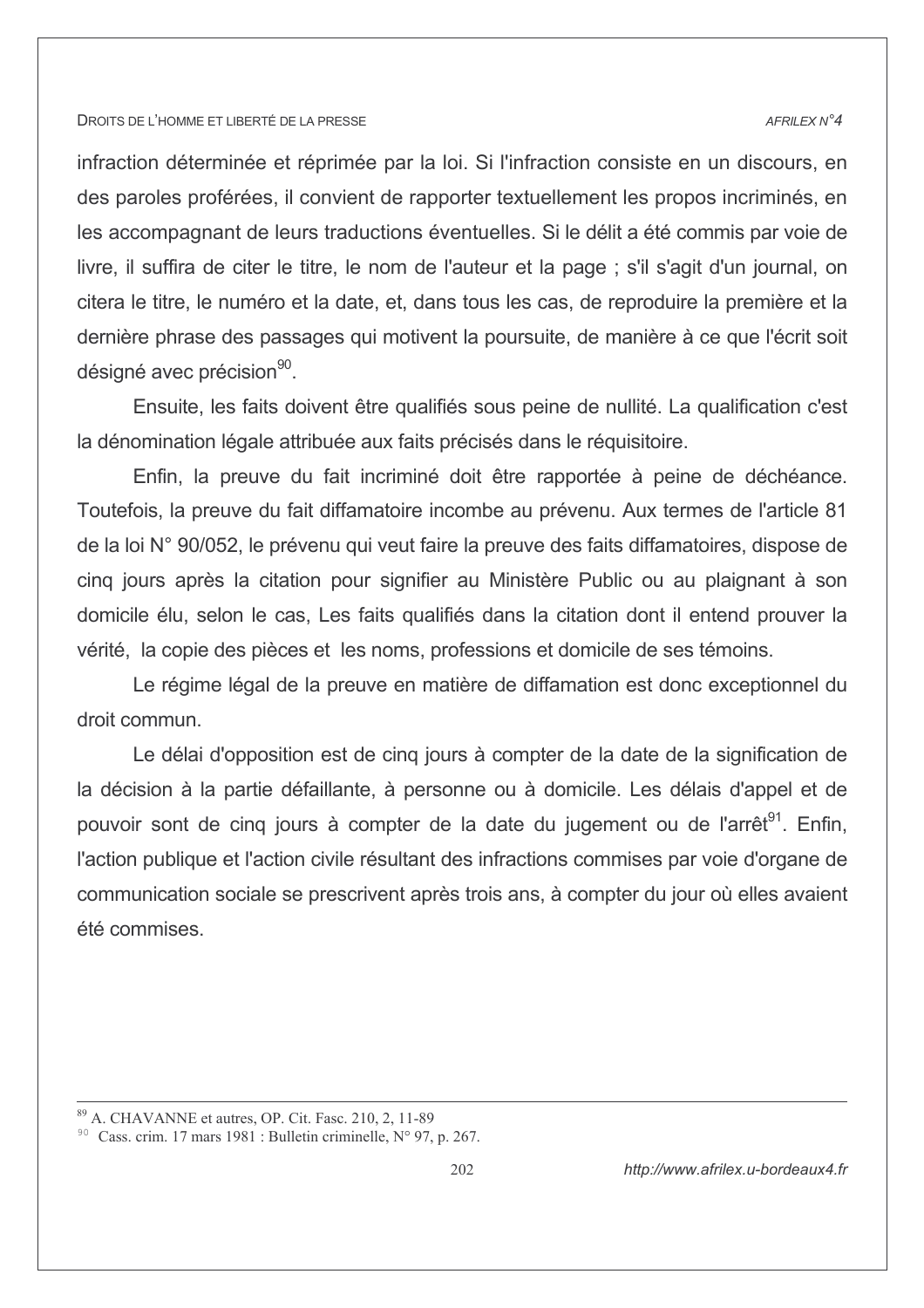# **B - LES PEINES APPLICABLES**

De manière générale, les auteurs des infractions commises par voie d'organe de communication sociale sont passibles des sanctions administratives, civiles et/ou pénales.

# 1°-Les sanctions administratives

Il s'agit des formes d'intervention préalable pouvant donner lieu à des mesures d'interdiction et de saisie des publications.

a) La saisie est une mesure par laquelle on retire à une personne l'usage ou la possibilité de disposer d'un bien dont elle est propriétaire. Elle consiste par exemple à arrêter les exemplaires de la publication destinée au public et contenant un délit de presse. Elle est prévue par l'article 17 al. 1 (nouveau) de la loi N° 90/052 qui précise qu'en « cas d'atteinte à l'ordre public ou aux bonnes mœurs, la saisie d'un organe de presse peut être prononcée par l'autorité administrative territorialement compétente ».

De même sur la base du même texte, toute personne atteinte dans son honneur, sa dignité, sa considération, sa réputation ou sa vie privée peut requérir la saisie d'un organe de presse par l'autorité administrative.

La saisie est, de toutes les mesures de police, la plus rigoureuse, car elle constitue l'exécution par la force d'une interdiction de mise en vente d'une publication. Pour assurer l'efficacité de l'interdiction, l'autorité de police saisit l'ensemble des exemplaires<sup>92</sup>.

b) L'interdiction est le refus de mise en circulation d'un organe de presse prévue par l'article 17 al. 1(nouveau) de la loi N° 90/052, elle peut être prononcée par le Ministre de la l'administration territoriale en cas d'atteinte à l'ordre public et aux

<sup>&</sup>lt;sup>91</sup> cf. Art. 86 loi N° 90/052 du 19 Déc. 1990.

<sup>&</sup>lt;sup>92</sup> C'est ainsi que par un arrêté N° 203/MD/ATF/AG/2 du 06 Novembre 1965, le Ministre Délégué à la Présidence de la Rép. Fédérale du Cameroun, chargé de l'Administration Territoriale et de la Fonction Publique Fédérale ordonnait « la saisie administrative de tous les exemplaires de la revue intitulée. « Les classes sociales en Afrique noire » de Raymond Barré » - Un autre arrêté N° 223/MD/ATF/AG/2 du 24 Novembre 1965 ordonnait la saisie administrative de tous les exemplaires du N° 516 du 28 Novembre 1965 du journal intitulé « Effort Camerounais »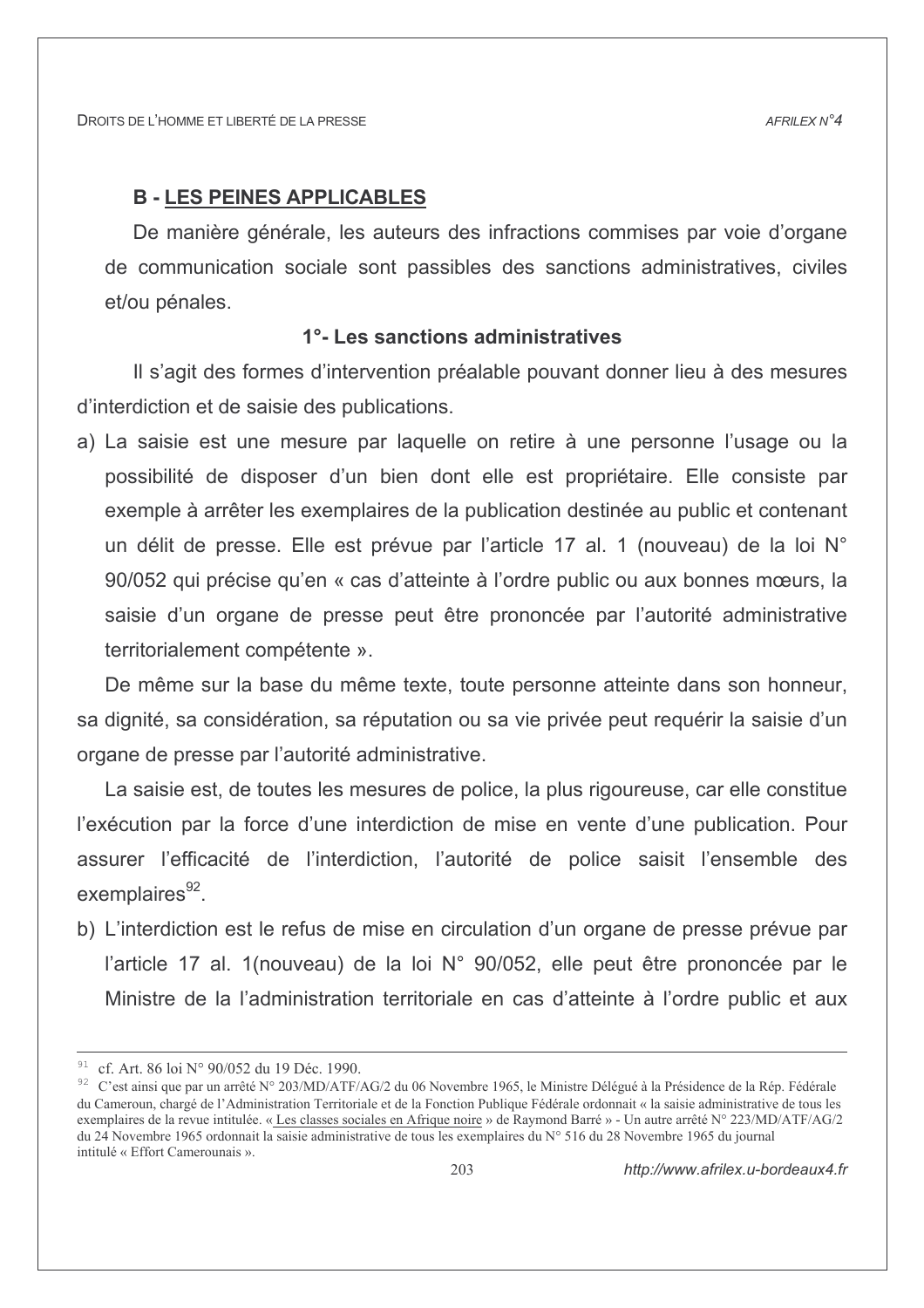$AFRII$   $FXN^24$ 

bonnes mœurs. C'est principalement en matière de diffusion de certaines images ou d'exposition publique de certaines publications dans les kiosques ou aux devantures des librairies que le pouvoir d'interdire trouve son application, soit pour protéger une certaine morale publique, soit surtout pour prévenir les réactions violentes que la vue de la publication pourrait provoquer dans certains secteurs de l'opinion.

# 2<sup>°</sup>- Les sanctions civiles

Prises par l'autorité judiciaire, elles peuvent être classées en deux catégories : les sanction préventives et les sanctions à posteriori.

Les formes d'intervention préalable peuvent être judiciaires ou émaner des a) particuliers. Tout d'abord, aux termes de l'article 17 al. 5 (nouveau) du code pénal, toute personne atteinte dans son honneur, sa considération ou sa vie privée peut requérir par assignation de référé, le retrait de la circulation d'un organe de presse. En effet, en cas d'urgence, le juge des référés peut être saisi lorsque le trouble intolérable manifestement illicite résultant de l'article du journal incriminé ne serait pas couvert par l'octroi ultérieur de dommages – intérêts. Dans l'affaire du fils de Gérard Philippe, photographié dans son lit d'hôpital<sup>93</sup>, le juge des référés ordonna la saisie du journal par une ordonnance qui fut confirmé en appel. La cour de cassation rejeta le pouvoir au motif qu'il est intolérable de s'immiscer dans la vie privée d'autrui.

Ensuite, dans les cas où les infractions considérées comme les plus graves semblent avoir été commises, l'article 9 al. 2 (nouveau) du Code Civil permet à l'autorité judiciaire de prendre « toutes mesures telles que séquestre, saisie et autres propres à empêcher ou à faire cesser une atteinte à l'intimité de la vie privée. Ces mesures peuvent, s'il y a urgence, être ordonnées en référé », cette disposition de la loi française du 17 Juillet 1970 permet au juge de prescrire non seulement la saisie des journaux, la mise sous séquestre des livres ou cassettes vidéo, mais aussi l'interdiction voire la suppression de certains passages d'un livre ou d'un article de journal.

http://www.afrilex.u-bordeaux4.fr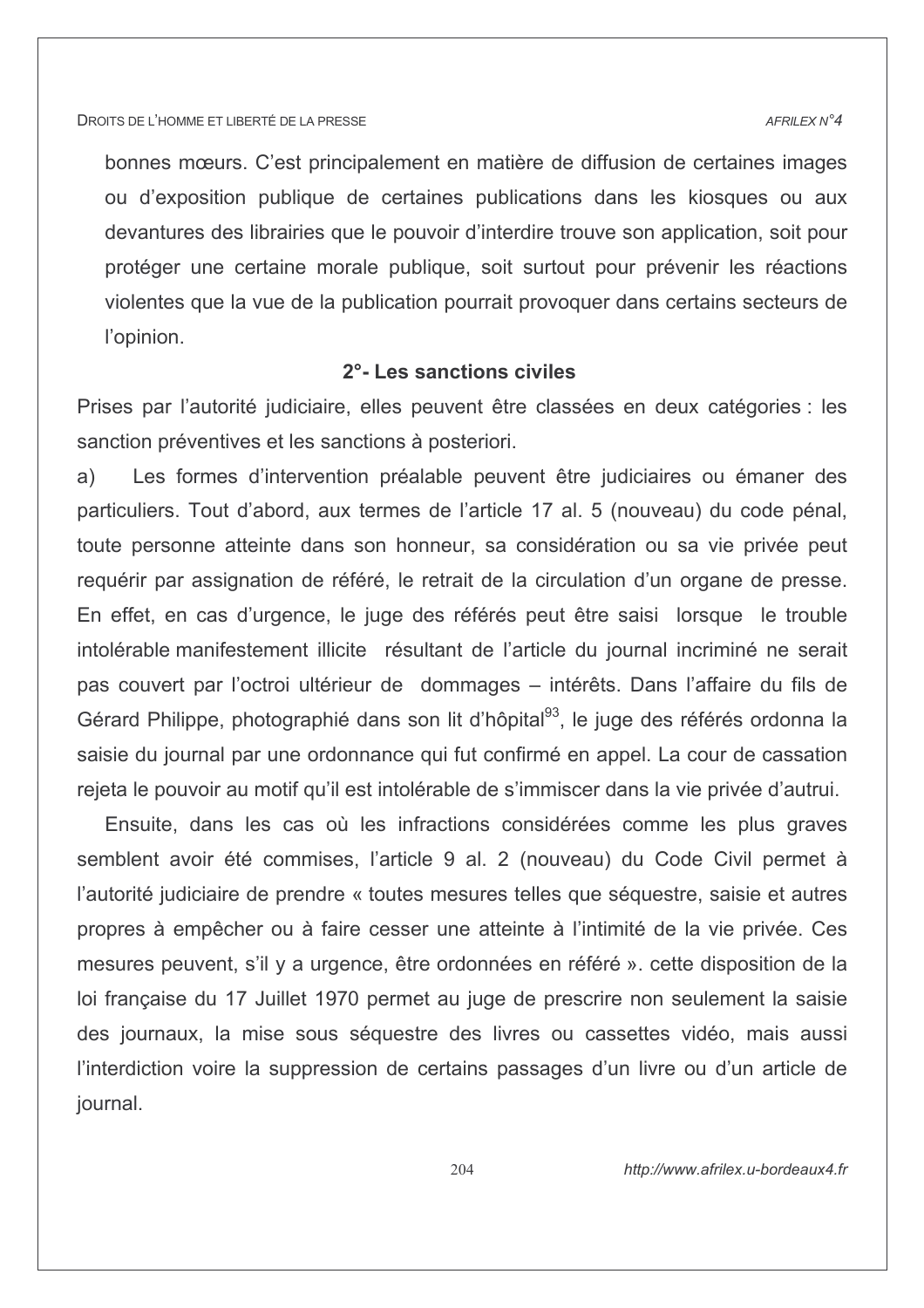b) Les sanctions à posteriori sont celles que le juge inflige quand l'atteinte à la vie privée est effective. Entre autres sanctions à posteriori. On distingue les dommages-intérêts, l'exécution provisoire et la publication de la décision de justice avec astreinte

La sanction civile est constituée par l'allocation des dommages-intérêts pour le préjudice causé. Le préjudice étant moral, les victimes réclament souvent le franc symbolique, mais rien n'empêche de réclamer une compensation beaucoup plus substantielle. Dans une espèce, les parties ont évalué le préjudice moral subi par elles à 60.000.000 F/CFA<sup>94</sup>. Les dommages et intérêts constituent la forme de sanctions auxquelles les juges recourent très fréquemment ; mais quelquefois, ils font appel à l'exécution provisoire et à l'astreinte ; Au séquestre et à la saisie ; l'article 9 al.2 (Nouveau) du code civil y ajoute « toutes autres mesures ». Ces mesures qui peuvent être l'exécution provisoire et la publication des décisions de justice avec astreinte sont donc susceptibles d'être utilisées par le juge.

L'astreinte est la condamnation à une somme d'argent à raison de tant par jour, semaine, ou mois de retard, prononcée par le juge du fond ou le juge des déférés, contre un débiteur récalcitrant en vue de l'amener à exécuter son obligation.

L'exécution provisoire est le bénéfice permettant au gagnant d'un procès d'exécuter un jugement dès sa signification, malgré l'effet suspensif des voies de recours ordinaires ou de leur exercice. L'exécution provisoire d'une décision peut être ordonnée à la demande des parties ou d'office, sauf dans les cas où la loi l'interdit, chaque fois que le juge estime nécessaire et compatible avec la nature de l'affaire. Ces deux mesures ont été ordonnées dans les affaires Blier<sup>95</sup> et Brigitte Bardot<sup>96</sup>.

# 3°- Les sanctions pénales

Les sanctions pénales peuvent être scindées en deux groupes : les peines principales et les peines complémentaires.

<sup>93</sup> CASS, CIV., II, 27 nov. 1963; TGI de la Seine 8 juillet 1965 J.C.P. 1965, II, 14443

<sup>&</sup>lt;sup>94</sup> T.P.I. de Douala, Jug. N° 3309/COR. 04 Février 1993 Affaire M.P. et Dame EKOUM C/Benjamen MAKAKE,

<sup>«</sup> MPUMAKILAMA » et le Journal « le temps ».

<sup>&</sup>lt;sup>95</sup> T.D.I. de la seine, 23 et 25 Juin 1966 : J.C.P. 1966 ; II. 14875.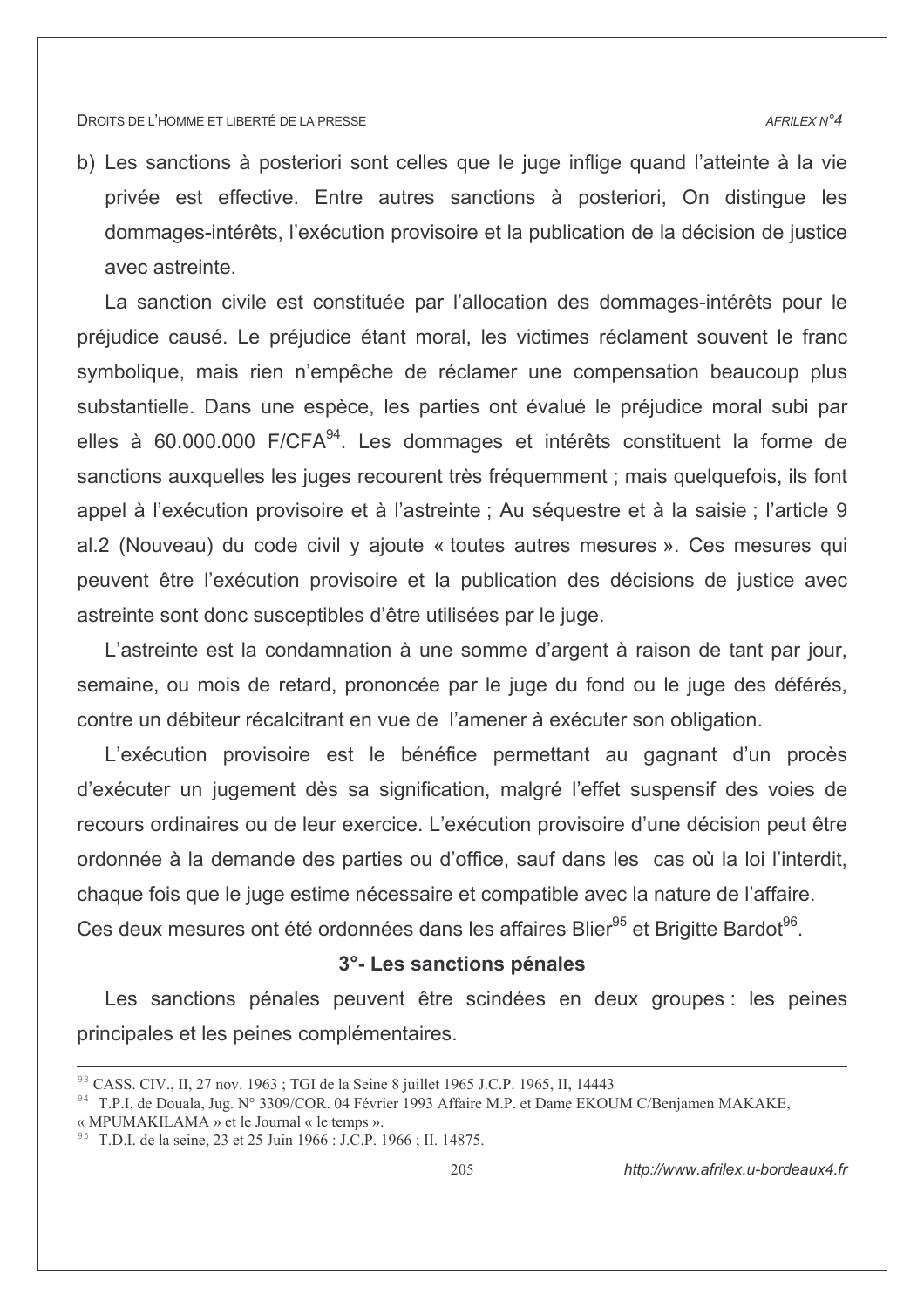#### AFRILEX N°4

Les peines principales sont l'emprisonnement, qui est une mesure privative de liberté, et l'amende, qui est une peine pécuniaire obligeant le condamné à verser une certaine somme d'argent au trésor public. La loi détermine la nature et la durée des peines selon les infractions.

Le juge peut prononcer à la fois les peines d'emprisonnement et d'amende ou l'une des deux uniquement. Certaines infractions sont sévèrement punies ; ainsi les outrages<sup>97</sup>, les fausses nouvelles<sup>98</sup>, la diffamation<sup>99</sup> et les publications équivoques<sup>100</sup>.

- Ensuite, l'affichage<sup>101</sup> ou la publication du texte de la condamnation, la saisie voire la destruction du journal incriminé peuvent intervenir comme peines complémentaires. C'est le sens de l'article 84 de la loi N° 90/052 du 19 décembre 1990 qui dispose qu'en "cas de condamnation, le jugement pourra prononcer, selon le cas, la confiscation<sup>102</sup> ou la destruction de supports des faits incriminés et, éventuellement la suspension<sup>103</sup> de l'organe de communication sociale concerné". Le tribunal peut également ordonner la publication du texte de jugement ; et, en cas de condamnation pour injure ou diffamation, la publication est de droit<sup>104</sup>. De même, en cas de condamnation pour fait de publications obscènes, l'article 265 al. 2 du code pénal camerounais dispose que "la juridiction peut également ordonner la fermeture, pour une durée de un an au plus, de l'établissement où le condamné fabrique ou détient lesdits écrits, dessins ou objets".

<sup>101</sup> C.A. du Littoral, Arrêt n°9/P du 03 Octobre 1996 précité.

<sup>&</sup>lt;sup>96</sup> T.G.I. de la seine ; 24 Nov. 1965 et arrêt confirmatif C. Paris ; 23 Fev. 1967 : Dalloz 1967, 450.

<sup>97</sup> Art. 153 et 154 du code pénal

<sup>98</sup> Art. 240 Idem

<sup>99</sup> Art. 305 Idem

 $100$  Art. 266 IDem

<sup>&</sup>lt;sup>102</sup> T.P.I. de Douala, jugement N° 1665 du 18 Janvier 1991, précité. En l'espèce, une parution du Messager a été confisquée pour avoir publié une lettre ouverte assez critique à l'égard du Président de la République.<br><sup>103</sup> T.P.I. de Douala, jugement N° 3556/Cor du 4 Avril 1996. M.P. et Sté de Fournitures Industrielles du Cameroun (SFIC),

NANA Isaïe c/ RESSERI Joseph-Marie et journal Perspective Hebdo.

<sup>&</sup>lt;sup>104</sup> T.P.I. de Douala, jugement N° 3595/Cor du 11 Avril 1991. M.P. et Sadou HAYATOU c/ Martin WAFFO et AYATA FOTSO.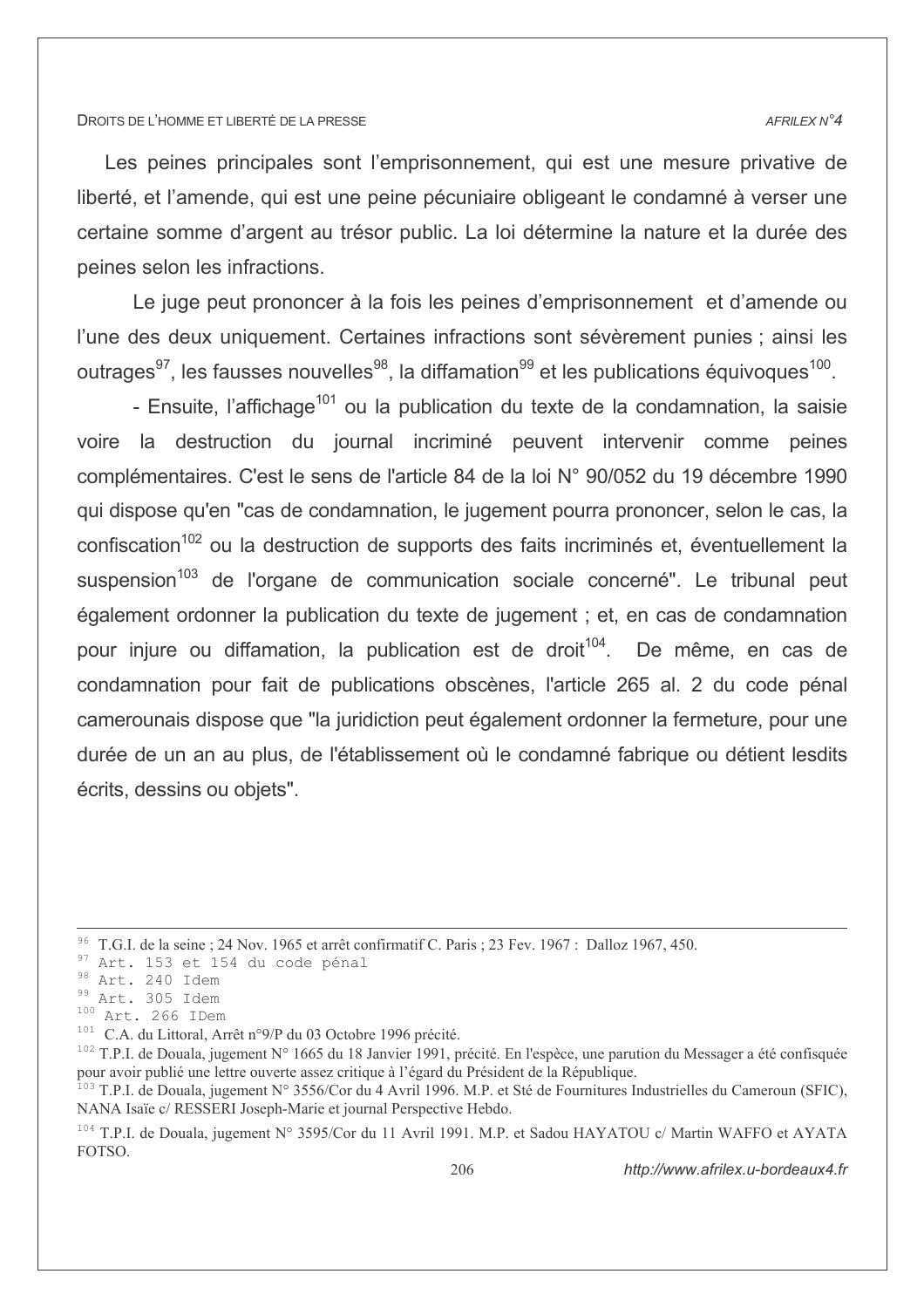# C-Les modalités de la répression

Elles concernent les circonstances aggravantes et les circonstances atténuantes.

# 1°-Les circonstances atténuantes

Les circonstances atténuantes sont des événements entourant la commission d'une infraction ou traits de caractère relatifs à la personne de son auteur, librement appréciés par le juge et entraînant une modulation de la peine dans le sens de la clémence.

Aux termes de l'article 90 du code pénal, « les circonstances atténuantes peuvent être admises par décision motivée en faveur d'un condamné, sauf dans les matières où la loi les exclut formellement ». Les circonstances atténuantes ne font l'obiet d'aucune énumération : elles sont laissées à l'appréciation du juge. Cependant, l'article 93 du code pénal contient les éléments les plus fréquents susceptibles de constituer les circonstances atténuantes : La peine doit être déterminée en raison soit de la nature de l'infraction (circonstance de l'infraction commise, danger de cette infraction en général), soit des circonstances attachées au condamné (circonstances financières et familiales, caractère personnel, possibilité de reclassement). Les circonstances atténuantes sont laissées à l'appréciation souveraine du juge. Quand il les accorde, il doit motiver sa décision, préciser les circonstances qu'il considère comme atténuantes.

# 2°- Les circonstances aggravantes

Il s'agit des circonstances limitativement énumérées par la loi, qui accompagnent une infraction et permettent au juge de prononcer une peine plus forte que celle qui était prévue pour l'infraction simple. Il existe une circonstance aggravante commune à tous les délits de presse et une autre particulière à la diffamation

207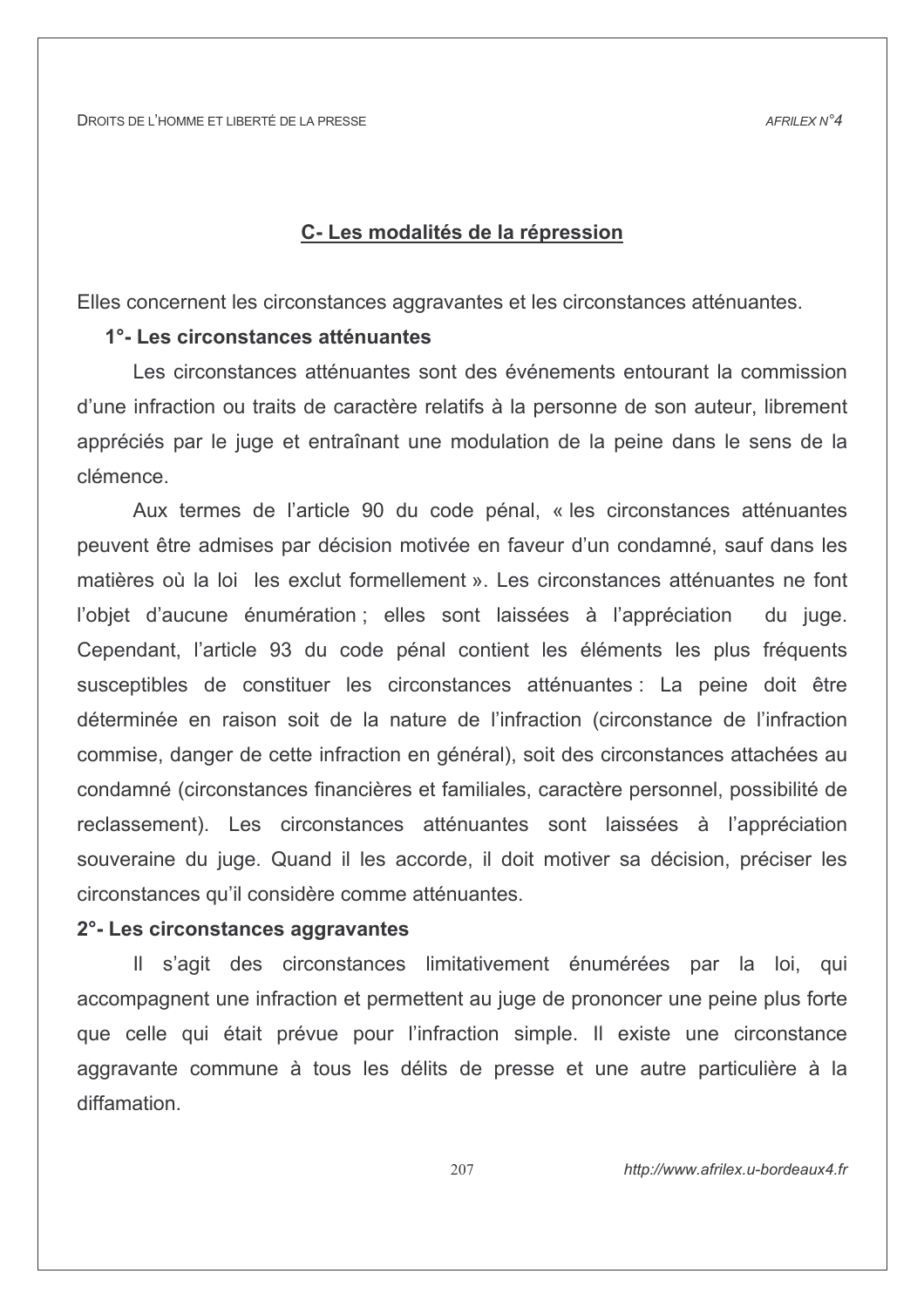#### AFRILEX N°4

Tout d'abord en matière de diffamation, l'article 305 al.7 du code pénal prévoit que « les pénalités sont doublées lorsque (celle-ci) est anonyme ». La diffamation est anonyme quand son auteur n'est pas identifié. Si par la suite l'auteur est appréhendé, il sera passible de la peine doublée de l'article 305 al.1 du code pénal, c'est-à-dire » un emprisonnement de 6 jours à 6 mois et d'une amende de 5000 à 2 millions de francs ou de l'une de ces deux peines seulement ».

Ensuite, relativement aux délits de presse en général, le législateur a prévu une circonstance particulière qui entraîne l'aggravation de la sanction. En effet, l'article 85 de la loi N° 90/052 dispose que « l'aggravation des peines résultant de la récidive est applicable dans tous les cas ». L'article 88 du code précise qu' « est récidiviste (...) et encourt le double du maximum de la peine prévue, celui qui après avoir été condamné pour crime et délit, commet une nouvelle infraction qualifiée crime ou délit dans un délai qui commence à courir à compter de la date de la condamnation devenue définitive et qui expire cinq ans après l'exécution de la peine prononcée ou sa prescription ».

L'article 63 de la loi du 29 Juin 1881 interdisait l'aggravation des peines résultant de la récidive ; le retour à cette mesure traduit le souci du législateur de protéger plus efficacement l'intérêt général, c'est-à-dire la stabilité de l'ordre social dans son ensemble et tous les droits et libertés attachés à l'individu.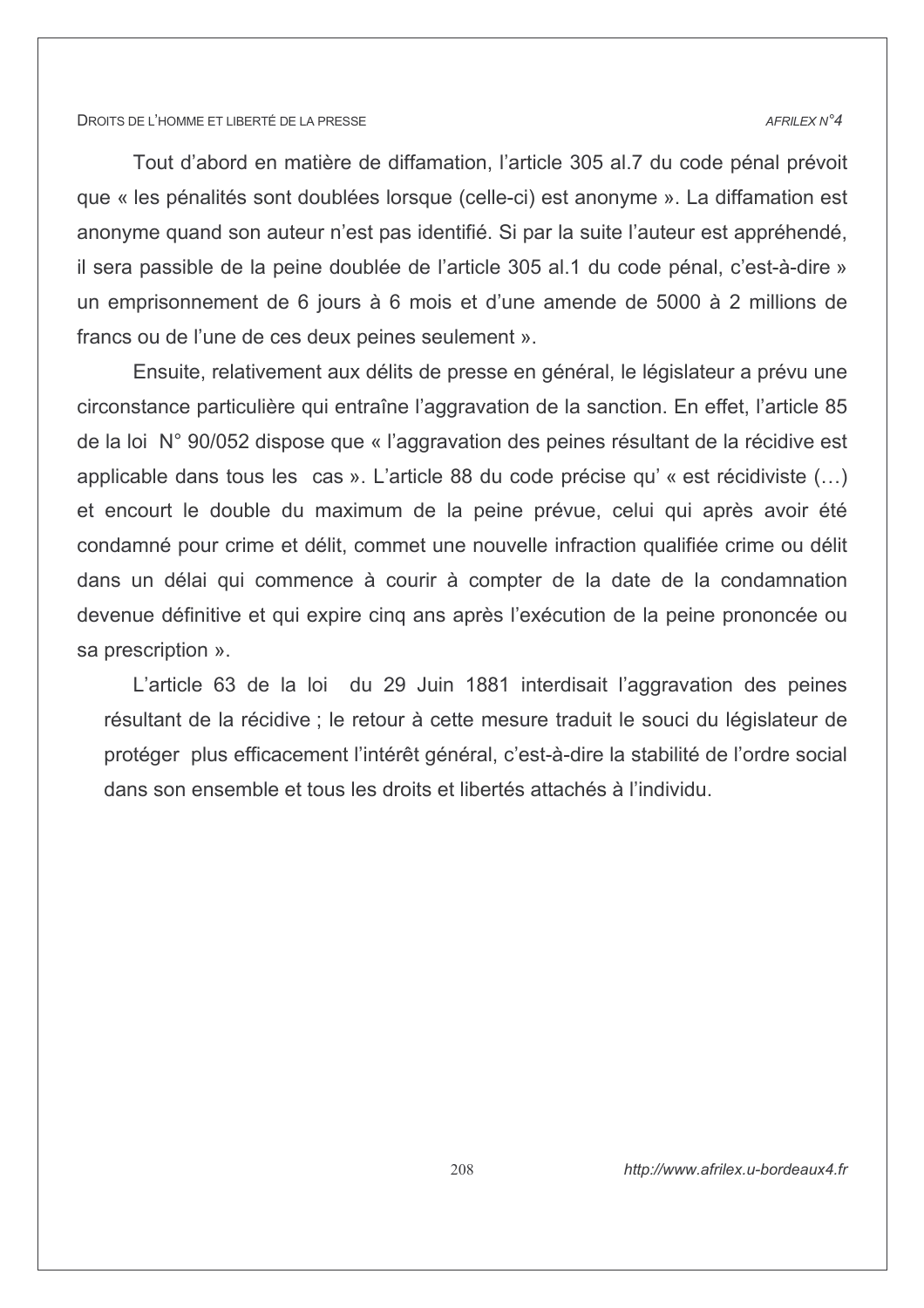# **CONCLUSION**

Les analyses qui précèdent ont mis en lumière les insuffisances de la loi N° 90/052 du 19 Décembre 1990 sur la communication sociale, camerounaise notamment en matière de délits de presse. Les principales améliorations attendues méritent d'être relevées.

Tout d'abord, empruntant au professeur Maurice KAMTO certaines de ses idées forces<sup>105</sup>, il faut souligner que les délits de presse doivent être clairement définis et codifiés dans la loi de 1990 et être en harmonie avec le code pénal. En particulier, la loi devrait préciser les cas d'outrages et de provocation aux crimes et délits par voie de presse qui sont assez vagues et font craindre à tout moment des abus susceptibles de porter gravement atteinte aux droits et libertés individuels.

Ensuite, la liberté de la presse étant considérée comme un des éléments de la démocratie, le législateur camerounais devrait supprimer les peines privatives de liberté (peine d'emprisonnement) pour certaines infractions commises par voie de presse et de communication audiovisuelle comme l'injure et la diffamation. La condamnation du coupable et la publication de la décision de condamnation dans le journal avant servi de support à l'infraction d'une part, d'autre part le versement d'une amende et d'éventuels dommages - intérêts réparent suffisamment la diffamation et l'injure. De même, les peines complémentaires prévues par l'article 84 de la loi de 1990, notamment la confiscation et la destruction des supports des faits incriminés voire la suspension de l'organe de presse concerné apparaissent trop répressives et en retrait non seulement par rapport aux législations sur la presse des Etats démocratiques modernes, mais aussi et surtout à la volonté de privilégier l'expression des libres opinions.

A ce dernier constat s'ajoute une question de taille : celle de savoir quelle est la portée pratique de la censure administrative des organes de communication sociale

http://www.afrilex.u-bordeaux4.fr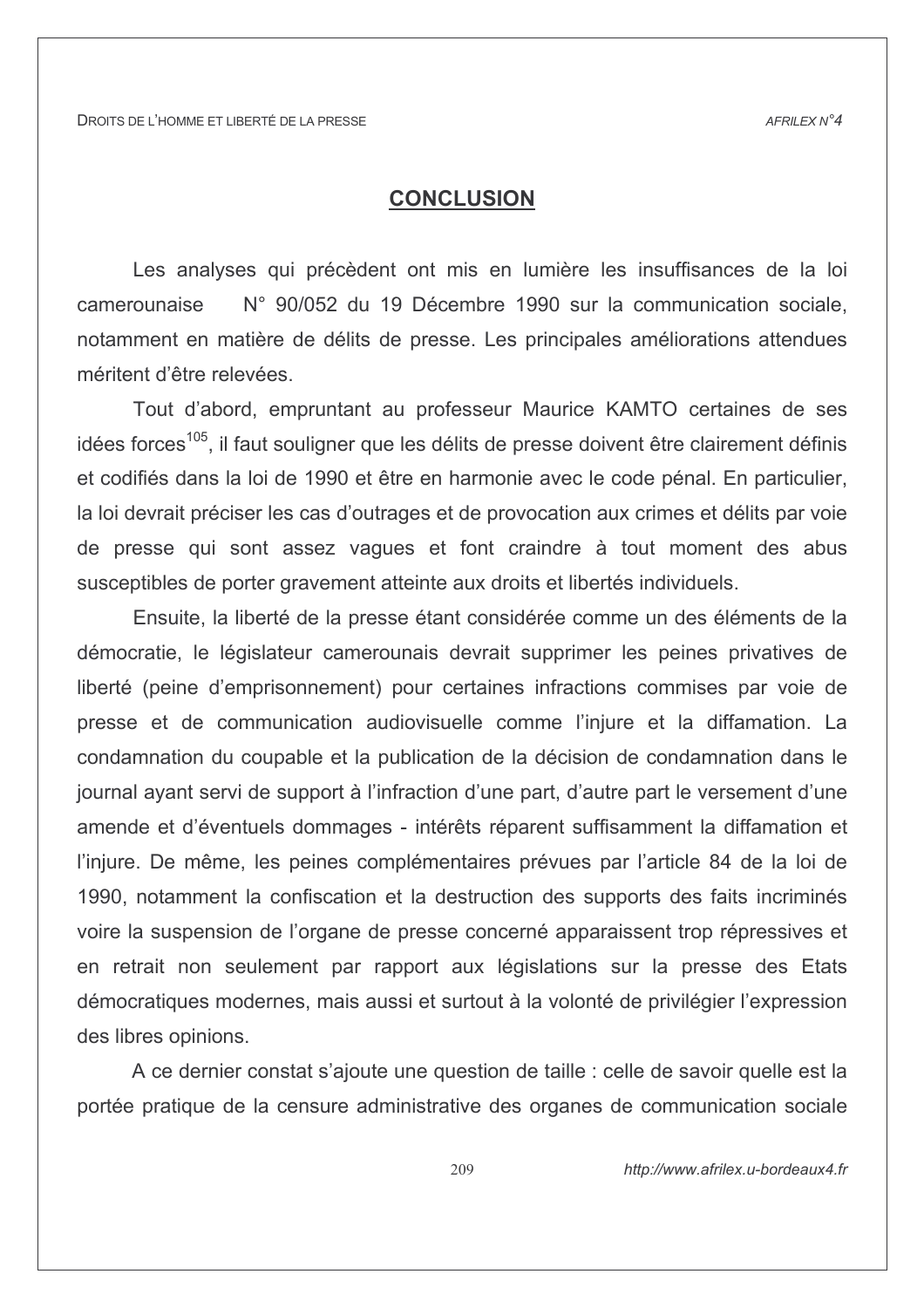#### AFRILEX N°4

dans le paysage normatif camerounais. La réponse à cette question ne fait l'objet d'aucun doute : le législateur camerounais doit supprimer la censure administrative sauf dans le cas de circonstances exceptionnelles prévues par la loi. Dans un pays de liberté comme le Cameroun, le contrôle du respect de la loi par les organes de presse, notamment l'atteinte à l'ordre public et aux bonnes mœurs devrait incomber aux tribunaux. A cet égard, les autorités administratives compétentes peuvent saisir les journaux dont elles estiment que le contenu serait de nature à porter atteinte à l'ordre public et aux bonnes mœurs, à charge pour elles d'en saisir dans les délais rigoureusement limités le tribunal compétent qui seul doit pouvoir se prononcer. En fait, la saisie administrative constitue entre les mains de l'Administration une arme redoutable contre la presse, qu'elle prive de la recette attachée à la vente du numéro saisi 98<sup>106</sup>. Même si la décision de saisie est par la suite annulée par le juge, cette annulation surviendra trop tard pour que la perte financière puisse être rattrapée. C'est seulement sur le terrain de la responsabilité que l'action du juge peut être efficace, en condamnant l'Administration à supporter les réparations en cas de saisie abusive.

Dans le contexte camerounais actuel de mise en place des instruments juridiques de la démocratie, le juge a un grand rôle à jouer. Il devra, dans les cas de poursuites, marquer son autorité et privilégier la droit du public à l'information et celui du journaliste à informer. En réalité, la liberté de la presse est intimement liée à la marche des affaires de la cité. Les limitations d'une liberté jugée si précieuse et le droit pénal qui leur donne force, doivent dont être établis avec adresse, précision et mesure.

<sup>105</sup> Voir Maurice KAMTO, le droit de la presse au Cameroun, OP.Cit. Notamment le chapitre sur « recommandations ». <sup>106</sup> cf. Rivero (J), les libertés publiques T.2. Le régime des principales libertés. Coll. Thémis, PUF, 1980

http://www.afrilex.u-bordeaux4.fr